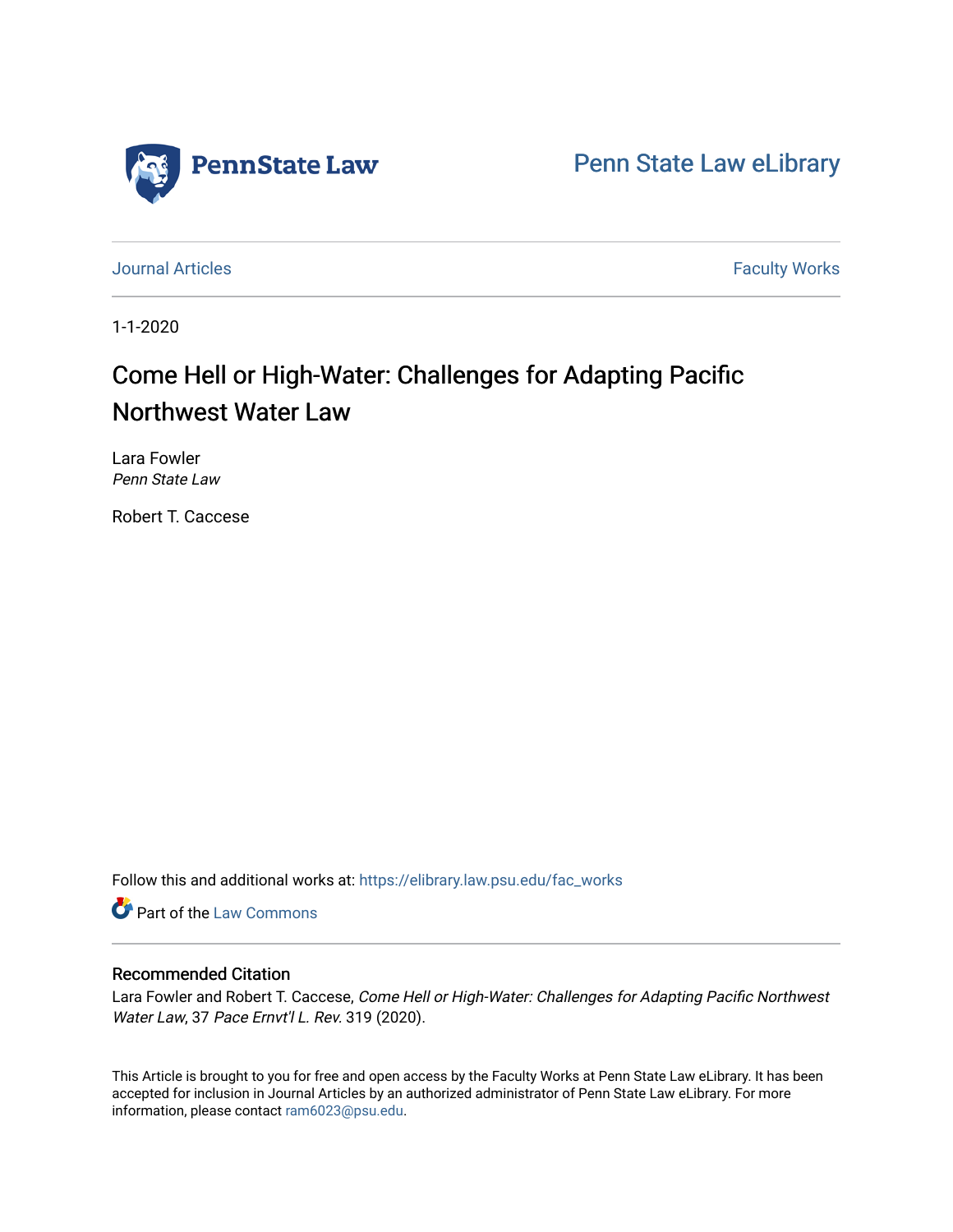# **ARTICLE**

# **Come Hell or High-Water: Challenges for Adapting Pacific Northwest Water Law**

#### ROBERT T. CACCESE\* AND LARA B. FOWLER†

The Pacific Northwest region of the United States has been recognized as a leader in crafting water laws that work to balance human needs and ecological considerations. However, this region is experiencing changing dynamics that test the strength of existing water policies and laws. Such dynamics include increasing populations, new and exempt uses, quantification of tribal treaty rights, species protection, renegotiation of the Columbia River Treaty, and the impacts of a changing climate. Together, these dynamics are stressing the legal framework, which remains vital to ensuring sustainable water supplies now and into the future. The history behind water resources management in Oregon, Washington, Idaho, and Montana provides the foundation for the laws in place today. Although all four states share regulatory features, nuances specific to each state have tremendously affected their governance structures and ability to adapt to changing dynamics. Although a challenge to meet these changing dynamics, collaborative efforts offer creative opportunities for meeting current and future needs.

319

<sup>\*</sup> Robert T. Caccese is Assistant Counsel for the Pennsylvania Fish and Boat Commission. He previously worked for Penn State University on water policy matters and serves as adjunct faculty at Penn State Law where he teaches environmental law and policy. He received his B.S. in Wildlife and Fisheries Science and J.D. from Penn State University.

<sup>†</sup> Lara B. Fowler is a Senior Lecturer at Penn State Law and the Assistant Director of the Penn State Institutes of Energy and the Environment. She has an A.B. from Dartmouth College and a J.D. from the University of Washington. She worked for the Oregon Water Resources Department on water policy issues and was in private practice as an attorney, mediator, and facilitator in Seattle, Washington working on water issues in Washington, Oregon, and California. This work was supported by the U.S. Department of Energy, Office of Science, Biological and Environmental Research Program, Earth and Environmental Systems Modeling, MultiSector Dynamics, Contract No. DE-SC0016162.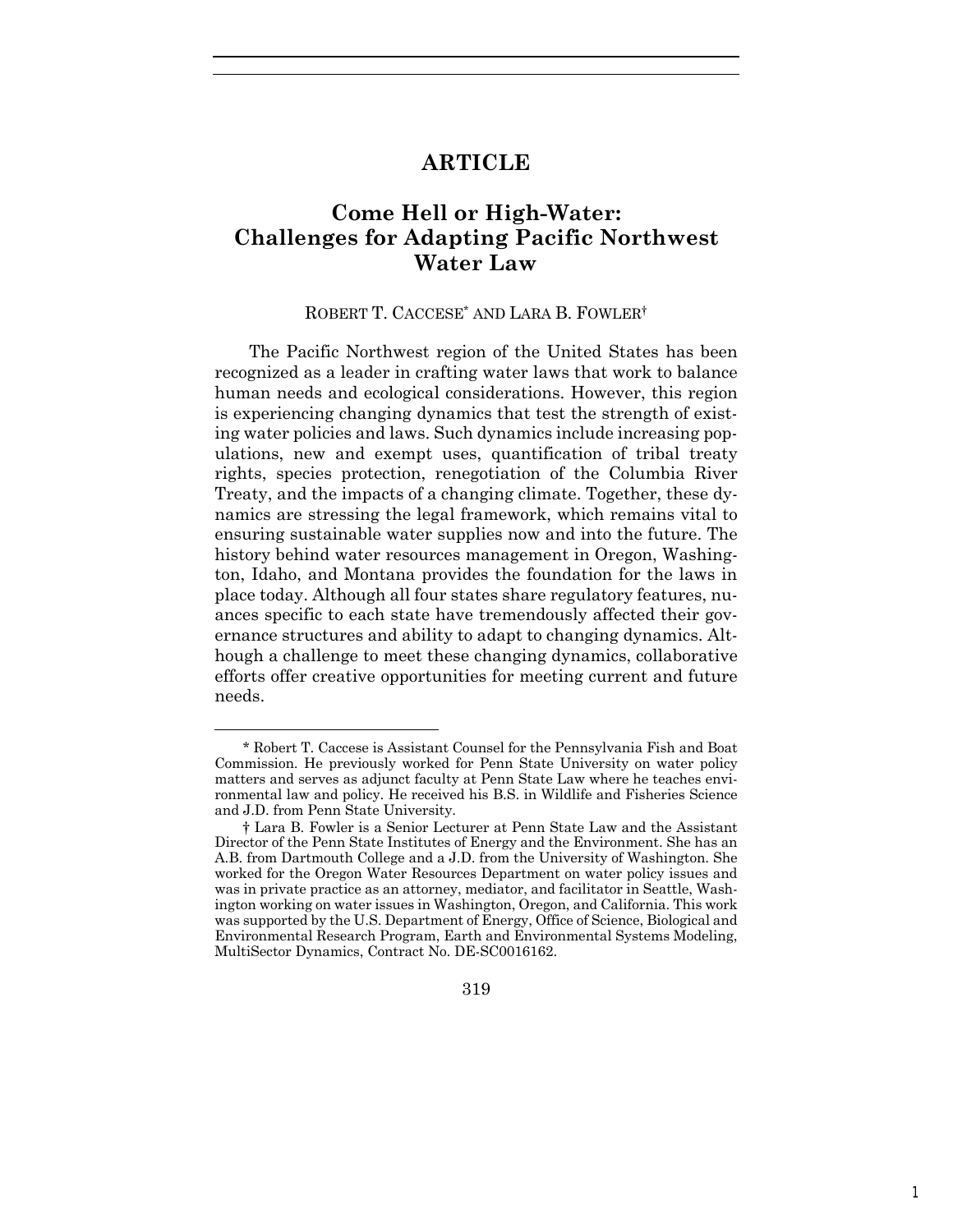# **TABLE OF CONTENTS**

| I.  |                                               |                                                               |  |  |  |  |  |  |  |
|-----|-----------------------------------------------|---------------------------------------------------------------|--|--|--|--|--|--|--|
| II. | Regional Dynamics in the Pacific Northwest322 |                                                               |  |  |  |  |  |  |  |
|     | A.                                            | Why History Still Matters for Water Management                |  |  |  |  |  |  |  |
|     |                                               |                                                               |  |  |  |  |  |  |  |
|     | В.                                            | Adjudications: "Paper" Water vs. "Wet" Water324               |  |  |  |  |  |  |  |
|     | C.                                            |                                                               |  |  |  |  |  |  |  |
|     | D.                                            | International Treaty: U.S. and Canada Treaty for              |  |  |  |  |  |  |  |
|     |                                               | the Columbia River                                            |  |  |  |  |  |  |  |
|     | E.                                            | The Impact of the U.S. Endangered Species Act329              |  |  |  |  |  |  |  |
|     |                                               |                                                               |  |  |  |  |  |  |  |
|     |                                               |                                                               |  |  |  |  |  |  |  |
|     |                                               |                                                               |  |  |  |  |  |  |  |
|     |                                               | 1.                                                            |  |  |  |  |  |  |  |
|     |                                               | $\overline{2}$<br>Instream Flows and Water Markets337         |  |  |  |  |  |  |  |
|     |                                               | Tribal Water Rights in Oregon 339<br>3.                       |  |  |  |  |  |  |  |
|     |                                               | Challenges for Managing Oregon's Water<br>4.                  |  |  |  |  |  |  |  |
|     |                                               |                                                               |  |  |  |  |  |  |  |
|     | $B_{\cdot}$                                   |                                                               |  |  |  |  |  |  |  |
|     |                                               | Washington Water Law Basics343<br>1.                          |  |  |  |  |  |  |  |
|     |                                               | 2.<br>Washington Instream Flows and Water                     |  |  |  |  |  |  |  |
|     |                                               |                                                               |  |  |  |  |  |  |  |
|     |                                               | Tribal Rights in Washington State348<br>3.                    |  |  |  |  |  |  |  |
|     |                                               | Challenges for Managing Washington's Water<br>4.              |  |  |  |  |  |  |  |
|     |                                               |                                                               |  |  |  |  |  |  |  |
|     | $\mathcal{C}$ .                               | Idaho                                                         |  |  |  |  |  |  |  |
|     |                                               | 1.                                                            |  |  |  |  |  |  |  |
|     |                                               | Minimum Flow Standards and Federal<br>2.                      |  |  |  |  |  |  |  |
|     |                                               |                                                               |  |  |  |  |  |  |  |
|     |                                               | Tribal Water Rights in Idaho 358<br>3.                        |  |  |  |  |  |  |  |
|     |                                               | Challenges for Managing Idaho's Water<br>4.                   |  |  |  |  |  |  |  |
|     |                                               |                                                               |  |  |  |  |  |  |  |
|     | D.                                            |                                                               |  |  |  |  |  |  |  |
|     |                                               | Montana Water Law Basics362<br>1.                             |  |  |  |  |  |  |  |
|     |                                               | Montana's Instream Flow Rights and Water<br>2.                |  |  |  |  |  |  |  |
|     |                                               |                                                               |  |  |  |  |  |  |  |
|     |                                               | Montana Tribal Water Rights366<br>3.                          |  |  |  |  |  |  |  |
|     |                                               | Challenges for Managing Montana Water<br>4.                   |  |  |  |  |  |  |  |
|     |                                               |                                                               |  |  |  |  |  |  |  |
|     |                                               | IV. Regional Dynamics Revisited: What Do All the Changes Look |  |  |  |  |  |  |  |
|     |                                               |                                                               |  |  |  |  |  |  |  |
|     | $\bm{A}$ .                                    | Reallocation of Water for Fisheries, Instream Flows,          |  |  |  |  |  |  |  |
|     |                                               |                                                               |  |  |  |  |  |  |  |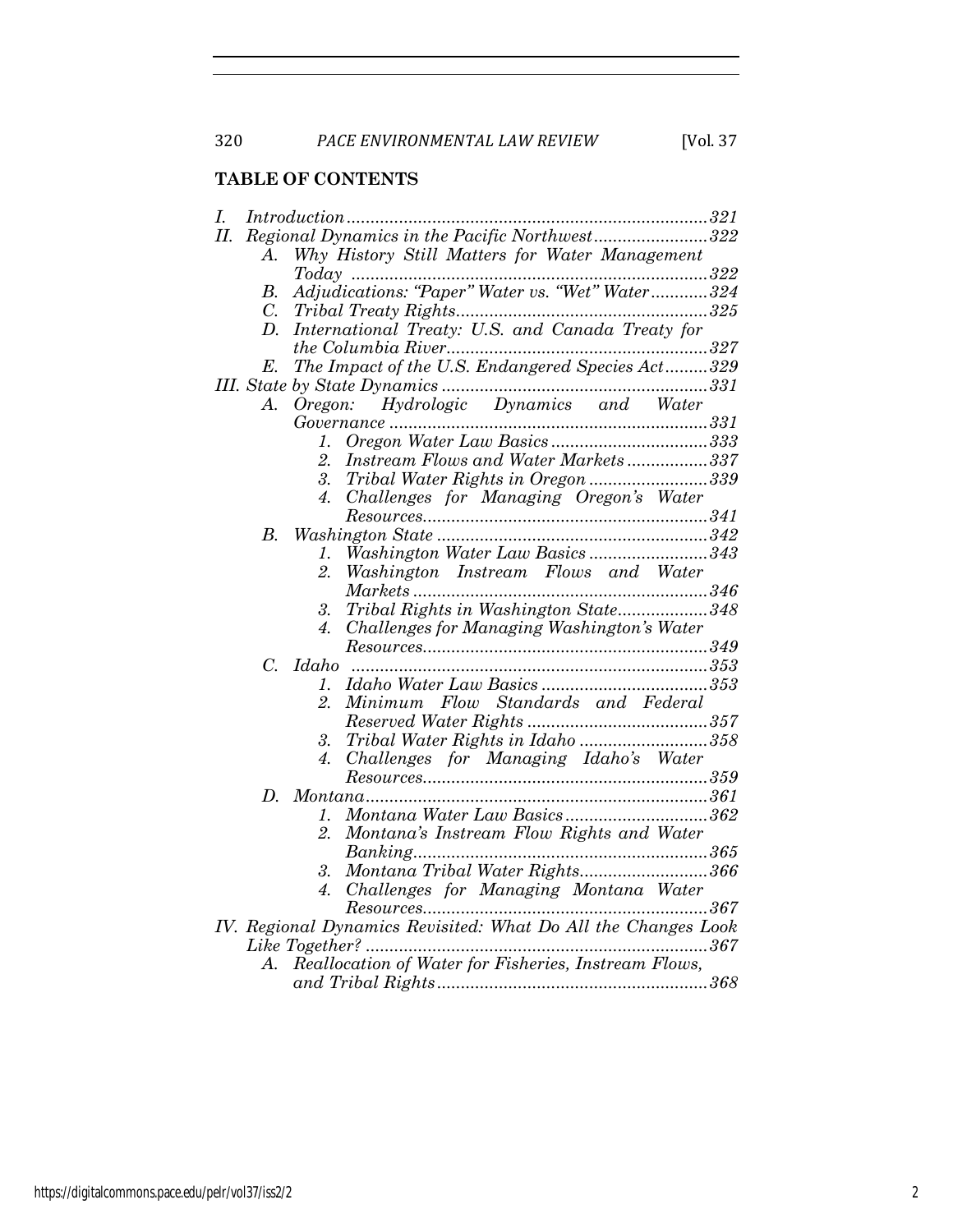|  | B. Growing Populations, Exempt Uses, and Changing     |  |  |  |  |
|--|-------------------------------------------------------|--|--|--|--|
|  |                                                       |  |  |  |  |
|  |                                                       |  |  |  |  |
|  | V. Recommendations Going Forward: What Can Be Done to |  |  |  |  |
|  |                                                       |  |  |  |  |

# **I. INTRODUCTION**

Although the Pacific Northwest has a reputation of having plentiful water, this obscures the challenges of water governance in this region. The Pacific Northwest includes the more arid states of Montana and Idaho, along with the wet and dry regions of Oregon and Washington. Despite the appearance of water abundance, even the wetter parts of these states are seeing water stress. For example, in 2016, the Washington Supreme Court ruled groundwater wells exempt from permit requirements in Whatcom County, eliminating drilling opportunities because of water supply concerns, even though the county is in the wetter, western region of Washington.<sup>1</sup> Dynamics that greatly affect water management and allocation in these states are shifting quickly, including the need for instream flow protection, meeting tribal rights, increasing populations and new uses, and a changing climate. Despite these challenges—or perhaps because of them— these states need to adapt their water law and governance to address future needs. Cooperative and integrated approaches to managing water are providing a way forward as well.

Climatically, these states are already seeing a shift, including increasing temperatures, less snowpack, earlier runoff, less summer time stream flows, wider swings in precipitation, and both an increased magnitude and occurrence of droughts, fires, and floods.2 Such events not only impact water supplies, but food production as well; for example, a major drought in 2016 forced Montana ranchers to choose whether to use water for crops or cattle.3

<sup>1</sup> Whatcom Cty. v. Hirst, 381 P.3d 1, 9–10 (Wash. 2016).

<sup>2</sup> Philip Mote et al., *Northwest*, *in* CLIMATE CHANGE IMPACTS IN THE UNITED STATES, 487, 487–513 (2014).

<sup>3</sup> *See* Tom Lutey, *Montana Drought Drives Cattle to Market Early*, BILLINGS GAZETTE (Oct. 14, 2017), https://billingsgazette.com/news/state-and-regional/govt-and-politics/montana-drought-drives-cattle-to-market-early/article\_98acf43d-933b-5f87-af11-345bb4409472.html [https://perma.cc/X7X9-Q2GK] (discussing the impacts of drought on cattle sales).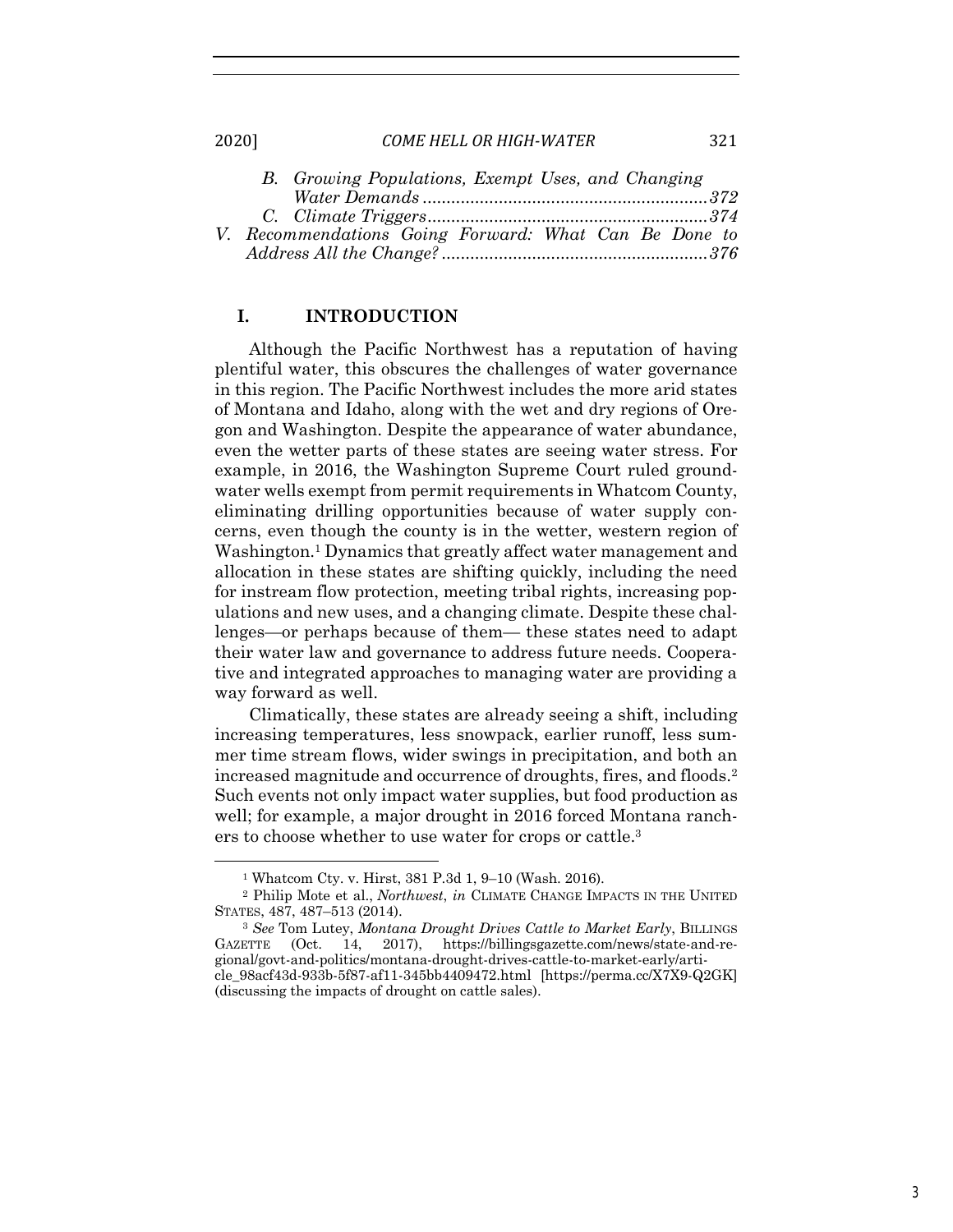This Article argues that overall dynamics facing the four Pacific Northwestern states—Oregon, Washington, Idaho, and Montana—present both challenges and significant opportunities for rethinking water management in a more integrated fashion. Section III will briefly outline regional dynamics common to all four states. Section IV explores each state's water law and policy and addresses how each state is presently dealing with the challenges detailed above. Because each state has its own permutation of the Prior Appropriation Doctrine, this Section details how each state is also working to adapt to such changing dynamics in different ways. Section V revisits the larger changing dynamics and key themes, while Section VI examines opportunities for how the legal system can, or is, adapting to such changing dynamics.

# **II. REGIONAL DYNAMICS IN THE PACIFIC NORTHWEST**

History shaped water law and policy in the Pacific Northwest and continues to have long-lasting repercussions. Four main themes are common throughout the Pacific Northwest: the impact of pre-water code claims, Native American tribal rights to water, an overarching treaty governing the Columbia River between the United States ("U.S.") and Canada, and the impact of the Endangered Species Act ("ESA"). This Section provides a brief historical overview, and then examines each of these themes in more detail before turning to the water law of each state.

# **A. Why History Still Matters for Water Management Today**

Pre-colonization, numerous Indian tribes lived in this region, with a culture reliant on natural resources, including salmon, for survival and spirituality.4 In the mid-1700s, European fur traders were the first outsiders to enter the region.<sup>5</sup> After Thomas

<sup>4</sup> *See* Annie L. Booth & Harvey L. Jacobs, *Ties that Bind: Native American Beliefs as a Foundation for Environmental Consciousness*, 12 ENVTL. ETHICS 27, 31 (1990). 5 *Indians and Europeans on the Northwest Coast: Historical Context*, CTR. FOR

THE STUDY OF THE PAC. NORTHWEST, U. OF WASH., https://www.washington.edu/uwired/outreach/cspn/Website/Classroom%20Materials/Curriculum%20Packets/Indians%20&%20Europeans/II.html [https://perma.cc/MF57- M9F5].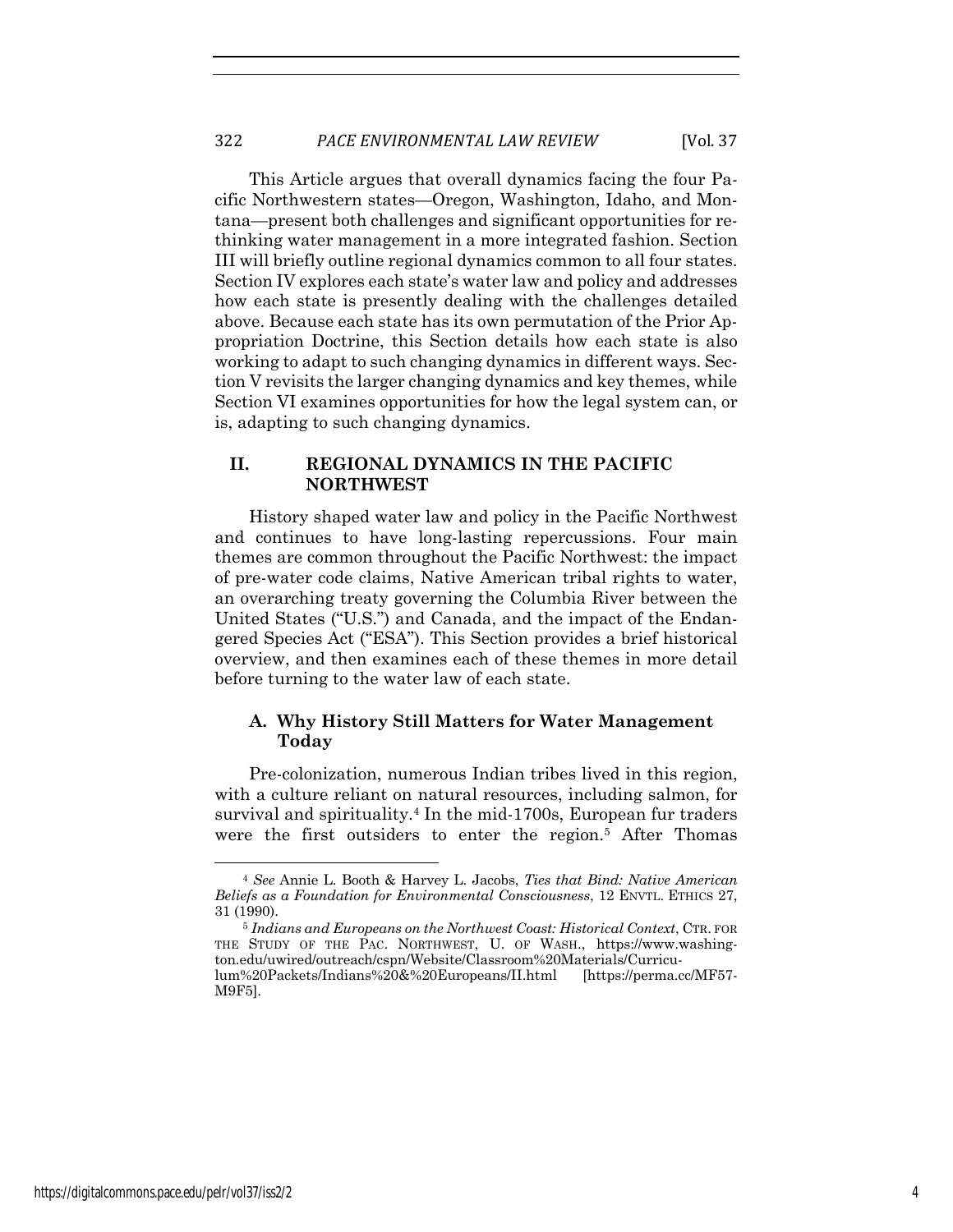Jefferson finalized the Louisiana Purchase, Meriwether Lewis and William Clark embarked on their historical expedition in 1804, ultimately reaching the Pacific Ocean.6 After their return, settlers from the eastern U.S. began to move to the region. The resulting interactions with tribes varied from peaceful to violent.7

This migration also set the stage for western water law. During the early stages of gold mining in California, the original Prior Appropriation Doctrine was born: whoever could first put water to use could take advantage of using it.8 Water use increased for outof-stream uses such as mining and agriculture, especially in arid areas where water supplies were scarce;<sup>9</sup> thus, the reasoning became water left in-stream was considered a waste.10 Further, Congress recognized states' ability to adopt their own water laws in the Mining Act of 1866.11 As settlers moved in, the U.S. government forced many tribes to sign treaties and move onto smaller, defined reservations.12 In the "Oregon Territory," Washington Territorial Governor, Isaac Stevens, and Oregon Superintendent of Indian Affairs, Joel Palmer, signed treaties with regional tribes in 1855.13

As this happened, non-Indian settlers began to claim the right to use water. Before states adopted statutes to regulate water use, miners withdrew water from streams to use for mining purposes.<sup>14</sup> In most cases, these "claims to use" depended on actually using the

<sup>6</sup> Jay H. Buckley, *Lewis and Clark Expedition,* ENCYCLOPEDIA BRITANNICA, https://www.britannica.com/event/Lewis-and-Clark-Expedition [https://perma.cc/XY98-B97A].

<sup>7</sup> *See, e.g*., CHARLES F. WILKINSON, BLOOD STRUGGLE: THE RISE OF MODERN INDIAN NATIONS (W.W. Norton & Company, Inc. 2005); *see also* Lara E. Burgel, Native American Reserved Water Rights: The Legal and Historical Development of a Modern Dilemma (1996) (unpublished thesis, Dartmouth College) (on file with the author and Dartmouth College Library system).

<sup>8</sup> Lawrence J. MacDonnell, *Prior Appropriation: A Reassessment*, 18 U. DENV. WATER L. REV. 228, 243–248 (2015).

<sup>9</sup> *See* Reed D. Benson, *Alive but Irrelevant: The Prior Appropriation Doctrine in Today's Western Water Law*, 83 U. COLO. L. REV. 675, 676–82 (2012).<br><sup>10</sup> DAVID M. GILLILAN & THOMAS C. BROWN, INSTREAM FLOW PROTECTION:

SEEKING A BALANCE IN WESTERN WATER USE 98 (1997).<br><sup>11</sup> An Act Granting the Right of Way to Ditch and Canal Owners Over the

Public Lands, and for Other Purposes, § 9, 14 Stat. 251 (1866).

<sup>12</sup> WILKINSON, *supra* note 7, at 35–42.

<sup>13</sup> William G. Robbins, *Treaties and Reservations*, OR. HIST. PROJECT (2002), https://oregonhistoryproject.org/narratives/this-land-oregon/resettlement-andthe-new-economy/treaties-and-reservations/ [https://perma.cc/SGY8-KCE6].

<sup>14</sup> *See* MacDonnell, *supra* note 8, at 244, 283, 291.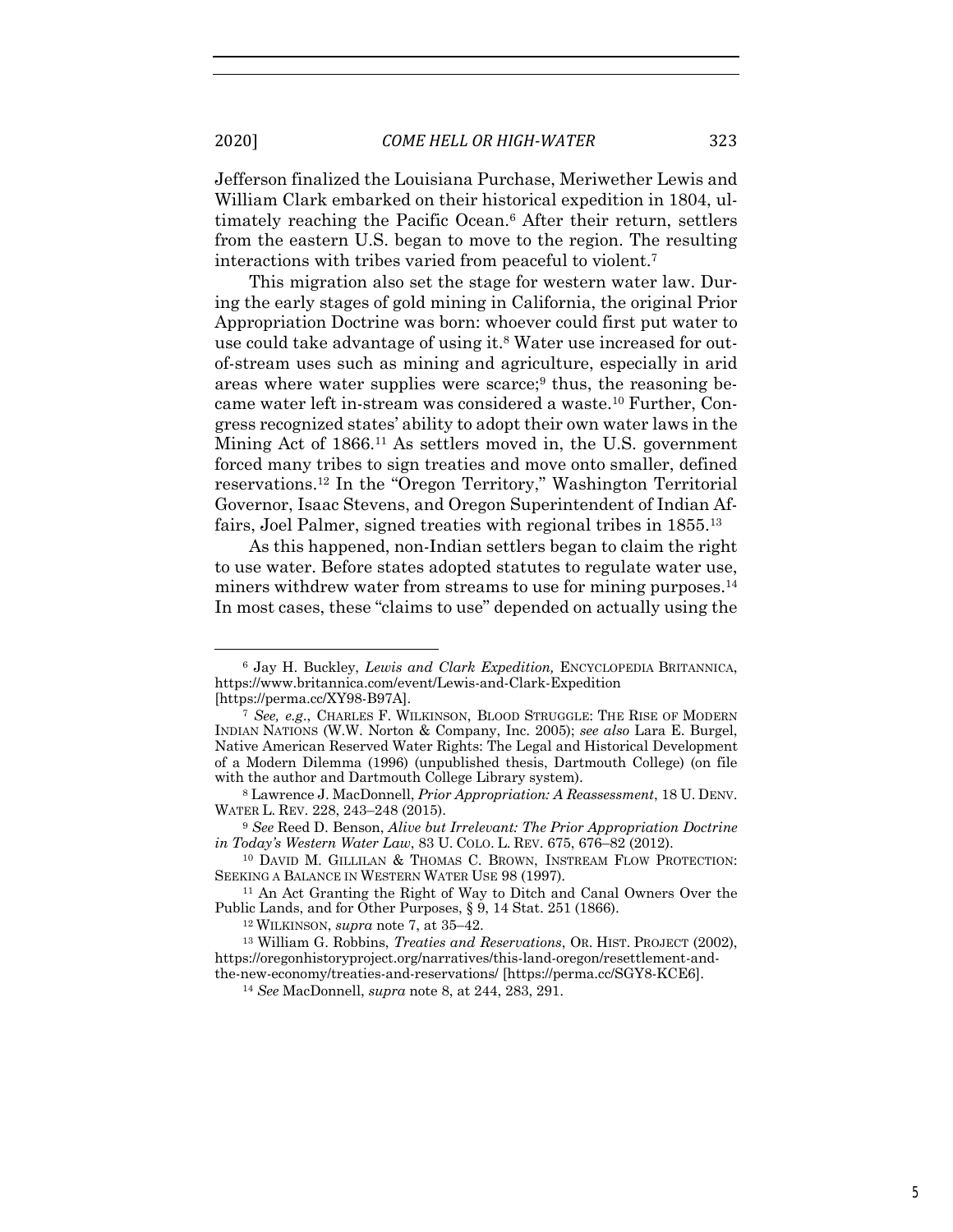water, but did not require prior approval to use the water.<sup>15</sup> Eventually, all four Pacific Northwestern states adopted a more formal permit system based on the doctrine of prior appropriation for surface water: Oregon in 1909, Washington in 1917, Idaho in 1971, and Montana in 1973.16 Because claims to water pre-dated state codes, all four states have attempted to quantify and prioritize these claims through adjudication procedures.

# **B. Adjudications: "Paper" Water vs. "Wet" Water**

General stream adjudications are an important tool to fully establish water rights in a given region. The purpose of a general stream adjudication is to identify who has the right to use the water, how much water can be used, and what the priority date is for all claims that pre-date each states' adoption of a comprehensive water law.17 Courts oversee adjudications, with the goal of a final decree for a basin or watershed.<sup>18</sup> Adjudications are burdensome, costly, usually take years (or decades) to complete, and require accurate water use information from users to be successful.19 General stream adjudications are also a way to address tribal treaty rights under the 1952 McCarran Amendment (addressed further be $low).<sup>20</sup>$ 

*<sup>15</sup> Id.* at 243–48. 16 *See* OR. WATER RES. DEP'T, WATER RIGHTS IN OREGON: AN INTRODUCTION TO OREGON'S WATER LAW 5 (2018), https://www.oregon.gov/owrd/WRDPublications1/aquabook.pdf [https://perma.cc/PD6F-VS7P] [hereinafter WATER RIGHTS IN OREGON]; *see* Benno Bonkowski, WASHINGTON WATER RIGHTS ADJUDICATION 3 (2012), http://www.csgwest.org/programs/documents/Bonkowski.pdf [https://perma.cc/E5DB-KJGN]; JEFFREY C. FEREDAY ET AL., IDAHO WATER LAW HANDBOOK: THE ACQUISITION, USE, TRANSFER, ADMINISTRATION, AND MANAGEMENT OF WATER RIGHTS IN IDAHO 97 (2019) [hereinafter IDAHO WATER LAW HANDBOOK]; MONT. DEP'T OF NAT. RES. & CONSERVATION ET AL., WATER RIGHTS IN MONTANA 2– 3 (2014), https://leg.mt.gov/content/Publications/Environmental/2014-waterrights-handbook.pdf [https://perma.cc/AJV6-88KG] [hereinafter WATER RIGHTS IN MONTANA].

<sup>17</sup> Andrea K. Gerlak & John E. Thorson, *General Stream Adjudications Today: An Introduction*, 122 J. CONTEMP. WATER RES. & EDUC. 1, 1 (2008). 18 John E. Thorson et al., *Dividing Western Waters: A Century of Adjudicating* 

*Rivers and Streams*, 8 U. DENV. WATER L. REV. 355, 406, 409, 411, 414 (2005). 19 Rhett Larson & Kelly Kennedy, *Bankrupt Rivers*, 4 U.C. DAVIS L. REV.

<sup>1335, 1347 (2016).</sup>

<sup>20</sup> *See* Thorson et al., *supra* note 18, at 359–60 (noting that the federal government and Indian Tribes became the most common parties in stream adjudications).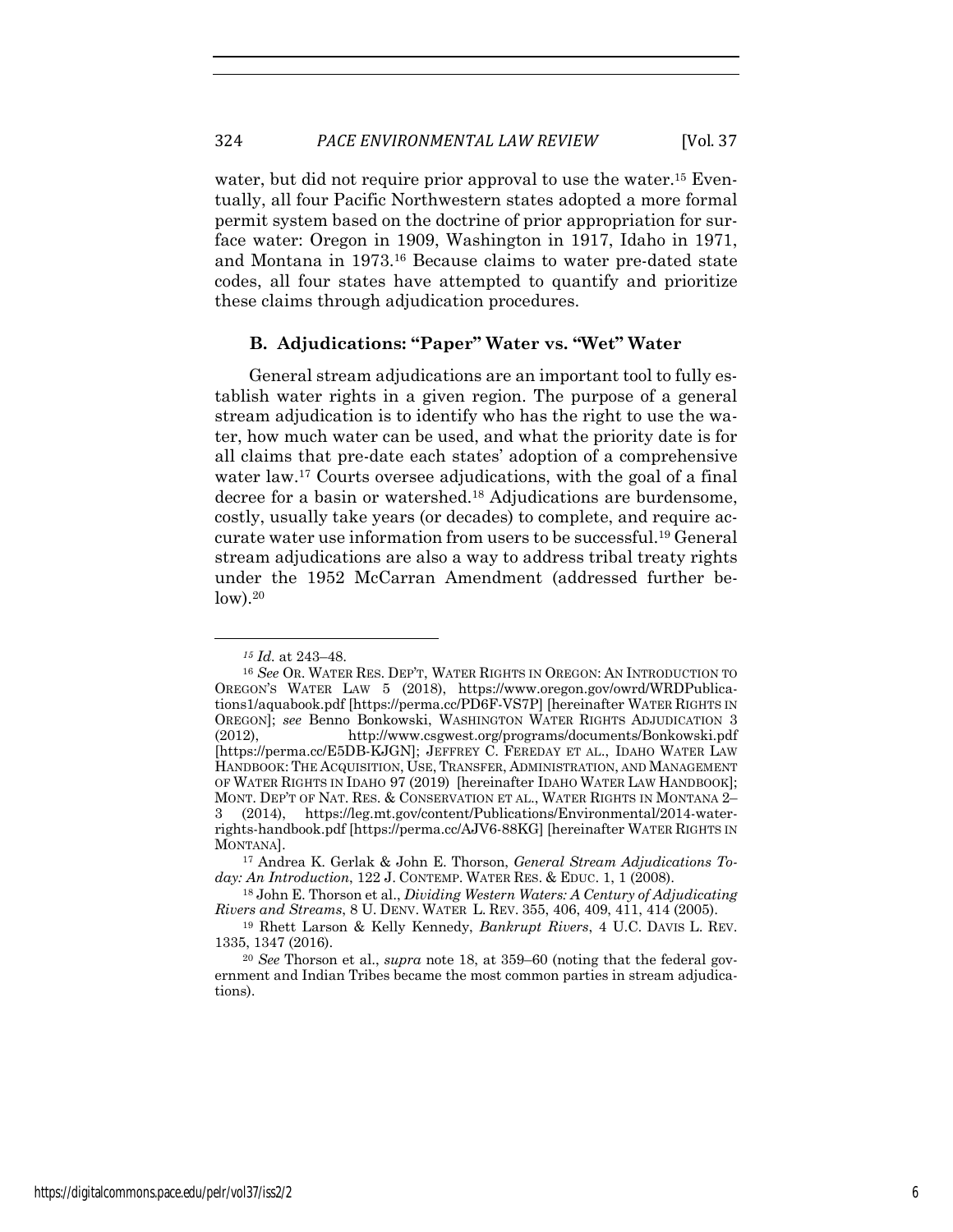Three states have seen a major change in dynamics—after decades of litigation—following completion of the formal adjudication processes in Idaho's Snake River Basin and Washington's Yakima Basin, and near completion of the process in Oregon's Klamath Basin. The Snake River Basin Adjudication started in 1987 and was finalized in 2014.21 The Yakima Basin adjudication started in the 1970s and was finalized in 2019.22 The Klamath Basin adjudication started in 1975 and a court issued an initial decree in 2013, with the final decree still pending.23 However, significant watersheds in the Pacific Northwest remain to be adjudicated, a long and costly undertaking, leading to uncertainty about who has the right to use what water in the unadjudicated areas.<sup>24</sup>

### **C. Tribal Treaty Rights**

As discussed above, pressure to settle the Oregon Territory led to treaties with Pacific Northwest tribes in 1855, providing the

<sup>21</sup> *Snake River Basin Adjudication (SRBA)*, IDAHO DEP'T OF WATER RESOURCES, https://idwr.idaho.gov/water-rights/adjudication/SRBA/ [https://perma.cc/5HD5-ZRRB] [hereinafter *SRBA*].

<sup>22</sup> Joye Redfield-Wilder, *After 40 Years, Aquavella Adjudication Is Coming to a Close*, WASH. ST. DEP'T OF ECOLOGY BLOG (Apr. 1, 2019, 8:56 AM), https://ecology.wa.gov/Blog/Posts/April-2019/After-40-years,-Acquavella-adjudi-

cation-is-coming [https://perma.cc/9FSF-VPN3]. Note that the Yakima River Basin is spelled differently from the Yakama Indian Nation.

<sup>23</sup> *Klamath River Basin Adjudication*, OR. WATER RESOURCES DEP'T, https://www.ore-

gon.gov/OWRD/programs/WaterRights/Adjudications/KlamathRiverBasinAdj/Pa ges/default.aspx [https://perma.cc/5Z5C-VVVR]; *see generally* Memorandum from Dwight French, Water Right Serv. Div. Adm'r & Doug Woodcock, Field Serv. Adm'r to Water Res. Comm'n (May 9, 2013) (on file with author) (describing the history and outcome of the Klamath Basin adjudication).

<sup>24</sup> *Adjudicated Areas Within Oregon*, OR. WATER RESOURCES DEP'T, https://www.ore-

gon.gov/OWRD/programs/WaterRights/Adjudications/Documents/Adjudicated\_A reas.pdf [https://perma.cc/VWM4-LBB5]; *Basin Location and Adjudication Status*, MONT. DEP'T OF NAT. RESOURCES & CONSERVATION (May 1, 2019), http://dnrc.mt.gov/divisions/water/adjudication/docs/Adjudication\_Sta-

tus\_Map\_MAY\_1\_18.jpg [https://perma.cc/WW8V-UWR7]; *Status of Washington State Water Right Adjudications*, WASH. DEP'T OF ECOLOGY, https://fortress.wa.gov/ecy/wrdocs/WaterRights/wrwebpdf/Completedadjudica-

tionsmap2019.pdf [https://perma.cc/PGA9-R8KB] (showing adjudicated basins); *see also* Garrick Baxter & Carter Fritschle, *Idaho Water Adjudications - Monthly Informational Meeting*, IDAHO DEP'T OF WATER RESOURCES 2 (Aug. 20, 2019), https://idwr.idaho.gov/files/adjudication/monthly-progress-report.pdf [https://perma.cc/U8GJ-3VRE].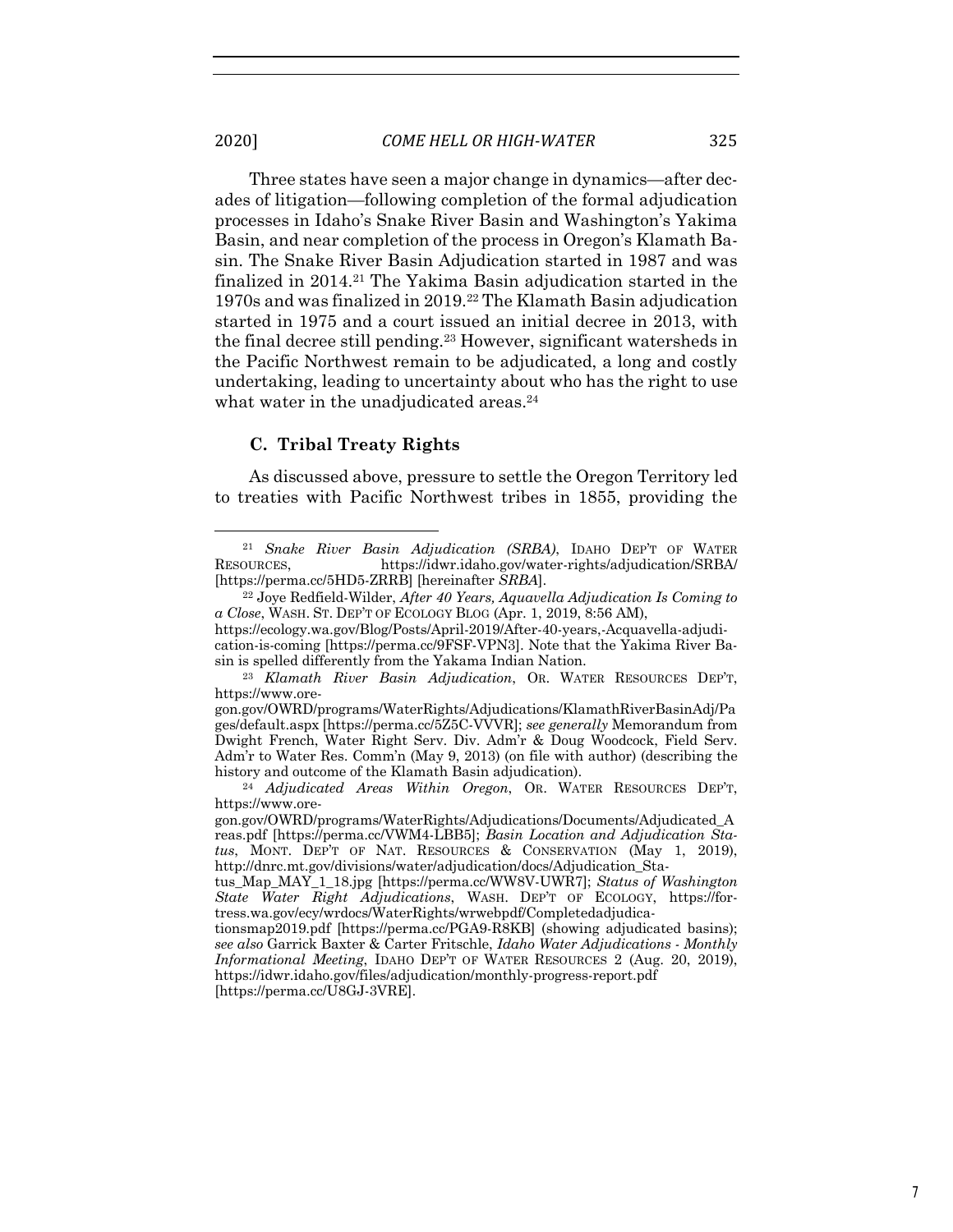basis for tribal rights to water and in turn, fish habitats. Such treaty rights to water are inchoate or undefined until they are defined,<sup>25</sup> either through a general stream adjudication or a negotiation.

Furthermore, court decisions recognized tribal treaty rights. In 1908, the Supreme Court decided *Winters v. United States*, 26 holding that tribes have an implied water right to satisfy the purposes of their reservation.27 This case laid largely dormant until 1963 when the Supreme Court, in *Arizona v. California*, allocated water both to the states within the Colorado River Basin and to tribes, with a priority date for the tribes relating back to when reservations were established.28

These decisions laid the groundwork for recognition of tribal rights to water in the Pacific Northwest. Treaties signed in the Oregon Territory in 1855 have common language stating that tribes have "the right of taking fish at all usual and accustomed places."<sup>29</sup> In 1974, in a seminal case known as the Boldt decision, the Western District of Washington held that this language meant that tribes had the right to take half the annual fish harvest.<sup>30</sup> This decision was followed by subsequent case law where courts determined that such rights include sufficient water to provide habitats for fish and that the priority date can be "time immemorial."31 Because the priority date predates the states' claims or rights to

<sup>25</sup> The federal trust relationship with Indian tribes is complicated and a detailed discussion beyond the scope of this paper. *See generally* Rebecca Tsosie, *Tribal Sovereignty and Intergovernmental Cooperation*, *in* TRIBAL WATER RIGHTS: ESSAYS IN CONTEMPORARY LAW, POLICY, AND ECONOMICS (John E. Thorson et al. ed., 2006).

<sup>26</sup> 207 U.S. 564 (1908). 27 *Id.* at 577 (finding water rights for a tribe are implied when a reservation is created via treaty, statute, or executive order); Robert T. Anderson, *Water Rights, Water Quality, and Regulatory Jurisdiction in Indian Country*, 34 STAN. ENVTL. L.J. 195, 206 (2017).

<sup>28</sup> 373 U.S. 546, 590–91, 600 (1963).

<sup>29</sup> John R. Schmidhauser, *Struggles for Cultural Survival: The Fishing Rights of the Treaty Tribes of the Pacific Northwest,* 52 NOTRE DAME L. REV. 30, 33 (1976) (quoting *Puyallup Tribe v. Dep't of Game of Wash.*, 391 U.S. 392, 398 (1968)); Treaty with the Flatheads, etc. art. 3, July 16, 1855, 12 Stat. 975, *cited in* Whitney Angell Leonard, *Habitat and Harvest: The Modern Scope of Tribal Treaty Rights to Hunt and Fish*, 3 AM. INDIAN L.J. 285, 295 (2014). This treaty is often called the

<sup>&</sup>lt;sup>30</sup> United States v. Washington, 384 F. Supp. 312, 343 (W.D. Wash. 1974).

<sup>31</sup> *See, e.g.*, United States v. Adair, 723 F.2d 1394, 1414–15 (9th Cir. 1983).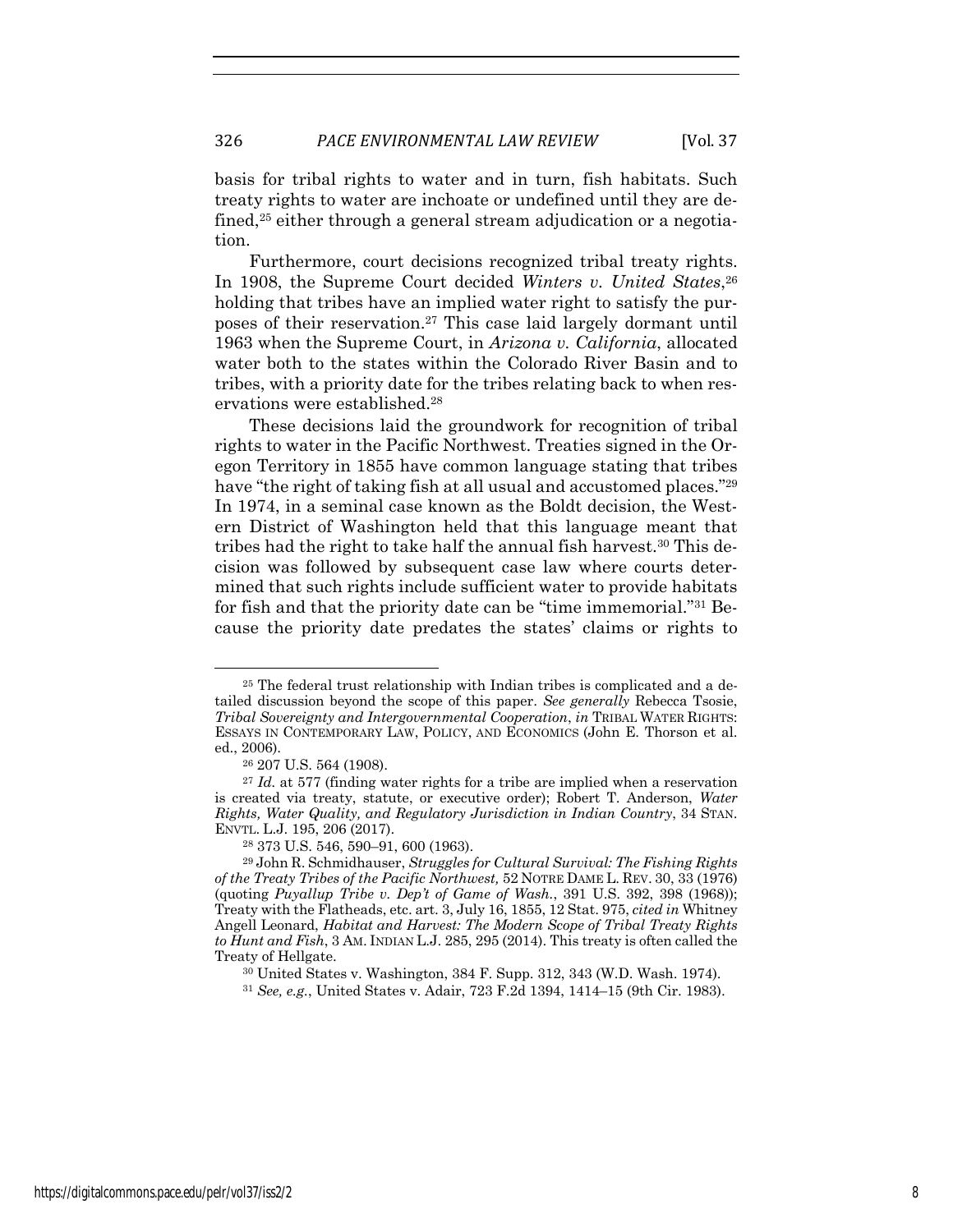water, and tribal rights cannot be lost for non-use, establishment of tribal water rights has affected state water management.

Although such cases have recognized tribal rights to water, including for instream flow, quantification of such reserved rights has been a challenge.<sup>32</sup> As noted above, general stream adjudications can include tribal rights under the 1952 Congressional McCarran Amendment, which waives federal sovereign immunity for federal reserved water rights to be addressed in state courts.<sup>33</sup> This Amendment requires all claims in a basin to be adjudicated at the same time.34 Alternatively, tribes can choose to negotiate their water rights with states and the federal government.35 Examples of both adjudications and negotiations are included in Section IV below. Finally, renegotiation of the treaty between the U.S. and Canada over the Columbia River may offer a potential way to address tribal rights as discussed next.36

# **D. International Treaty: U.S. and Canada Treaty for the Columbia River**

Another overarching dynamic facing this region is the renegotiation of the Columbia River Treaty between the U.S. and Canada. Because much has been written on this topic, this Section provides a very brief sketch.<sup>37</sup> This treaty represents a major

<sup>32</sup> *See, e.g.*, BONNIE COLBY ET AL., NEGOTIATING TRIBAL WATER RIGHTS: FULFILLING PROMISES IN THE ARID WEST 10–12 (2005).

<sup>33</sup> 43 U.S.C. § 666(a) (2018). For a general discussion of this Amendment, see *The McCarran Amendment*, U.S. DEP'T OF JUSTICE (May 12, 2015), https://www.justice.gov/enrd/mccarran-amendment [https://perma.cc/6EKW-

<sup>&</sup>lt;sup>34</sup> COLBY ET AL., *supra* note 32, at 10-12.

<sup>35</sup> *Id.* at 121.

<sup>36</sup> *See, e.g.*, David A. Bell, *Columbia River Treaty Renewal and Sovereign Tribal Authority Under the Stevens Treaty "Right-to-Fish" Clause*, 36 PUB. LAND & RESOURCES L. REV. 269, 271–72 (2015).

<sup>37</sup> *See, e.g.*, Barbara Cosens, *The Columbia River Treaty: An Opportunity for Modernization of Basin Governance*, 27 COLO. NAT. RESOURCES ENERGY & ENVTL L. REV. 27, 30–31 (2016); Barbara Cosens & Alexander Fremier, *Assessing System Resilience and Ecosystem Services in Large River Basins: A Case Study of the Columbia River Basin*, 51 IDAHO L. REV. 91, 101 (2014); Scott McKenzie, *A River Runs Through It: The Future of the Columbia River Treaty, Water Rights, Development, and Climate Change*, 29 GA. ST. U. L. REV. 921, 922 (2013); Matthew McKinney et al., *Managing Transboundary Natural Resources: An Assessment of the Need to Revise and Update the Columbia River Treaty,* 16 HASTINGS WEST-NORTHWEST J. ENVTL. L. & POL'Y 307, 320–21 (2010).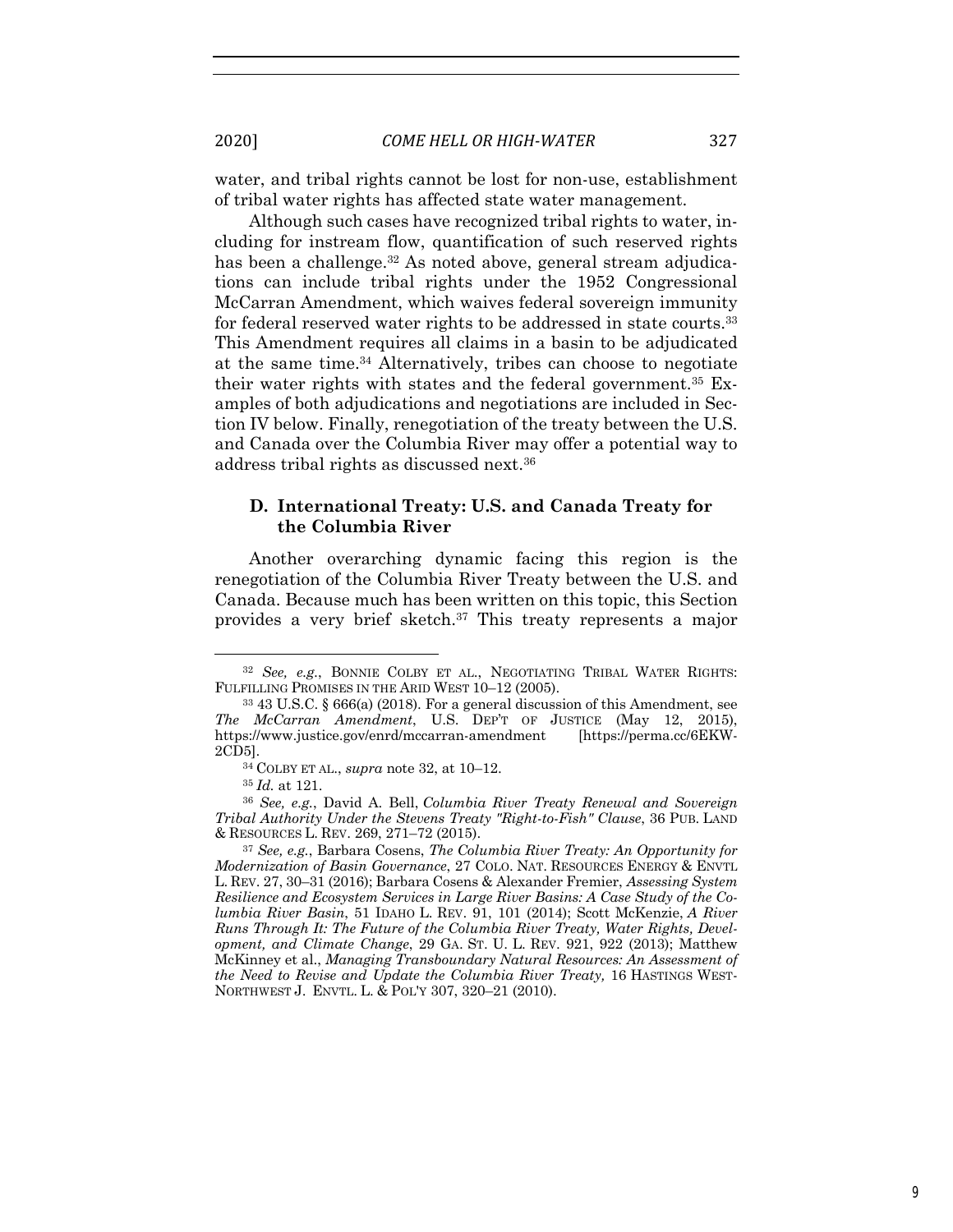agreement for the joint development and management of the Columbia River, specifically for power generation and flood control.38 Ratified in 1964 for a minimum term of sixty years, the Treaty resulted in Canadian and American dam construction and payments to Canada for power generation.39 In addition to the benefits provided by these dams such as flood protection, power generation, and navigation, negative impacts have also resulted, including impacts to fisheries, the ecosystem, and tribal rights.<sup>40</sup> Varying water supply conditions due to drought, precipitation changes, and snowpack create challenges as to whether the treaty terms can be satisfied for another sixty years without serious adaptation. After analyzing the treaty conditions, both nations released reviews in 2013 indicating their recommendation to modify the treaty after its term ends in 2024.<sup>41</sup>

Along with the key topics listed above, tribal participation in these negotiations has been an issue.42 In 1964, both countries ratified the treaty without including tribal or environmental

<sup>38</sup> Columbia River Basin: Cooperative Development of Water Resources Treaty, Can.-U.S., Sept. 16, 1964, Proclamation, 15 U.S.T. 1555 [hereinafter Columbia River Treaty]; *Columbia River Treaty*, U.S. DEP'T OF ST., https://www.state.gov/columbia-river-treaty/ [https://perma.cc/897X-954J] (noting the primary entities responsible for treaty obligations are the U.S. Bonneville Power Administration, the U.S. Army Corps of Engineers, and British Columbia Hydro).

<sup>39</sup> U.S. ARMY CORPS OF ENG'R & BONNEVILLE POWER ADMIN., COLUMBIA RIVER TREATY: HISTORY AND 2014/2024 REVIEW 1, 4–6 (2009), https://www.bpa.gov/news/pubs/GeneralPublications/crt-Columbia-River-Treaty-History-and-2014-2024-Review.pdf [https://perma.cc/J2K2-U82S],

<sup>40</sup> COLUMBIA BASIN TR., AN OVERVIEW: COLUMBIA RIVER TREATY 1, 4, https://thebasin.ourtrust.org/wp-content/uploads/delightful-down-

loads/CRT\_Overview.pdf [https://perma.cc/9Y2V-NQLL] (discussing that valley bottoms in Canada have been flooded and lost due to dam construction, agricultural and forestry practices have been reduced due to loss of fertile soil, Native Tribes have been forced to relocate, and ecosystems have been altered).

<sup>41</sup> U.S. ENTITY REGIONAL RECOMMENDATIONS FOR THE FUTURE OF THE COLUMBIA RIVER TREATY AFTER 2024 1 (2013), https://www.bpa.gov/Projects/Initiatives/crt/CRT-Regional-Recommendation-eFINAL.pdf [https://perma.cc/XJ4G-KXJ5] [hereinafter U.S. ENTITY REGIONAL RECOMMENDATIONS]; CONG. RESEARCH SERV., R43287, COLUMBIA RIVER TREATY REVIEW 6–7 (2019).

<sup>42</sup> Matthew J. McKinney et al., *A Sacred Responsibility: Governing the Use of Water and Related Resources in the International Columbia Basin Through the Prism of Tribes and First Nations*, 37 PUB. LAND & RESOURCES L. REV. 157, 189– 90 (2016).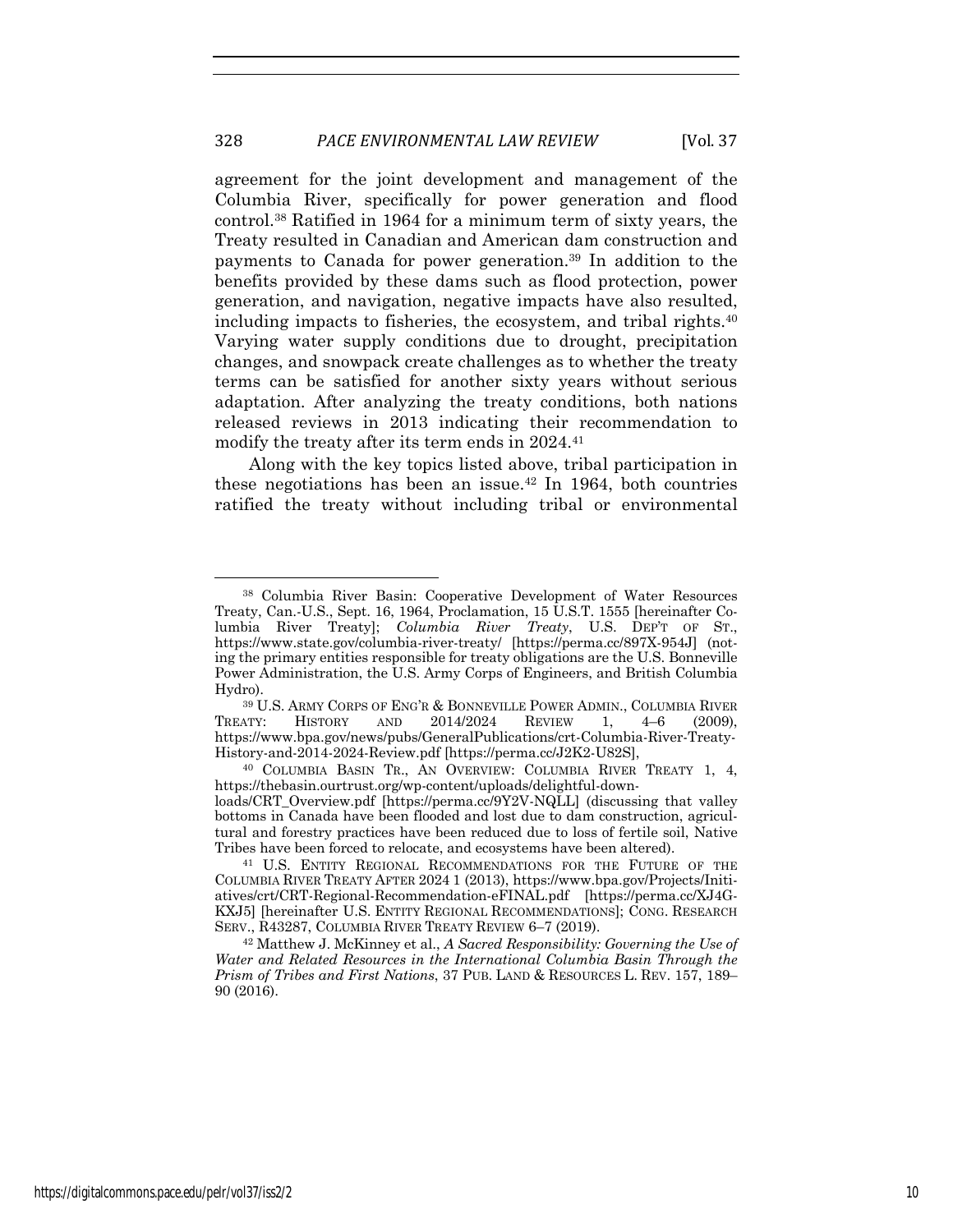concerns.43 For the renegotiation, U.S. tribes and Canada's First Nations have requested an official presence "at the table" to ensure their needs and interests, such as tribal fisheries and burial grounds, are considered in the treaty amendments; however, this request was not granted when negotiations started in 2018.44 In 2019, Canada reversed its decision, allowing three First Nation tribes to participate as observers.45 To date, the U.S. has not made a similar accommodation, though a series of open town halls were held during the spring and summer of 2019 to seek general public comment.46 How this treaty addresses stream flow for hydroelectric energy production, manages floods, and protects declining fish species throughout the Columbia River Basin remains to be seen. As noted by various commentators, this renegotiation also represents a significant opportunity for adapting to climate change, meeting tribal obligations, and rethinking water governance in the Pacific Northwest region.<sup>47</sup>

#### **E. The Impact of the U.S. Endangered Species Act**

The Pacific Northwest is renowned for its fisheries, particularly salmon, trout, and steelhead.48 However, many species are now listed as threatened or endangered under the U.S. ESA. These fisheries were and are fundamental to Pacific Northwest tribes, supporting significant native populations and their

<sup>43</sup> U.S. ENTITY REGIONAL RECOMMENDATIONS, *supra* note 41, at 1; *see also* CONG. RESEARCH SERV., *supra* note 41, at 1.

<sup>44</sup> D.R. Michel, *Columbia River Treaty Negotiations Must Include Tribes, First Nations*, SEATTLE TIMES (May 13, 2018), https://www.seattletimes.com/opinion/columbia-river-treaty-negotiations-must-include-tribes-first-nations/ [https://perma.cc/2TGZ-7URJ] (asserting that tribes and First Nations must be at

the table for Columbia River Treaty negotiations).

<sup>45</sup> Graeme Lee Rowlands, *U.S. Must Follow Canada and Invite Tribes Into Columbia River Treaty Negotiation*, SEATTLE TIMES (May 20, 2019), https://www.seattletimes.com/opinion/u-s-must-follow-canada-and-invite-tribes-into-columbiariver-treaty-negotiation/ [https://perma.cc/AD8W-SYWS].

<sup>46</sup> *See* U.S. DEP'T OF STATE, *supra* note 38 (providing announcements for upcoming town halls).

<sup>47</sup> *See e.g.,* Cosens, *supra* note 37, at 33–38; Cosens & Fremier*, supra* note 37, at 101; McKenzie, *supra* note 37, at 922, 953; McKinney et al., *supra* note 37, at 334–35.

<sup>48</sup> *Species Search Results*, U.S. FISH & WILDLIFE SERV., https://ecos.fws.gov/ecp0/pub/SpeciesReport.do?groups=E&listingType=L&mapstatus=1 [https://perma.cc/F5EW-W3D6].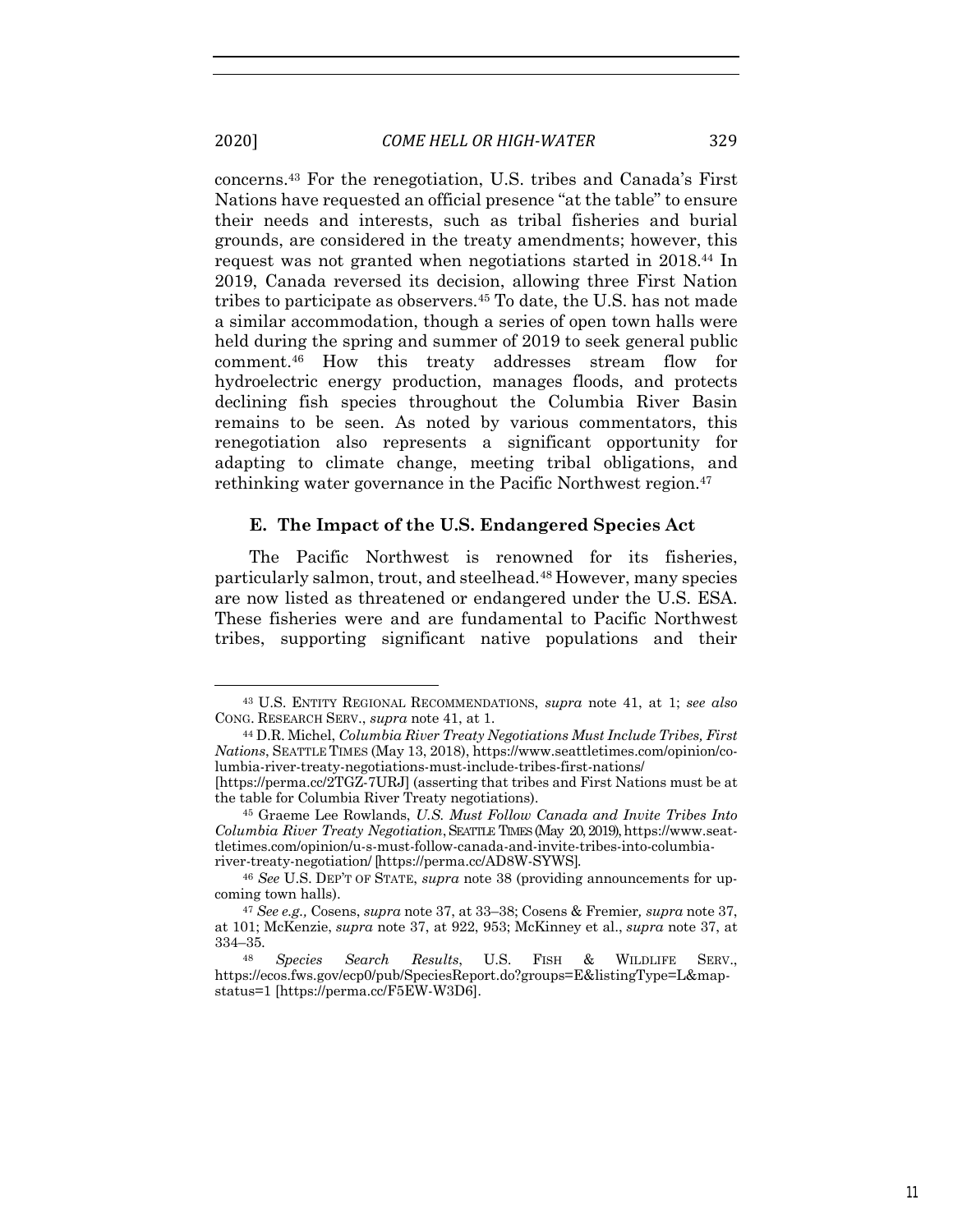cultures.49 Non-tribal commercial and recreational fishing also developed throughout the Pacific Northwest's rivers and off the coast over the last 150 years, often in competition with tribal fisheries.50 At this point, a set of factors dubbed the "4 Hs" (habitat, hydropower, hatcheries, and harvest) is attributed to the steep declines of the famed salmon and trout populations.<sup>51</sup> Such declines led to the listing of several Pacific Northwest fish species under the ESA in the late 1990s.<sup>52</sup>

Once a species is listed as threatened or endangered under the ESA, federal agencies must designate and preserve critical habitat to ensure populations can recover.53 In practice, this mandate is politically sensitive because the designated habitat is often privately owned.54 For listed fish species, designating habitat means designating stream reaches that have usually been dewatered under state water allocation systems.<sup>55</sup> This means that current water rights holders may have their own water rights severely diminished or completely turned off for periods of time, as federal ESA mandates could preempt state water law.56

<sup>49</sup> *See generally Tribal Salmon Culture,* COLUMBIA RIVER INTERTRIBAL FISH COMMISSION, https://www.critfc.org/salmon-culture/tribal-salmon-culture/ [https://perma.cc/UVM7-Z9NZ].

<sup>50</sup> *See generally Commercial Fishing*, NORTHWEST POWER & CONSERVATION COUNCIL, https://www.nwcouncil.org/reports/columbia-river-history/commercialfishing [https://perma.cc/A4ZT-RQFS].

<sup>51</sup> *See, e.g.*, P.J. Paquet et al., *Hatcheries, Conservation, and Sustainable Fisheries—Achieving Multiple Goals: Results of the Hatchery Scientific Review Group's Columbia River Basin Review*, 36 FISHERIES 547, 548–49, 560 (2011).

<sup>52</sup> *E.g.*, *Chinook Salmon,* U.S. FISH & WILDLIFE SERV., https://ecos.fws.gov/ecp0/profile/speciesProfile?spcode=E06D [https://perma.cc/X6JP-E3PB].

<sup>53</sup> 16 U.S.C. § 1533(a)(3)(A)(i) (2018); Robert T. Caccese, *It's Not Just the Effort that Counts: Conservation Endangerment for At-Risk Species*, 22 BUFF. ENVTL. L.J. 1, 23 (2015).

<sup>54</sup> *See, e.g.*, Caccese*, supra* note 53, at 29. 55 *See also* Gail L. Achterman & Julia Doermann, *Oregon Coastal Coho Restoration and the Endangered Species Act, in* THE ENDANGERED SPECIES ACT AND FEDERALISM: EFFECTIVE CONSERVATION THROUGH GREATER STATE COMMITMENT 221, 235 (Kaush Arha & Barton H. Thompson, Jr. eds., 2011) (explaining that a designation of critical habitat would not prohibit landowners from altering streams on their property). 56 16 U.S.C. § 1535(f); *see generally* Robin Kundis Craig, *Does the Endangered* 

*Species Act Preempt State Water Law?* 62 U. KAN. L. REV. 851 (2014); *see also* Kate Galbraith, *Threatened Smelt Touches Off Battles in California's Endless Water Wars*, N.Y. TIMES (Feb. 14, 2015), https://www.nytimes.com/2015/02/15/us/threatened-smelt-touches-off-battles-in-californias-endless-water-wars.html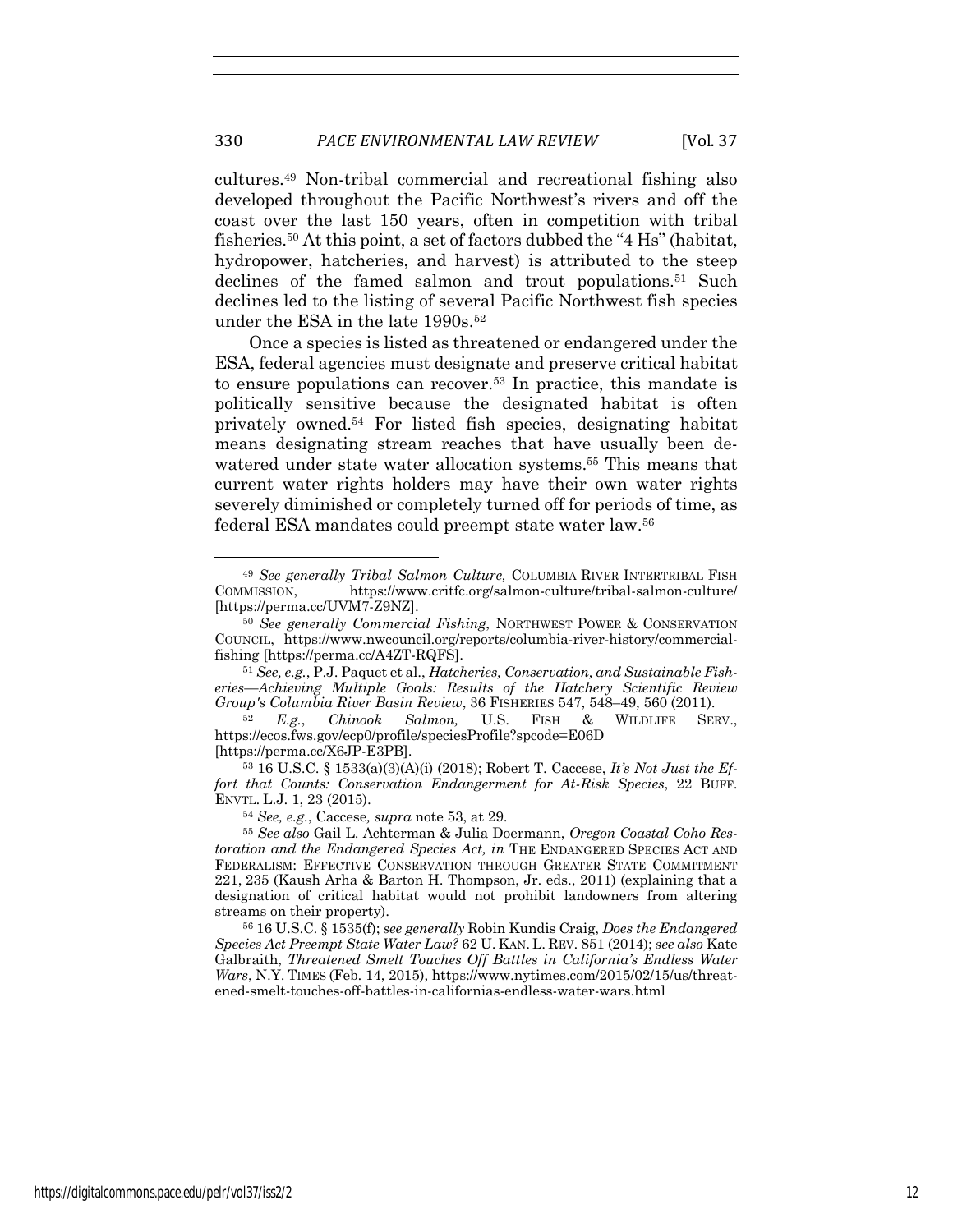In addition to local impacts, listing of fish species and designation of critical habitat under the ESA can have widespread regional impacts. There is a long history of litigation over salmon in the Pacific Northwest.57 A federal judge in Portland, Oregon has overseen management of the federal hydropower system, including ordering a series of biological opinions to determine how to modify the system to protect listed species.58 Plenty has been written about this series of lawsuits and further discussion is beyond the scope of this Article;<sup>59</sup> however, dynamics from both the Columbia River Treaty negotiations and the federal management of the Columbia River Hydropower System reach into state management of water as well.

### **III. STATE BY STATE DYNAMICS**

In addition to the dynamics playing out at a federal and regional level, there are changes pressuring each Pacific Northwestern state's water management and governance systems. While each state has adopted some form of prior appropriation for water allocation, there are different nuances and interpretations that affect how prior appropriation is implemented. Such variations offer potential avenues for adapting to the changing dynamics. This Section briefly reviews the geography of each state, its water law, and current dynamics. Section V then compares the states and offers suggestions on potentially needed changes.

# **A. Oregon: Hydrologic Dynamics and Water Governance**

After being designated a territory in 1846 and becoming a state in 1859, Oregon adopted its water code in 1909 for surface

<sup>[</sup>https://perma.cc/82WV-NHDL] (noting that California courts have left water instream for endangered smelt instead of delivering it to state water rights holders).

<sup>57</sup> *See, e.g.*, Timothy Weaver, *Litigation and Negotiation: The History of* 

<sup>&</sup>lt;sup>58</sup> Nat'l Wildlife Fed'n v. Nat'l Marine Fisheries Serv., 886 F.3d 803, 813– 14 (9th Cir. 2018); *see, e.g., Federal Columbia River Power System*, U.S. DEP'T OF INTERIOR, https://www.usbr.gov/pn/fcrps/index.html [https://perma.cc/4LFU-76SB]. 59 *See generally* Michael Blumm & Doug Deroy, *The Fight Over Columbia* 

*Basin Salmon Spills and the Future of the Lower Snake River Dams*, 9 WASH. J. ENVTL.L. & POL'Y 1 (2019) (referencing a series of articles written by Prof. Michael Blumm and others documenting this legal journey).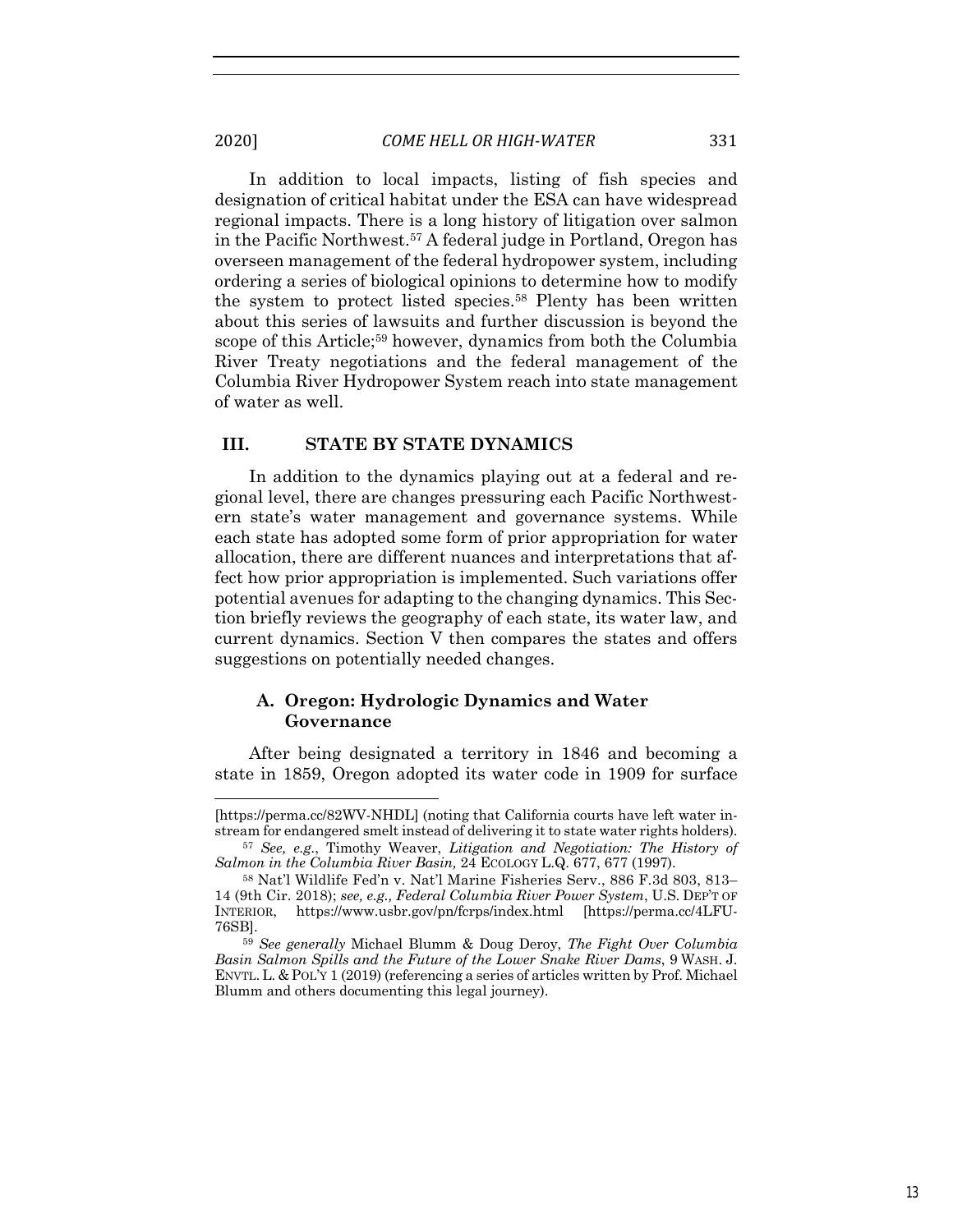water and in 1955 for groundwater.<sup>60</sup> Oregon has a diverse geography, with annual precipitation of 120 inches near the coast and less than twenty inches in the eastern two-thirds of the state.61 Precipitation occurs primarily between October and March, when water use is lower.62

Shifting climatic dynamics are putting more pressure on water supplies. According to the Third Oregon Climate Assessment Report, Oregon is projected to have less snowpack, warmer temperatures, an increase in precipitation extremes, and rising sea levels on the coast.63 More precipitation is expected to fall as rain instead of snow, causing a shift in seasonal stream flow patterns, increasing drought risk west of the Cascades, and increasing flood risk for basins in mixed rain-snow zones, such as Eastern Oregon's Blue Mountains.64 In a state reliant on snow pack to effectively store water for summer months, this has significant implications for water supply, especially with 80% of all irrigation occurring in eastern Oregon during the summer.65 Water users divert about nine million acre-feet of water annually for out-of-stream uses, which can be threatened by drought.<sup>66</sup> These climatic changes will put significant pressure on a governance system built to handle some variability, but not as much variability as may occur.

As a matter of law, Oregon considers its water a publicly owned resource.67 Oregon law treats surface and groundwater

<sup>66</sup> OR IWR STRATEGY 2012, *supra* note 65, at 2. 67 OR. REV. STAT. § 537.110 (2019).

<sup>60</sup> WATER RIGHTS IN OREGON, *supra* note 16, at 5, 33.

<sup>61</sup> OR. WATER RES. DEP'T, OREGON'S 2017 INTEGRATED WATER RESOURCES STRATEGY 17 fig.1-1 (2017), https://www.oregon.gov/OWRD/wrdpublications1/2017\_IWRS\_Final.pdf [hereinafter OR IWR STRATEGY 2017].

<sup>62</sup> OR IWR STRATEGY 2017, *supra* note 61, at 17.

<sup>63</sup> MEGHAN M. DALTON ET AL., OR. CLIMATE CHANGE RES. INST., THE THIRD OREGON CLIMATE ASSESSMENT REPORT i (2017), http://www.occri.net/media/1055/ocar3\_final\_all\_01-30-2017\_compressed.pdf [https://perma.cc/M9GC-LF73].

<sup>64</sup> *Id.* at 21–23. 65 *Oregon Water Law*, RED LODGE CLEARINGHOUSE (Oct. 15, 2010), http://rlch.org/content/oregon-water-law [https://perma.cc/ZD35-2ZBL]; OR. WATER RES. DEP'T, OREGON'S INTEGRATED WATER RESOURCES STRATEGY EXECUTIVE SUMMARY 5 (2012), https://www.oregon.gov/owrd/wrdpublications1/IWRS\_Executive\_Summary\_Final\_2012.pdf [https://perma.cc/6MNW-XLFR] [hereinafter OR IWR STRATEGY 2012]; OR IWR STRATEGY 2017, *supra* note 61, at 73.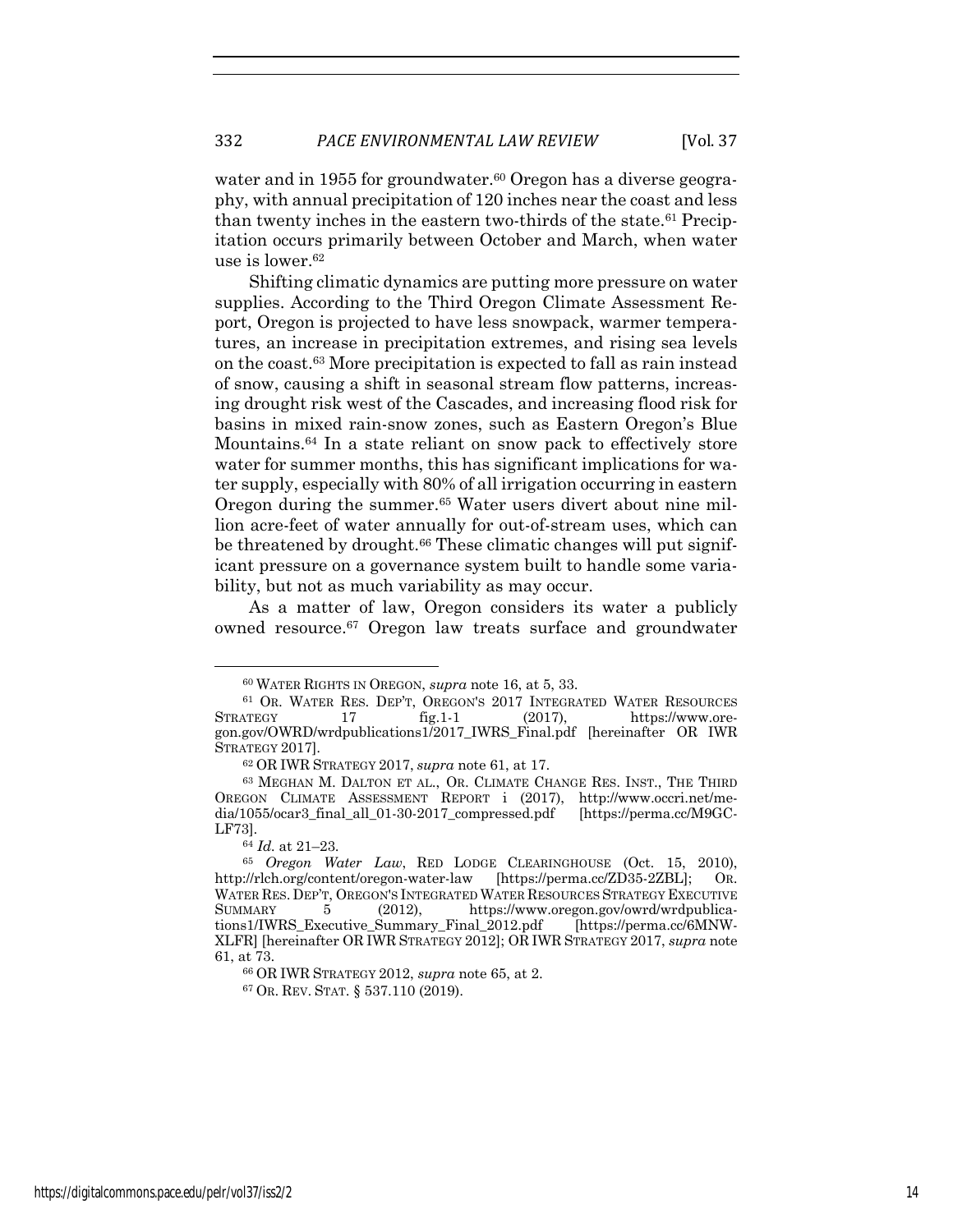systems separately, but these resources are managed conjunctively where hydrological connections exist.<sup>68</sup> Aside from specified exemptions, an individual must apply for and receive a permit from the Oregon Water Resources Department ("OWRD"), the agency tasked with water management, to withdraw surface or groundwater in Oregon.69 OWRD's Director is responsible for day-to-day management and general stream adjudications, while OWRD's Water Resources Commission sets water policy.<sup>70</sup> Oregon has also been a leader for protecting instream flows, with water rights for environmental purposes dating to the 1980s.<sup>71</sup> There are several active water markets that have helped restore stream flows for endangered species, notably in the Deschutes River Basin.72 As discussed below, adjudication of tribal rights has occurred in some areas and is on-going in others.

#### **1. Oregon Water Law Basics**

Oregon adopted its surface water code in 1909, followed by its groundwater code in 1955.73 For both surface and groundwater, the Code allows water to be appropriated for beneficial use, provided existing rights are not impaired.74 Accepted beneficial uses requiring a permit include, but are not limited to, domestic use, municipal use, irrigation, power development, industrial, mining, recreation, fish and wildlife uses, and pollution abatement.75 Certain uses of water are exempt from a permit, including, but not limited to, use for fire control, collection of rainwater, and stock watering.76 Water must be beneficially used without waste and used at least once every five years; if a portion of a right is not used once every

<sup>68</sup> OR. ADMIN. R. 690-009-0030-0050 (2019)

<sup>69</sup> OR. REV. STAT. § 537.130(1). 70 WATER RIGHTS IN OREGON*, supra* note 16, at 3*.*

<sup>71</sup> *Flow Restoration in Oregon,* OR. WATER RESOURCE DEP'T, https://www.oregon.gov/OWRD/programs/WaterRights/IS/FlowRestoration/Pages/default.aspx [https://perma.cc/5BFR-FLMU]; *see also* Janet Neuman et al., *Sometimes A Great Notion: Oregon's Instream Flow Experiments*, 36 ENVTL. L. 1125, 1149 (2006).

<sup>72</sup> *Water Quantity*, FRESHWATER TR., https://www.thefreshwatertrust.org/services/water-quantity/ [https://perma.cc/GDJ2-F6GC]; *see also About the Deschutes River Conservancy*, DESCHUTES RIVER CONSERVANCY, https://www.deschutesriver.org/about-us/ [https://perma.cc/2JKF-V53Q /].

<sup>73</sup> *See* WATER RIGHTS IN OREGON, *supra* note 16, at 5, 30, 33.

<sup>74</sup> *Id.* at 6.

<sup>75</sup> OR. ADMIN. R. 690-300-0010 (2019).

<sup>76</sup> OR. REV. STAT. § 537.545 (2019).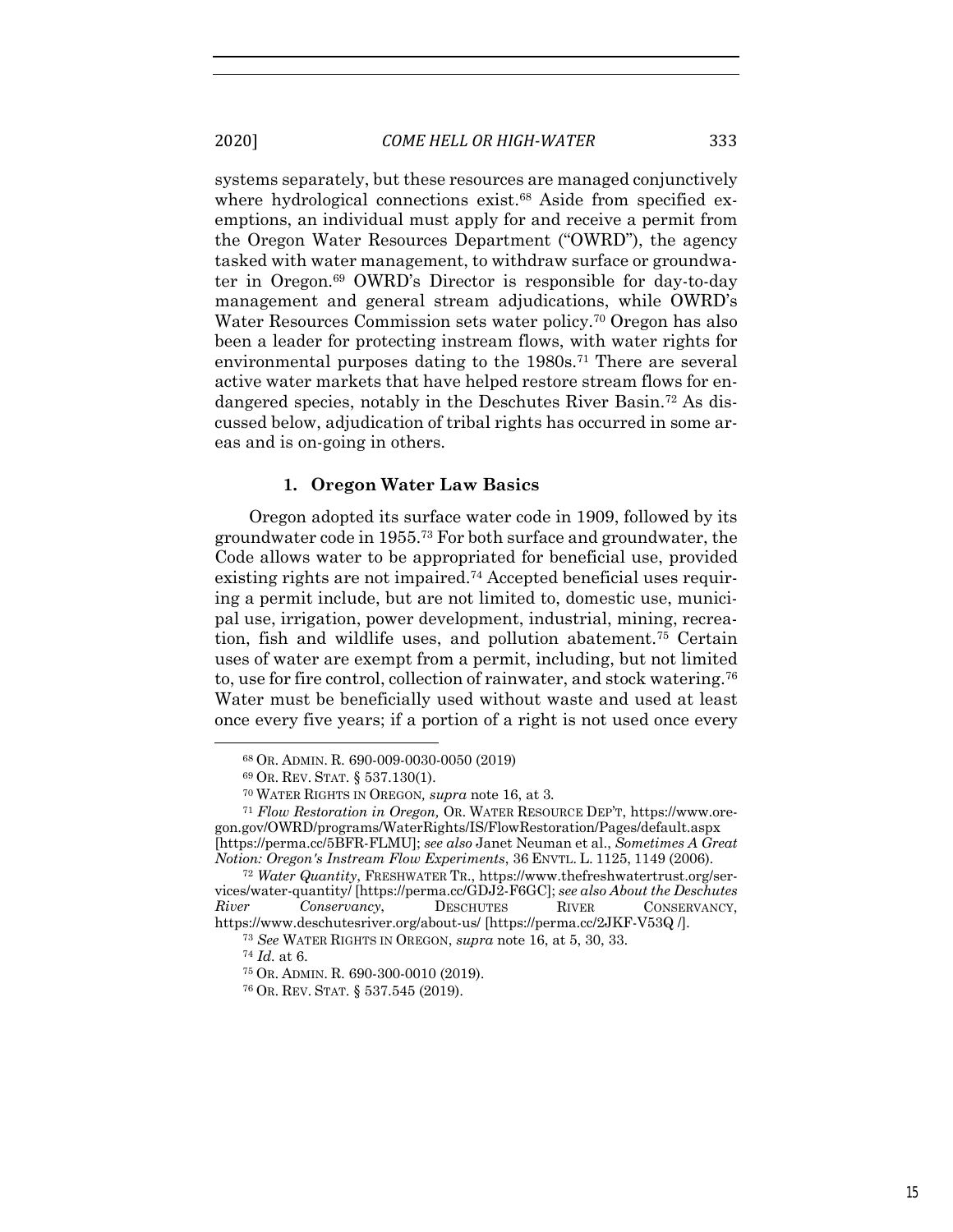five years, a user risks forfeiture and cancellation of that unused portion.77 Water rights may also be amended. Alterations that require OWRD approval include conveying water to a new type of use, point of diversion, or place of use.78 The right to use water is tied to particular land; if someone buys that land, the water is transferred with the sale unless explicitly severed.79 In times of shortage or drought, domestic and livestock watering have priority over other uses with the same priority date.<sup>80</sup>

Oregon uses the adjudication process to determine the validity of claims to water that pre-date the 1909 surface water code or the 1955 groundwater code. $81$  Through the adjudication process, the state provides a claim process, also known as a registration.<sup>82</sup> The date of priority for claims is the filing date of a project or when water was first used.<sup>83</sup> Oregon has completed stream adjudications in major stream systems in the eastern and southern portions of the state, including the Rogue, Owyhee, Malheur, and Deschutes rivers.84 In addition, the Klamath Basin adjudication begun in

gon.gov/OWRD/programs/WaterRights/Decrees/Pages/default.aspx

<sup>77</sup> OR. REV. STAT. §§ 540.610(1), 540.631 (detailing forfeiture procedures); WATER RIGHTS IN OREGON*, supra* note 16, at 35.

<sup>78</sup> OR. REV. STAT. § 540.523(1); *see, e.g.*, OR. ADMIN. R. 690-380-8000 (allowing for alterations with respect to the Deschutes River Basin). For further discussion of OWRD's process for reviewing a change of rights, see generally *Oregon Water Law*, *supra* note 65*.*

<sup>79</sup> OR. WATER RES. DEP'T, WATER RIGHT TRANSFERS AND REAL PROPERTY TRANSACTIONS 1 (Feb. 12, 2016), https://www.oregon.gov/owrd/WRD-FormsPDF/Transfer\_Property\_Transactions.pdf [https://perma.cc/CH9W-NKCZ]. 80 *See* OR. ADMIN. R. 690-019-0030(1)(d).

<sup>81</sup> OR. REV. STAT. §§ 539.005–.240 (surface water); OR. REV. STAT. §§ 537.585– .610, .665–.695 (groundwater). 82 WATER RIGHTS IN OREGON*, supra* note 16, at 25–26; *Adjudications and Reg-*

*istrations*, OR. WATER RESOURCES DEP'T, https://www.oregon.gov/OWRD/programs/WaterRights/Adjudications/Pages/default.aspx [https://perma.cc/86E8-BKYU].

<sup>83</sup> OR. REV. STAT. § 537.485(4).

<sup>84</sup> *Adjudications and Registrations*, OR. WATER RESOURCES DEP'T, https://www.ore-

gon.gov/OWRD/programs/WaterRights/Adjudications/Pages/default.aspx

<sup>[</sup>https://perma.cc/9GU2-7L8R]; OR. WATER RES. DEP'T, ADJUDICATED AREAS WITHIN OREGON (2003), https://www.oregon.gov/OWRD/programs/WaterRights/Adjudications/Documents/Adjudicated\_A reas.pdf [https://perma.cc/7LMM-FFS6]; *see also Decrees*, OR. WATER RESOURCES DEP'T, https://www.ore-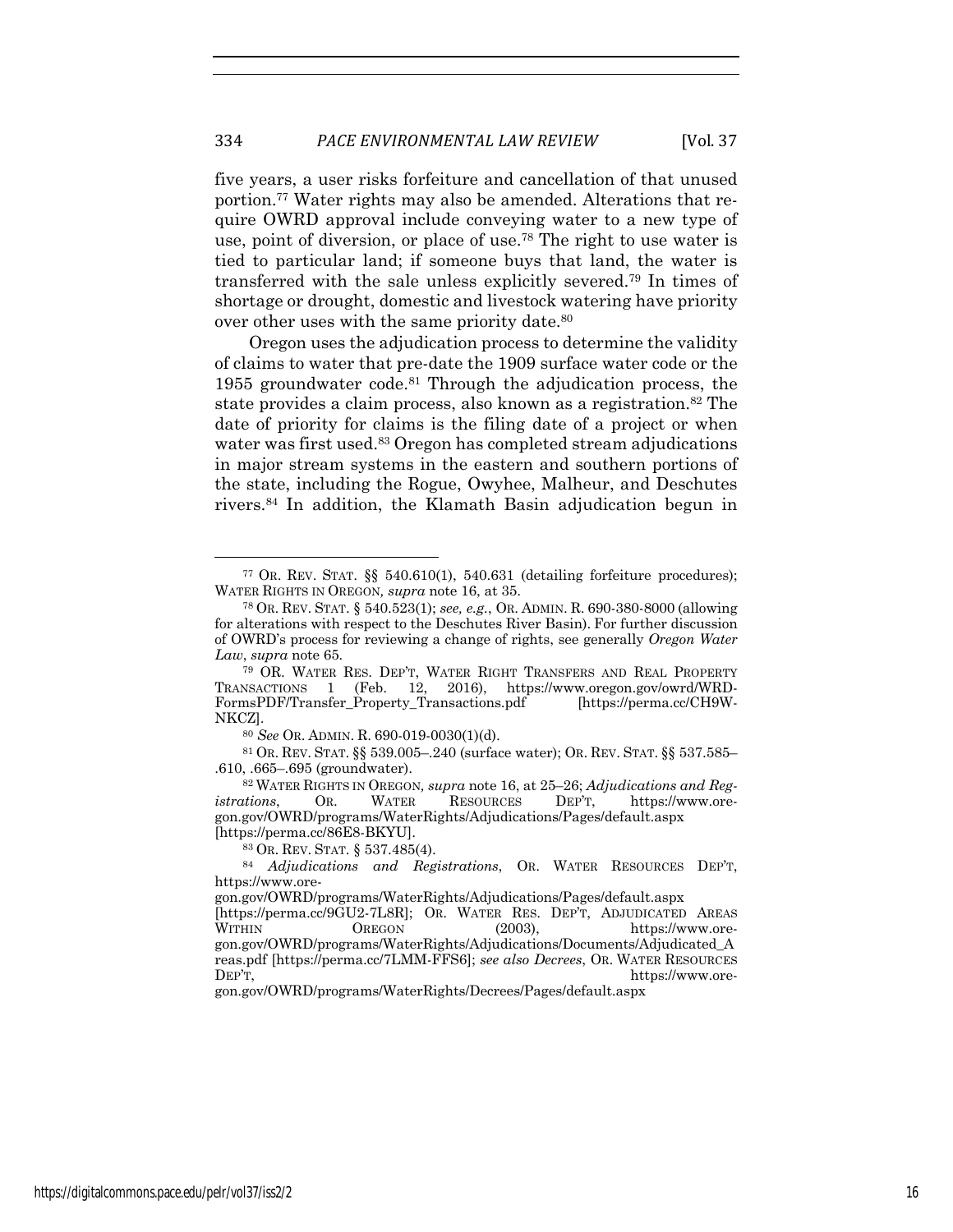1975 and continues to this day.85 Although an initial decree was filed in 2013, a state court is reviewing the final order issued by OWRD for disputes; the court will ultimately issue a final decree affirming or modifying the final order by OWRD.86

The 1909 Oregon Water Code created a permit system to allocate water.87 Under this system, any user wishing to withdraw surface water must obtain a permit from OWRD.<sup>88</sup> As part of this review, Oregon explicitly considers the "public interest" in permit decisions, including consulting with the Oregon Department of Fish and Wildlife to assess impacts to at-risk species.<sup>89</sup> An individual first applies to receive a permit to develop a water right.<sup>90</sup> If the permit conditions are met, the permit may be certified as a water right and a certificate is issued.91 However, this process may take years to complete.92 The priority date of a water right is the date of application once a right has been reviewed and a certificate issued.93

Oregon enacted its Groundwater Act in 1955, requiring a permit from OWRD to acquire a new right or to enlarge existing groundwater withdrawals.94 OWRD may only issue groundwater permits if the water is beneficially used without waste within the capacity of available sources.95 Exceptions to the permit

gon.gov/OWRD/programs/WaterRights/Permits/Pages/Obtain.aspx

 $88$  WATER RIGHTS IN OREGON, *supra* note 16 at 5.

<sup>89</sup> *See* OR. ADMIN. R. 690-310-0110 to 0140 (2019) (detailing that the Department may consult and communicate with both state and federal agencies); *see also* WATER RIGHTS IN OREGON, *supra* note 16, at 18.

<sup>90</sup> WATER RIGHTS IN OREGON, *supra* note 16, at 15.

<sup>94</sup> *See* OR. ADMIN. R. 537.615(1); *see also* OR. REV. STAT. § 537.505 (2019) <sup>95</sup> OR. REV. STAT. at § 537.525(3).

<sup>[</sup>https://perma.cc/9YUT-VZLW] (describing decrees issued for completed stream adjudications).

<sup>&</sup>lt;sup>85</sup> *Klamath River Basin Adjudication, supra* note 23.<br><sup>86</sup> *Id.* Note that S.B. 206, 78th Gen. Assemb., Reg. Sess. (Or. 2015) allows determined water claims in the basin to be temporarily transferred or put to instream use for a period no longer than five years. *See also* Lyle Ahrens, *Klamath Basin Water Status Remains Unclear*, KOBI5.COM (Jan. 3, 2018), https://kobi5.com/news/regional-news/klamath-basin-water-status-remains-unclear-68676/ [https://perma.cc/49E5-WGV7]. 87 *Applying for a Water Use Permit*, OR. WATER RESOURCES DEP'T,

https://www.ore-

<sup>91</sup> *Id.*

<sup>92</sup> *Id.* at 17–20

<sup>93</sup> *Id.* at 19.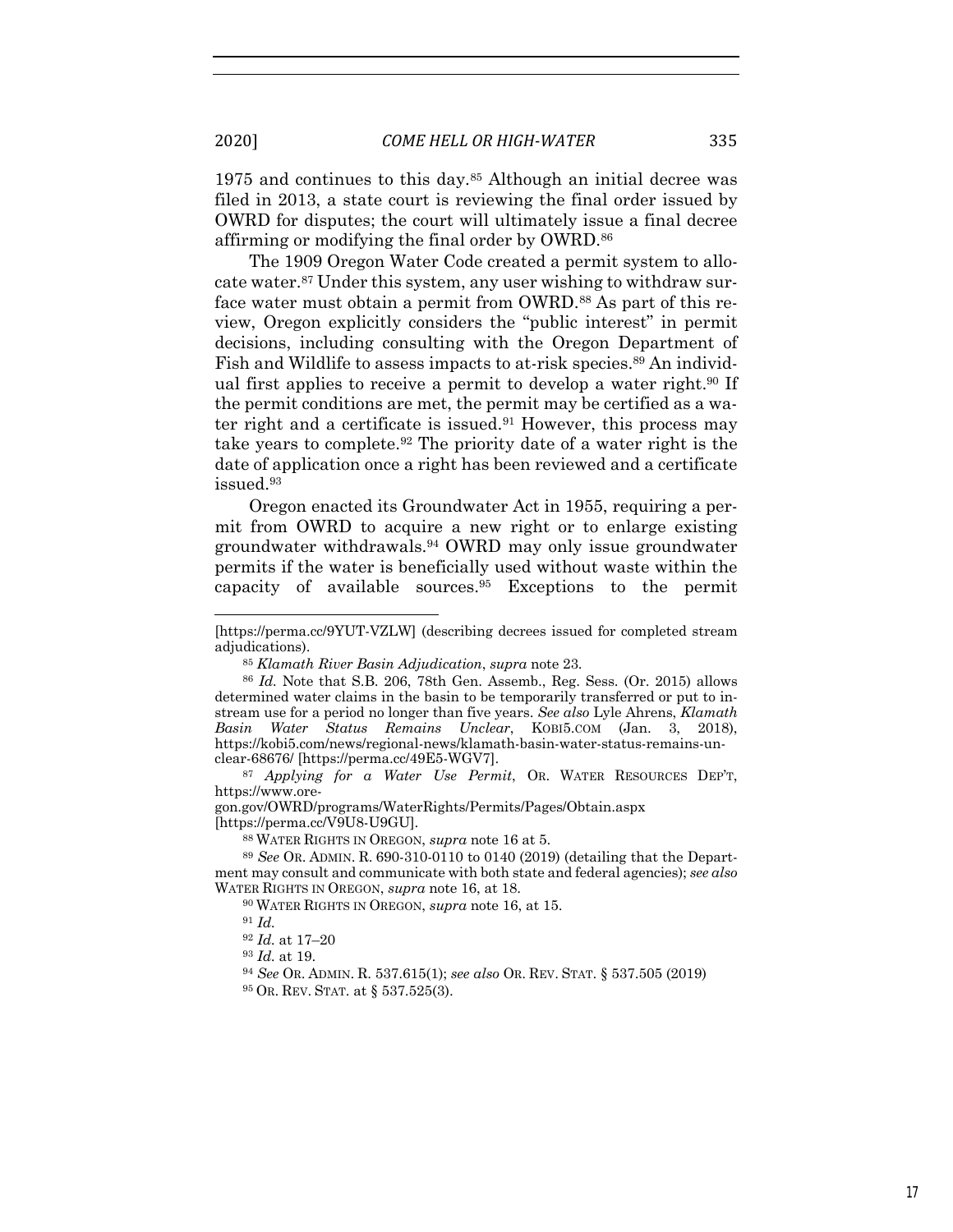requirement exist for stock watering, domestic use up to 15,000 gallons per day, lawn watering up to a half acre, and commercial use up to 5,000 gallons per day.<sup>96</sup> Oregon manages both surface water and groundwater systems conjunctively to protect water resources, the public interest, and existing water rights when a hydrological connection is shown and a substantial interference exists between users of both sources.97

If groundwater pumping exceeds natural recharge rates, OWRD can declare a "critical groundwater area" ("CGWA") and restrict use.98 OWRD may also declare a CGWA if interference develops between wells and senior surface rights users or water quality deteriorates.99 Once a CGWA is declared, OWRD may refuse to issue any new permits for the area until water levels stabilize.<sup>100</sup> Similar to CGWAs, the Commission has established "groundwater classified areas" or "limited areas."101 These areas allow for new exempt permit uses, but restrict new uses requiring a permit to withdraw groundwater.<sup>102</sup> According to Oregon's 2012 Integrated Water Resource Strategy, very little data exists regarding groundwater quantity or quality needed to sustain groundwater dependent ecosystems.103 However, the 2017 updated strategy notes significant investments in this area.104 Measuring water use has helped OWRD monitor the state's reserves and aid in developing water resource strategies for the future.<sup>105</sup> However, more measurement is desirable. Groundwater development in the state has occurred in areas where surface water is not easily accessible or available.106 Moreover, groundwater quality has become a significant issue in some areas due to nitrate contamination.107 To help

<sup>102</sup> *Id.*

 $96$  *Id.* § 537.545(a)–(g).

<sup>97</sup> *Oregon Water Law*, *supra* note 65 (outlining the requirements for a permittee to develop their rights and achieve a certified water right).<br><sup>98</sup> OR. REV. STAT. § 537.730.

<sup>99</sup> *Id.* §§ 537.730(1)(a)–(c).

<sup>100</sup> *See id.* § 537.735(3)(a).

<sup>101</sup> WATER RIGHTS IN OREGON, *supra* note 16, at 12.

<sup>103</sup> OR IWR STRATEGY 2012, *supra* note 65, at 3.

<sup>104</sup> OR IWR STRATEGY 2017, *supra* note 61, at 11–12. 105 *See id.* at 23–25.

<sup>106</sup> *Id.* at 20. 107 *S. Deschutes and N. Klamath Groundwater Protection Project,* OR. DEP'T OF ENVTL. QUALITY, https://www.oregon.gov/deq/wq/programs/Pages/Deschutes-Klamath-Groundwater-Protection.aspx [https://perma.cc/NC7U-WUPS].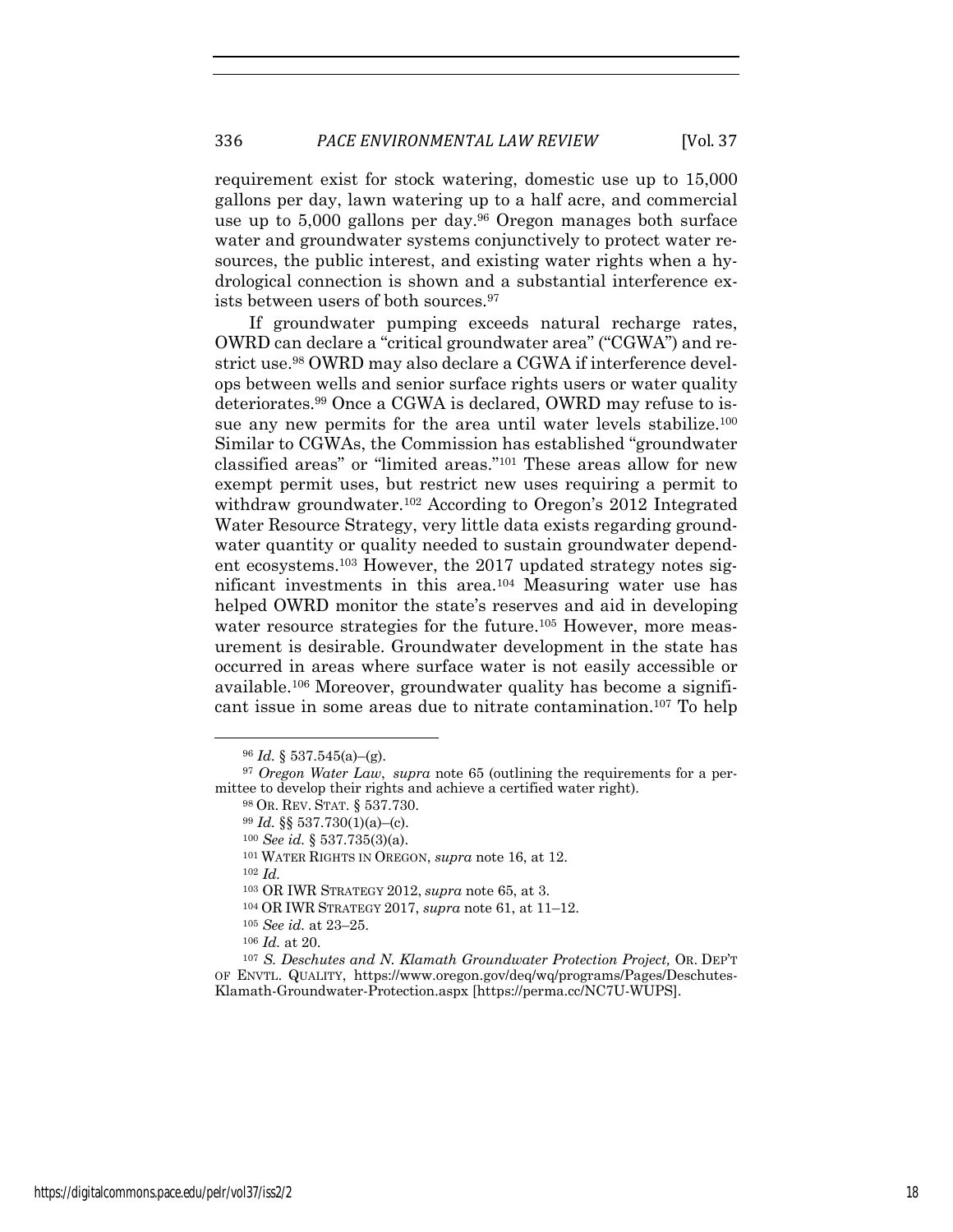protect water quality for groundwater supplies, Oregon enacted a groundwater quality monitoring program to assist in future management decisions.108 Such integration of both water quantity and quality is a significant development.

# **2. Instream Flows and Water Markets**

Along with allocating water for out-of-stream uses, Oregon has multiple methods for protecting and restoring instream flows. Because establishment of instream flow rights post-dates allocation of most streams, Oregon has developed laws that actively promote restoration of instream flows through leases, an innovative water conservation statute, and active water markets.

Oregon has provided instream flow protection since 1987.109 Oregon allows the Oregon Departments of Fish and Wildlife, Environmental Quality, and Parks and Recreation to apply for instream rights for wildlife/fisheries habitat, water quality, or recreation.110 OWRD sets flow levels for certain stream segments, measured through gauges at key locations.111 OWRD holds instream rights in trust to benefit the public; each right has an associated priority date and lasts in perpetuity.112 In addition, minimum flows may be mandated by the ESA or through adjudication of tribal treaty rights.113 Determining acceptable flow levels is based on habitat studies for particular species.114

<sup>108</sup> *See Groundwater Protection in Oregon*, OR. DEP'T OF ENVTL. QUALITY, https://www.oregon.gov/deq/wq/programs/Pages/GWP.aspx [https://perma.cc/8YUB-4HHV].

<sup>109</sup> OR. REV. STAT. § 537.334(2) (2019); *Flow Restoration in Oregon*, OR. WATER RESOURCES DEP'T, https://www.oregon.gov/OWRD/programs/WaterRights/IS/FlowRestoration/Pages/default.aspx [https://perma.cc/VN8A-FKWW] [hereinafter *Flow Restoration in Oregon*]. For an overall discussion of Oregon's instream flow restoration work, see Neuman et al., *supra* note 71.

<sup>110</sup> OR. REV. STAT. §§ 537.336.

<sup>111</sup> OR IWR STRATEGY 2017, *supra* note 61, at 25.

<sup>112</sup> Neuman et al., *supra* note 71, at 1149–50.

<sup>113</sup> Reed Benson, *Giving Suckers (and Salmon) an Even Break: Klamath Basin Water and the Endangered Species Act*, 15 TUL. ENVTL. L.J. 197, 210, 212 (2002).

<sup>114</sup> John E. Navarro et al., *Instream Flow Incremental Methodology (IFIM) for Modelling Fish Habitat*, 2 COMPUTATIONAL HYDRAULICS INT. J. OF WATER MGMT. MODELING 1, 1–2 (1994).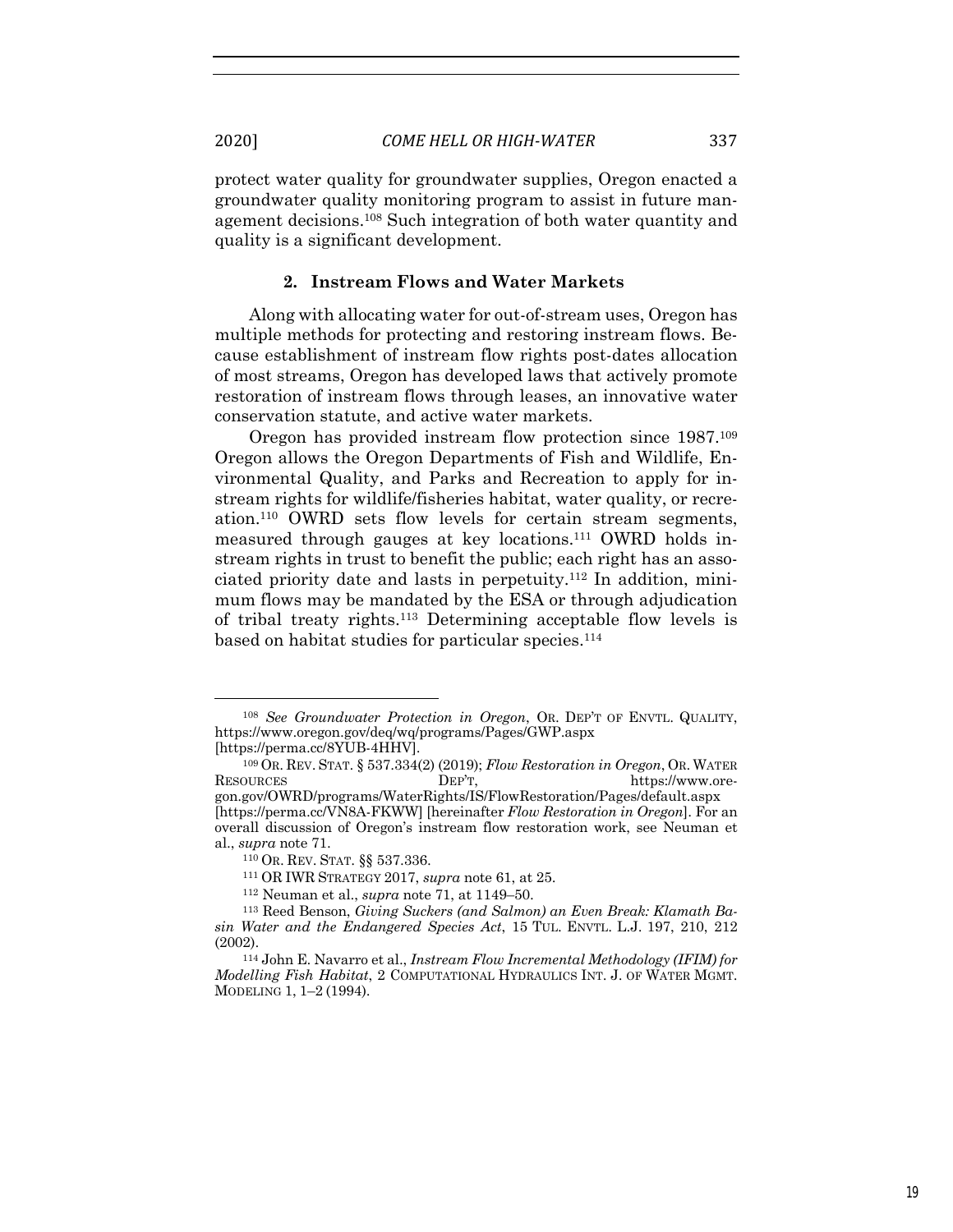Oregon also has an active instream leasing program. Stemming from the 1987 Instream Water Rights Act, the program allows eligible water rights to be leased for instream use without risk of loss for non-use for up to five years.115 Court-decreed rights for surface water and water in reservoirs are eligible, provided no harm occurs to other existing rights.<sup>116</sup> Applications are submitted through OWRD and users can split water use among seasons: some water may be conserved in one part of the year and used during irrigation season.117 According to the 2012 Integrated Water Resources Strategy, nineteen million acre-feet of surface water is protected through more than 1,400 instream leases; this was the same in the 2017 update. $118$ 

Finally, Oregon has an innovative statute that allows some conserved water to be used on expanded acreage. Depending on the funding source for the water conservation practice, up to 75% of the conserved water can be used on additional acreage; the other 25% must be returned to the stream.119 If public funding is used for the conservation practices, the amount of water returned instream must match the amount of public funding (up to  $75\%$ ).<sup>120</sup> As technological advances improve in agriculture, any water saved or not used must be returned to streams by water users to promote

<sup>115</sup> *Flow Restoration in Oregon*, *supra* note 109.

<sup>116</sup> *Eligible Water Rights,* OR. WATER RESOURCES DEP'T, https://www.oregon.gov/OWRD/programs/WaterRights/IS/IL/Pages/Eligible-Water-Rights.aspx [https://perma.cc/4ENR-U7WN]. 117 OR. REV. STAT. § 537.348(3) (2019); *see also Split Season Instream Leasing,* 

OR. WATER RESOURCES DEP'T, https://www.oregon.gov/OWRD/programs/WaterRights/IS/IL/Pages/SplitSeasonIL.aspx [https://perma.cc/H87E-HYT2].

<sup>118</sup> OR IWR STRATEGY 2012, *supra* note 65, at 3; OR IWR STRATEGY 2017, *supra* note 61, at 53. Instream flow leases are temporary (1–5 years – with the term not to exceed five years) and can be revoked. OR. REV. STAT. §§ 537.348(2), (6); *see also Instream Lease*, OR. WATER RESOURCES DEP'T, https://www.oregon.gov/OWRD/programs/WaterRights/IS/IL/Pages/default.aspx

<sup>[</sup>https://perma.cc/WAG6-KAQJ]. Instream flow rights are permanent water rights and cannot be revoked. 119 OR. REV. STAT. § 537.470(3); *Allocation of Conserved Water*, OR. WATER

RESOURCES DEP'T, https://www.oregon.gov/OWRD/programs/WaterRights/Conservation/Pages/AOCW.aspx

<sup>[</sup>https://perma.cc/V3PJ-28QK]; *see also* Leila C. Behnampour, *Reforming A West-*

*ern Institution: How Expanding the Productivity of Water Rights Could Lessen Our Water Woes*, 41 ENVTL. L. 201, 217–18 (2011).

<sup>120</sup> OR. REV. STAT. § 537.470(3).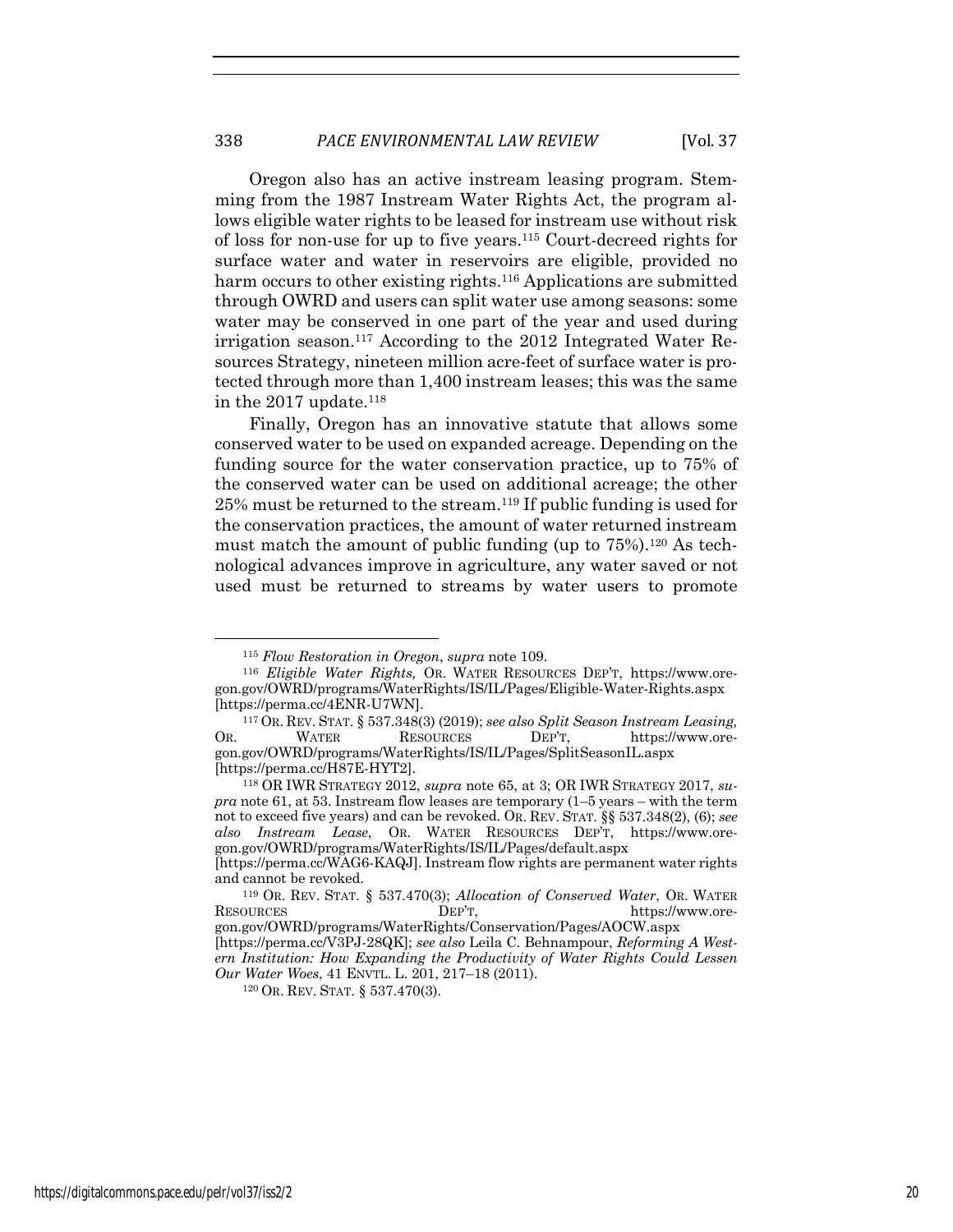instream flows, unless authorization to use the water is given by OWRD in a separate permit.<sup>121</sup>

Because leasing or conserving water can be challenging, there are two primary non-governmental organizations in Oregon to help facilitate transactions of water rights between willing buyers and sellers in a water market: The Freshwater Trust and Deschutes River Conservancy. The Freshwater Trust has been in operation for over 30 years and focuses on both water quantity and quality issues.122 The Freshwater Trust works statewide with landowners to keep water instream through leases and/or purchases; the Trust also helps develop projects to meet regulatory requirements for infrastructure near waterbodies.123 The Deschutes River Conservancy works to increase flows in the Deschutes River through a variety of methods, including incentives for landowners to conserve water and operation of the Deschutes Water Alliance Water Bank.124 The bank allows water rights held by irrigation districts to be reallocated to streamflow, cities, or new lands.<sup>125</sup>

# **3. Tribal Water Rights in Oregon**

There are nine federally recognized Native American tribes in Oregon, all with federally reserved rights to water.<sup>126</sup> However, there is a mix of whether such "inchoate" rights have been adjudicated or negotiated. Legislation passed in 1987 appoints the OWRD Director to negotiate on behalf of the state for potential settlements for water rights claims exercised by tribes.<sup>127</sup>

<sup>121</sup> *Id.* § 537.465.

<sup>122</sup> *About Us*, THE FRESHWATER TR., https://www.thefreshwatertrust.org/about-us [https://perma.cc/7272-LG7N]. For an overview about the early years of the Oregon Water Trust (now The Freshwater Trust), see Janet C. Neuman, *The Good, the Bad, and the Ugly: The First Ten Years of the Oregon Water Trust*, 83 NEB. L. REV. <sup>432</sup> (2004). 123 *See What We Do,* FRESHWATER TR., https://www.thefreshwater-

trust.org/services/ [https://perma.cc/D438-ESAA].

<sup>124</sup> *About the Deschutes River Conservancy*, *supra* note 72; DESCHUTES WATER ALL. WATER BANK, BALANCING WATER DEMAND IN THE DESCHUTES BASIN, https://www.deschutesriver.org/DWA-Water-Bank.pdf [https://perma.cc/SL5E-6JHA] [hereinafter BALANCING WATER DEMAND IN THE DESCHUTES BASIN].

<sup>125</sup> BALANCING WATER DEMAND IN THE DESCHUTES BASIN, *supra* note 124.

<sup>126</sup> *Introduction to Oregon's Indian Tribes*, SOS.OREGON.GOV, https://sos.oregon.gov/blue-book/Pages/national-tribes-intro.aspx [https://perma.cc/YM7E-2H4H].

<sup>127</sup> OR. REV. STAT. § 539.310 (2019).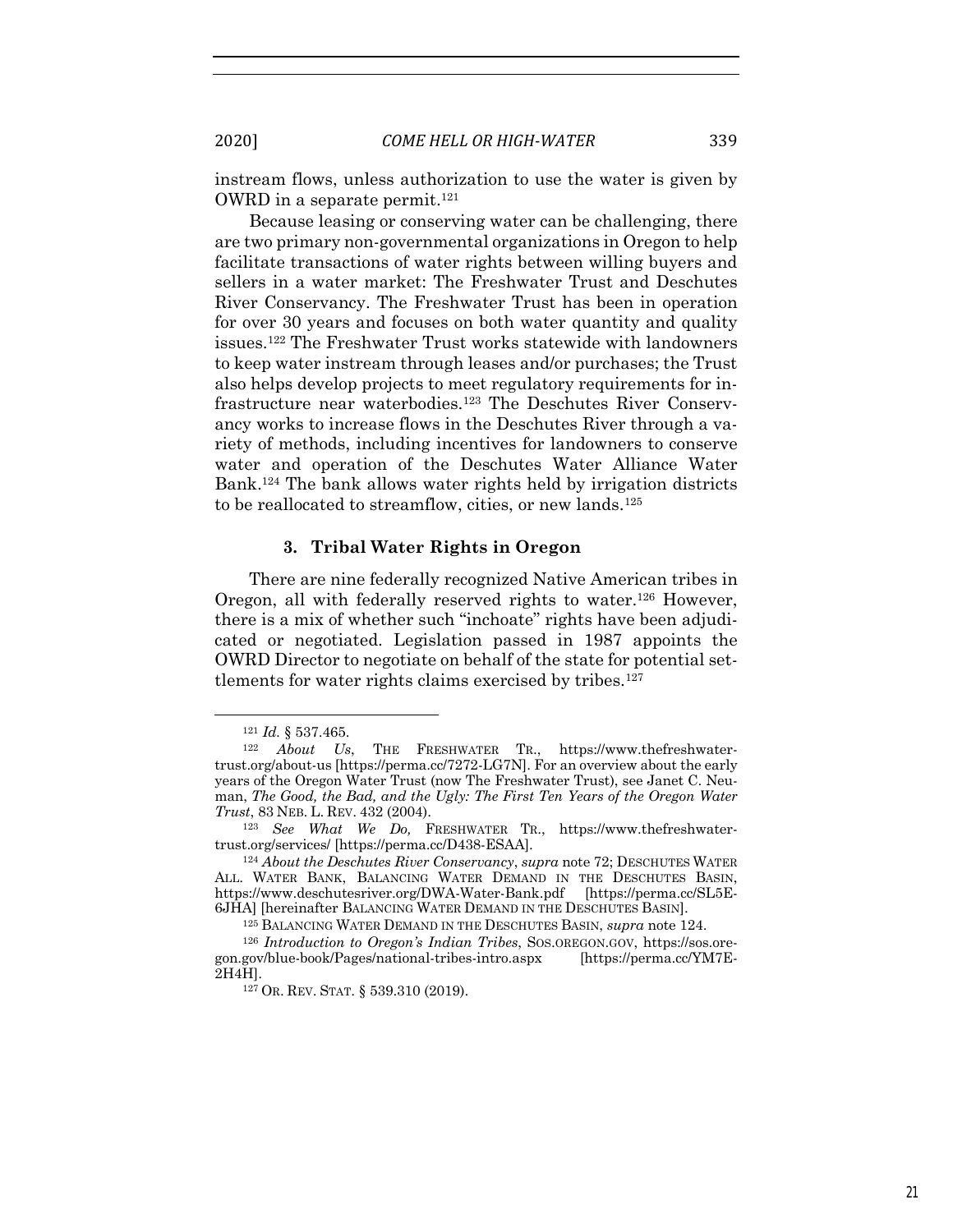Two sets of Oregon tribes have negotiated or are negotiating settlements to their water rights. In Central Oregon, the Confederated Tribes of the Warm Springs Reservation negotiated their water rights with the State of Oregon, finalizing a settlement in 1997.128 Management has been relatively smooth for all water users in this area because much of the irrigation water from farms returns to the river after being recharged underground.129 In eastern Oregon, the Confederated Tribes of the Umatilla Indian Reservation are now negotiating their water rights, though this process has been delayed due to lack of budget for the OWRD representatives to participate.130

In contrast, adjudication is being used to settle tribal claims in the Klamath Basin. As discussed above, the Klamath Basin adjudication entered a new stage in 2013 when findings were entered into court. This adjudication quantified Klamath Tribal water rights with a priority date senior to other users.131 In 2013, the Klamath Tribes made a "call" on the river to ensure their instream rights were left instream; this significantly affected irrigation and raised questions about meeting multiple competing demands, including irrigation, hydropower, endangered species, and federal

<sup>128</sup> Confederated Tribes of the Warm Springs Reservation Water Rights Settlement Agreement, Nov. 17, 1997, https://digitalrepository.unm.edu/cgi/viewcontent.cgi?referer=&httpsredir=1&article=1074&context=nawrs

<sup>[</sup>https://perma.cc/MAW2-WAC2]; *see also* Rebecca C. Guiao, *How Tribal Water Rights are Won in the West: Three Case Studies from the Northwest*, 37 AM. INDIAN L. REV. 283, 283 (2013).

<sup>129</sup> Dylan J. Darling, *No Water Drama for Deschutes*, BULLETIN (June 23, 2013), https://www.bendbulletin.com/csp/mediapool/sites/BendBulletin/News/story.csp?cid=1366502&sid=497&fid=151 [https://perma.cc/6CHN-24FA].

<sup>130</sup> CHARLES V. STERN, CONG. RESEARCH SERV., NO. RL44148, INDIAN WATER RIGHTS SETTLEMENTS 9–10 (Apr. 16, 2019); *see also* Letter from Gary Burke, Chairman, Confederated Tribes of the Umatilla Indian Reservation, to Senator Kathleen Taylor and Representative Jeff Reardon, Co-Chairs of the Ways and Means Subcommittee on Natural Resources (Mar. 4, 2019). 131 *See* Robin Kundis Craig, *Trickster Law: Promoting Resilience and Adap-*

*tive Governance by Allowing Other Perspectives on Natural Resource Management*, 9 ARIZ. J. ENVTL. L. & POL'Y REV. 140, 151 (2019); *see generally Klamath Tribes' Water Rights Confirmed in the Klamath Basin Water Rights Adjudication*, NATIVE AM. RTS. FUND (Jan. 5, 2012), https://www.narf.org/klamath-tribes-waterrights-confirmed-in-the-klamath-basin-water-rights-adjudication/

<sup>[</sup>https://perma.cc/7F5E-F86H] (describing the Klamath Tribes' adjudication regarding the recognition of their water rights).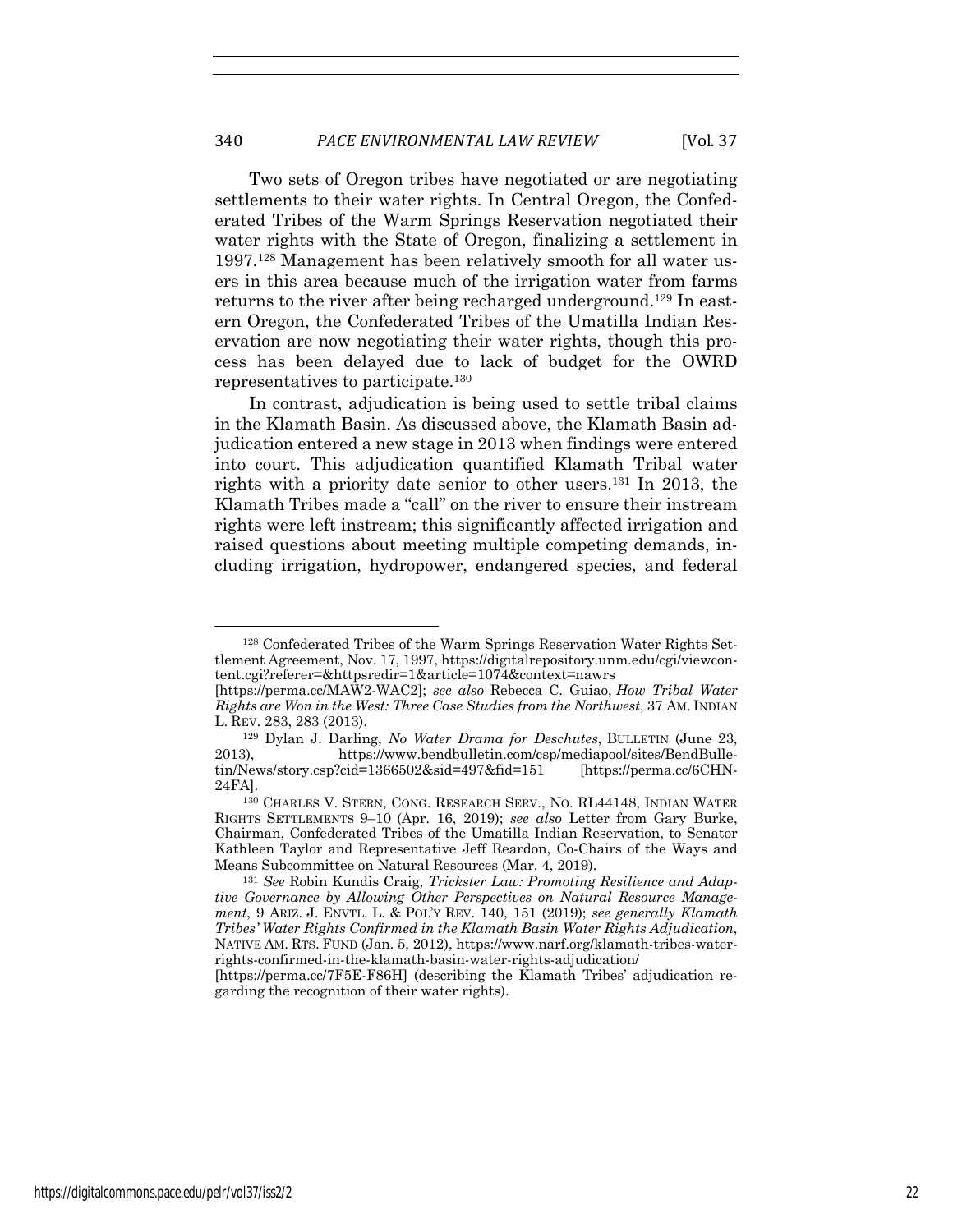wildlife refuge needs.<sup>132</sup> The many lawsuits, both settled and underway, in this basin are beyond the scope of this Article, but this basin epitomizes the challenge of too many demands and not enough water, a challenge compounded by increasing uncertainty about climatic impacts.

# **4. Challenges for Managing Oregon's Water Resources**

Oregon is facing a number of challenges in managing its water. First, determining pre-1909 water rights claims is a priority for OWRD.133 While much of Oregon is adjudicated, key basins like the Willamette River remain unadjudicated, leaving numerous claims in a system already near its capacity for water use.134 Exempt wells exacerbate this issue. For someone to have an exempt well, they must still file documentation with OWRD, pay a fee, and provide a map showing the well location.135 However, a newspaper investigation found that groundwater impacts are a significant issue: well owners have no obligation to disclose actual water consumption; pumping in eastern Oregon routinely tops natural recharge rates; and lack of reliable aquifer data prevents agency personnel from adequately studying hydrological connections between underground sources and stressed surface streams.136 This is especially important for waterbodies with endangered steelhead and salmon species where lack of water can change spawning behavior in fish.137 Following this investigative series, the Oregon Legislature

<sup>132</sup> *Water Rights Settlements in Oregon's Klamath Basin Facing Uncertain Future,* MARTEN L. (Feb. 22, 2016), [https://perma.cc/UK2C-KNXW]; *see also* Kundis Craig, *supra* note 131, at 140. For more background on this issue, see Holly Doremus & Dan A. Tarlock, *Fish, Farms, and the Clash of Cultures in the Klamath Basin*, 30 ECOLOGY L.Q. 279, 285–86 (2003) (avoiding issues only makes them more challenging).

<sup>133</sup> *See* OR IWR STRATEGY 2017, *supra* note 61, at 51.

<sup>134</sup> *Id.* (providing a map detailing the status of surface water adjudications throughout Oregon).

<sup>135</sup> OR. WATER RES. DEP'T, RECORDING FEES FOR EXEMPT USE WELLS, https://www.ore-

gon.gov/OWRD/programs/GWWL/WCC/EXWL/Documents/FAQ\_ExemptUseRec ordingFees.pdf [https://perma.cc/98RJ-BC7N].

<sup>136</sup> Kelly House & Mark Graves, *Draining Oregon*, OREGONIAN (Aug. 26, 2016), https://www.oregonlive.com/environment/page/draining\_oregon\_day\_1.html [https://perma.cc/PB7D-6YF2].

<sup>137</sup> *See id.*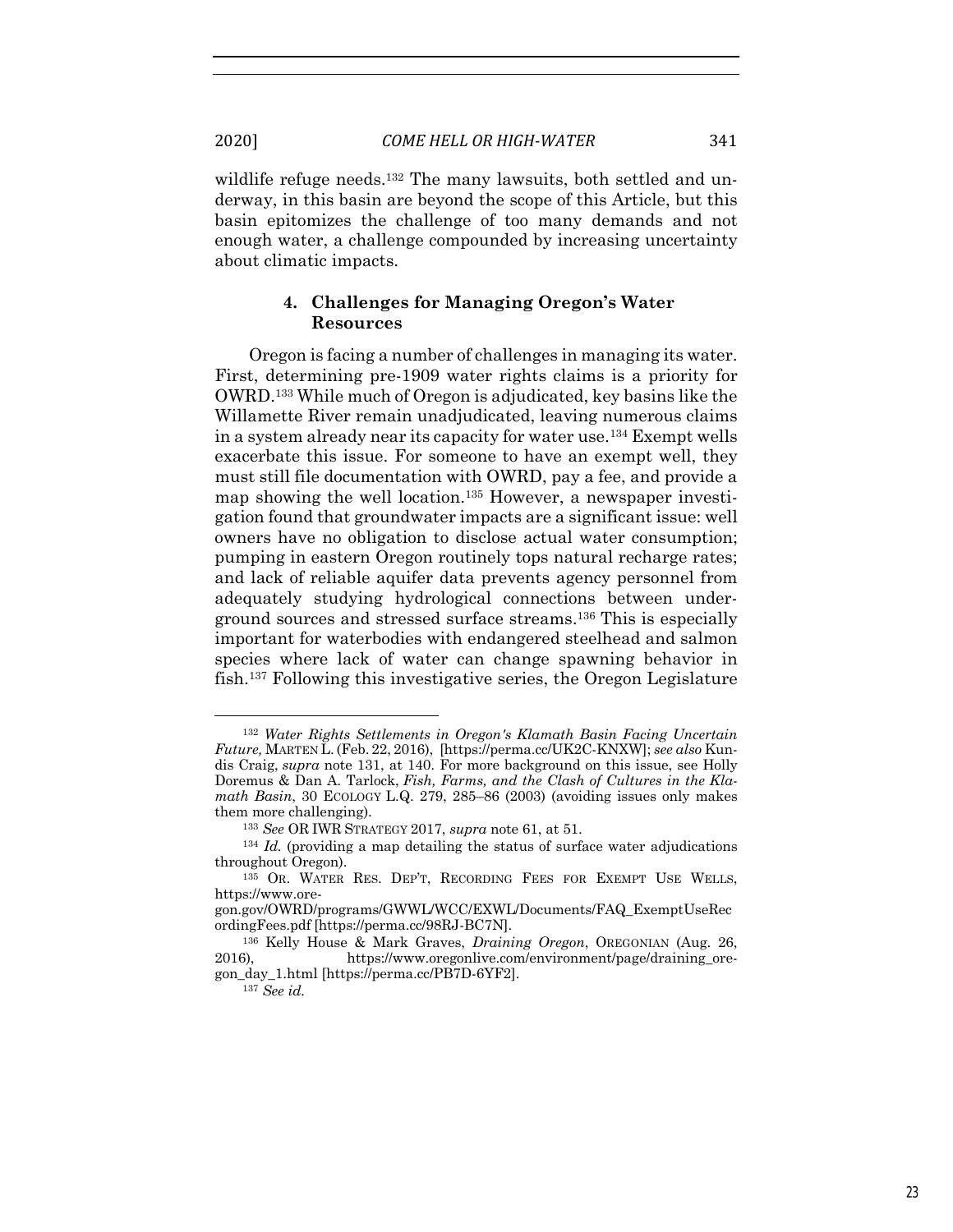praised the potential increase in funding for OWRD to continue groundwater studies statewide; however, actual funding bills have stalled in the Legislature.138

At the same time, changes in the type and timing of precipitation has led to calls for more potable reuse of water. As precipitation falls more as rain instead of snow, supplies and streamflow patterns will be altered in ways that negatively impact humans and ecosystems, including increased risk of flood and drought.139 To help offset impact on water supplies, Oregon is increasingly focused on the use of treated municipal wastewater or reclaimed water to be used for irrigation or other beneficial uses, as discussed in its 2017 Integrated Water Resources Strategy.

Finally, Oregon has recognized that managing water in an integrated fashion is imperative going forward. Oregon adopted its first ever Integrated Water Resources Management Plan in 2012 and updated it in 2017.140 In addition to calling out four cross cutting issues—groundwater management, climate change and extreme events, investment, and collaborative solutions—the 2017 Plan also creates an action plan for Oregon to follow.<sup>141</sup>

#### **B. Washington State**

The evolution of water law in Washington State is similar to Oregon; however, some details differ. Carved out of the Oregon Territory, Washington became a state in 1889.142 Based on the 2010 U.S. Census, over 6.7 million people live in the state; 2017 estimates put the number over 7.3 million.<sup>143</sup> In addition, there are

<sup>138</sup> Andrew Theen, *Draining Oregon: Water Bills Dry up in Legislature*, OREGONIAN (June 29, 2017), https://www.oregonlive.com/environment/2017/06/draining\_oregon\_water\_bills\_dr\_1.html [https://perma.cc/9UZB-KMRP].

<sup>139</sup> *See* DALTON ET AL., *supra* note 63, at 18, 23.

<sup>140</sup> OR IWR STRATEGY 2012, *supra* note 65; OR IWR STRATEGY 2017, *supra*  note 61. 141 OR IWR STRATEGY 2017, *supra* note 61, at 12–13.

<sup>142</sup> Junius Rochester, *Washington Territory and Washington State, Founding of*, HISTORYLINK.ORG (Feb. 26, 2004), https://www.historylink.org/File/5661 [https://perma.cc/E39M-8N5Q].

<sup>143</sup> *Washington*, U.S. CENSUS BUREAU, https://factfinder.census.gov/faces/nav/jsf/pages/community\_facts.

xhtml?src=bkmk (2010 population); *Total Population and Percent Change*, OFF. OF FIN. MGMT., https://www.ofm.wa.gov/washington-data-research/statewide-data/washington-trends/population-changes/total-population-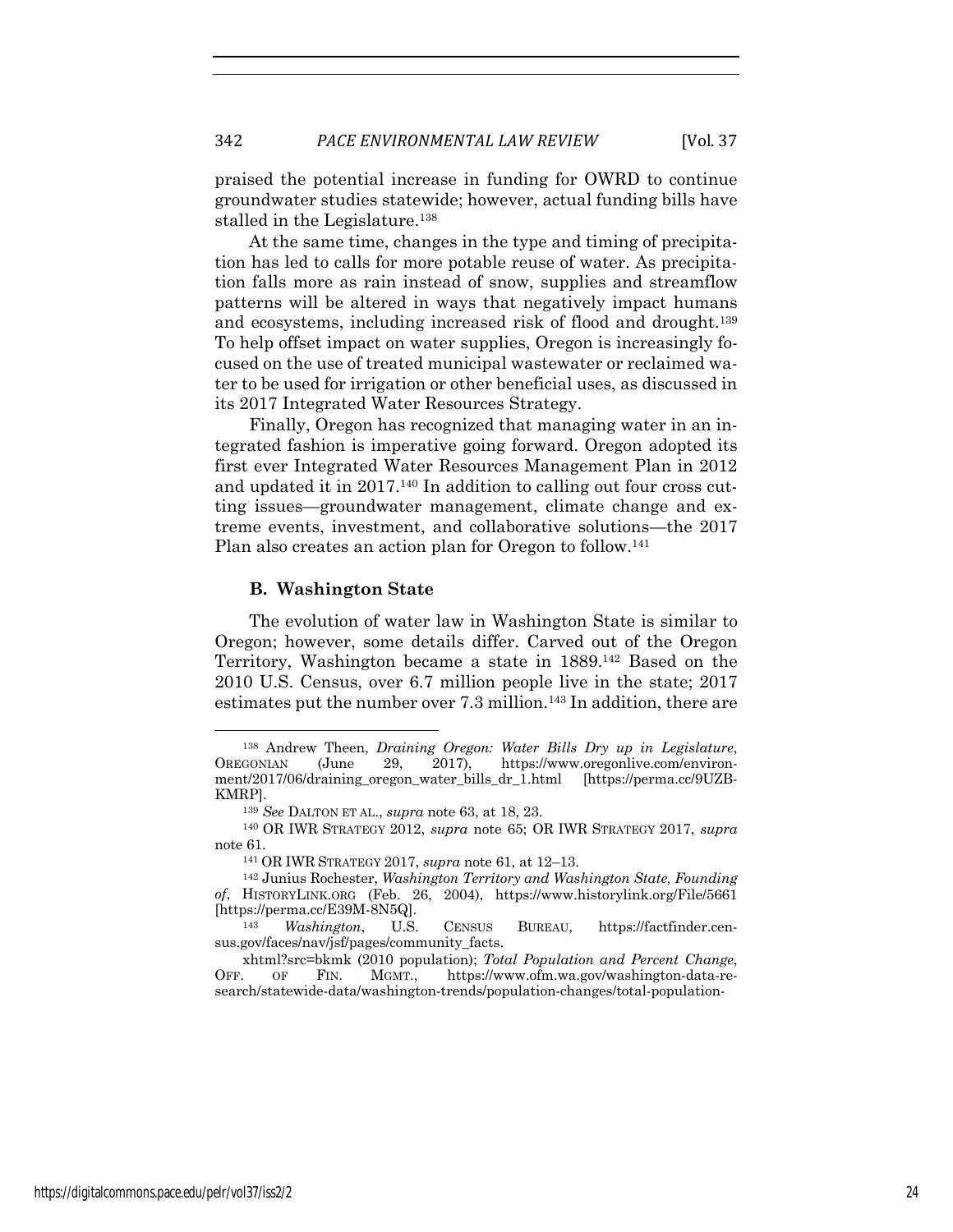twenty-nine federally-recognized Indian Tribes.144 Irrigation and public supply account for the two biggest uses of water statewide.145 Like Oregon, Washington receives more precipitation west of the Cascade mountains, with the eastern two-thirds of the state relatively dry.146 Going forward, climate predictions anticipate warmer air temperatures, drier summers, reduced snowfall, and more frequent and severe weather, including both flood and drought.147 Like Oregon, these changes are presently impacting and will continue to impact Washington's water allocation system, adopted in 1917.<sup>148</sup> Today, Washington is challenged by conjunctively managing both surface and groundwater, unadjudicated claims, tribal treaty rights, instream flow protection, and more.

### **1. Washington Water Law Basics**

Washington enacted its first extensive water legislation in 1917 with the Surface Water Code, which adopted the prior appropriation doctrine, defined beneficial uses, created a permit system, and delineated how adjudications should be conducted.149 "Beneficial use" is broadly defined and includes irrigation, domestic,

<sup>146</sup> See generally Washington, WORLD ATLAS, https://www.worldatlas.com/webimage/countrys/namerica/usstates/waland.htm

<sup>149</sup> *See generally* WASH. REV. CODE §§ 90.03.005–.675 (2019).

and-percent-change [https://perma.cc/BHU7-A73J] (2017 population). 2019 estimates are over 7.5 million. *Id.*

<sup>144</sup> *About Washington Tribes*, WASH. TRIBES, https://www.washingtontribes.org/ [https://perma.cc/B7AE-SWGK]; *see also Federal and State Recognized Tribes*, NAT'L CONF. OF ST.LEGISLATURE, http://www.ncsl.org/research/statetribal-institute/list-of-federal-and-state-recognized-tribes.aspx#wa

<sup>[</sup>https://perma.cc/P6NG-J42F] (listing the twenty-nine federally recognized Tribes). 145 U.S. DEP'T OF THE INTERIOR, ESTIMATED USE OF WATER IN THE UNITED

STATES IN 2010 10–14 (2014), https://pubs.usgs.gov/circ/1405/pdf/circ1405.pdf [https://perma.cc/46CX-RYP3] [hereinafter ESTIMATED USE OF WATER 2010]; *see also* U.S. DEP'T OF THE INTERIOR, ESTIMATED USE OF WATER IN THE UNITED STATES IN 2015 10–11, 14–17 (2018), https://pubs.usgs.gov/circ/1441/circ1441.pdf

<sup>[</sup>https://perma.cc/3A2B-7555]. 147 WASH DEP'T OF ECOLOGY, NO. 12-01-004, PREPARING FOR A CHANGING CLIMATE: WASHINGTON STATE'S INTEGRATED CLIMATE RESPONSE STRATEGY 35–44 (2012) [hereinafter WASHINGTON'S CLIMATE RESPONSE].

<sup>148</sup> WASH. OFFICE OF ATTORNEY GEN., AN INTRODUCTION TO WASHINGTON WATER LAW 4 (2000), https://fortress.wa.gov/ecy/publications/documents/0011012.pdf [https://perma.cc/6J2U-ZH5S] [hereinafter INTRODUCTION TO WASHINGTON WATER LAW].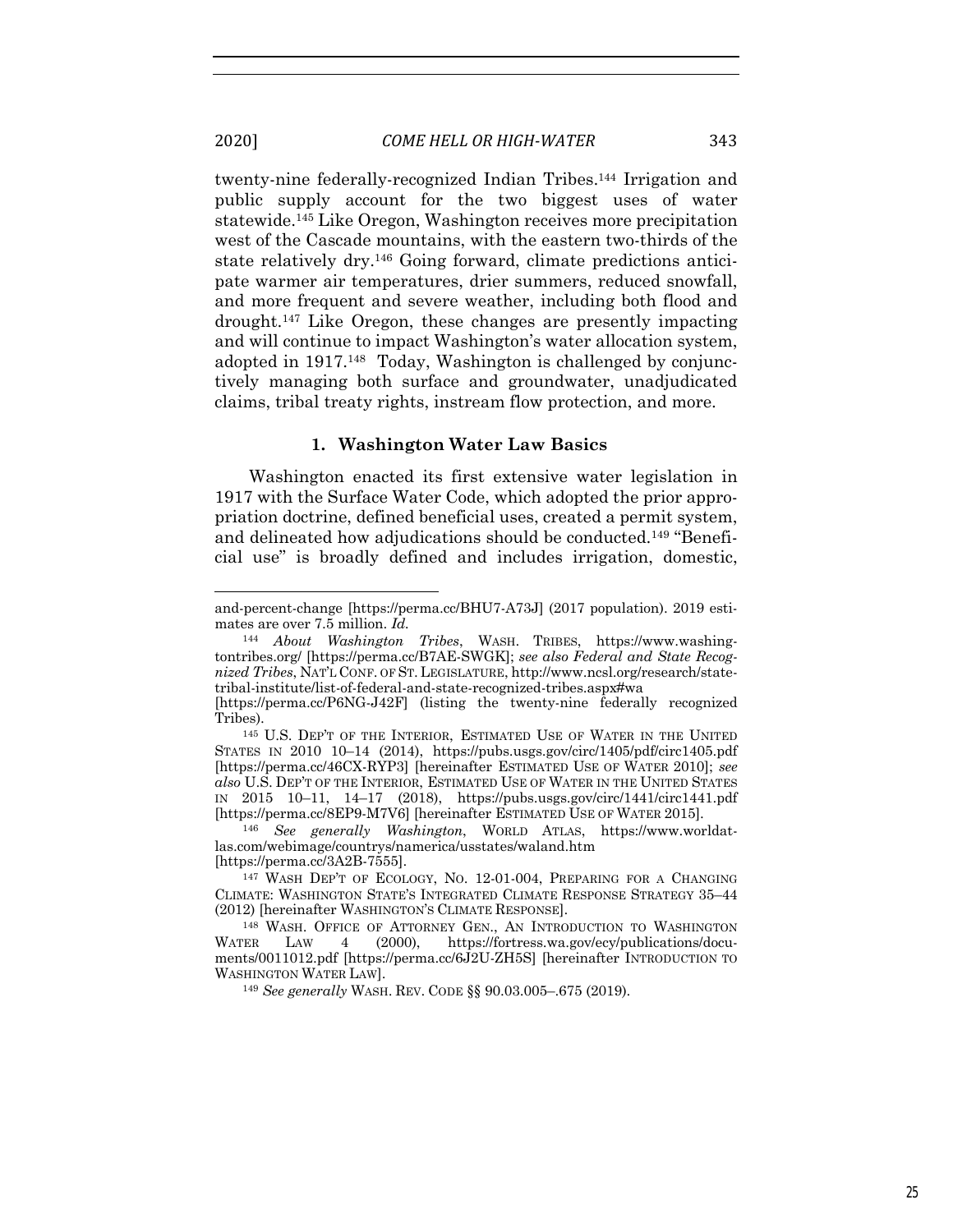hydropower production, mining, fish and wildlife, and aesthetic purposes.150

Acquiring a permit to use water is a multi-step process. An entity (person or corporation) wishing to divert surface water must obtain permission from the Washington Department of Ecology ("Ecology") by applying for a permit.151 To grant a water right, Ecology must determine that: (1) water is available for appropriation, (2) the appropriation will not impair existing user rights (quantity and quality), (3) the public welfare will not be harmed, and (4) the water will be put to a beneficial use.<sup>152</sup> Thus, expressing an intent to use water and putting the water to a beneficial use are mandatory steps to receive a certified water right.153 Like other western states, Washington water rights are managed by priority dates, which relate back to the original application date.<sup>154</sup> For new permits issued since 2002, Ecology has required many water right permit holders to have a measuring gauge.155

For claims that pre-date the 1917 water code, Washington uses an adjudication process.156 Adjudication determines "whether a water right is valid, how much water can be used, and its priority during shortages in a defined [river] basin."157 At least eighty-three water basins have been adjudicated;<sup>158</sup> however, sixty-six pending requests remain.159 A long adjudication process can provide considerable uncertainty about water allocation in the region. For example, the Yakima River Basin surface water adjudication, which

<sup>150</sup> *Id.* §§ 90.14.031(2), .54.020(1).

<sup>151</sup> INTRODUCTION TO WASHINGTON WATER LAW*, supra* note 148, at 8.

<sup>152</sup> *Id.* at 9. 153 *Id.*

<sup>154</sup> WASH. REV. CODE § 90.03.340.

<sup>155</sup> *Measuring Water Use*, WASH. DEP'T. OF ECOLOGY, https://ecology.wa.gov/Water-Shorelines/Water-supply/Water-rights/Metering-water-use [https://perma.cc/68F2-WCWL].

<sup>156</sup> *E.g.*, *In re* the Water Rights of Marshall Lake & Marshall Creek Drainage Basin, 852 P.2d 1044, 1048 (Wash. 1993).

<sup>157</sup> *Water Rights Adjudications*, WASH. DEP'T. OF ECOLOGY, https://ecology.wa.gov/Water-Shorelines/Water-supply/Water-rights/Adjudications [https://perma.cc/ZQ49-C82J].

<sup>158</sup> WASH. STATE DEP'T OF ECOLOGY, COMPLETED ADJUDICATIONS IN WASHINGTON  $(2019)$ , https://fortress.wa.gov/ecy/publications/documents/1911073.pdf [https://perma.cc/33ZT-4Z5G].

<sup>&</sup>lt;sup>159</sup> *See* WASH. STATE DEP'T OF ECOLOGY, PETITIONED ADJUDICATIONS IN WASHINGTON STATE (2020), https://appswr.ecology.wa.gov/docs/Water-STATE (2020), https://appswr.ecology.wa.gov/docs/Water-Rights/wrwebpdf/PetitionedAdjudications.pdf [https://perma.cc/JG5T-6VJT].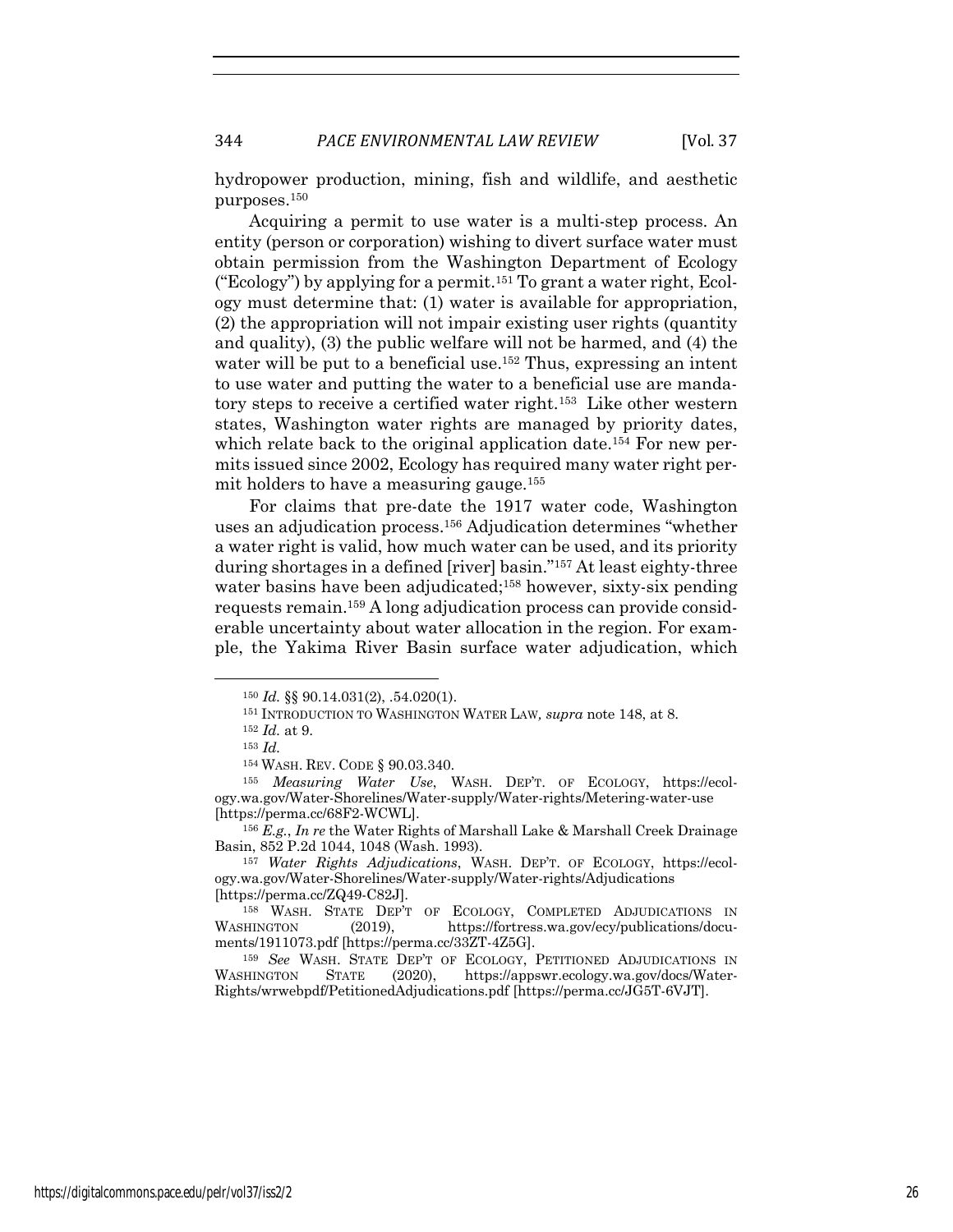began in the 1970s, was just completed in May 2019 after forty years.160

Management of groundwater has undergone a similar evolution as surface water management. Washington originally used common law principles of "reasonable use" and "correlative rights" to regulate use of groundwater and manage conflicts between competing landowners.161 As exceptions arose on a case-by-case basis through court decisions, the need for a formalized code for groundwater sources became apparent. Washington adopted its Groundwater Code in 1945 and now uses the same permit process for both groundwater and surface water.162 Recognizing the connection between surface and groundwater, Washington manages both concurrently for purposes of priority date; thus, if separate groundwater and surface rights apply to a shared source, the earliest priority date controls.163 Ecology also has statutory authority to designate ground water areas and sub-areas to preserve groundwater resources for present and future users by promoting efficient pumping practices.164

Existing rights may also be changed or lost. For example, an existing right may be amended after a review process by Ecology, provided no harm occurs to existing rights holders, the public welfare, or the environment.165 Ecology may consider changes to an existing water right for place of use, point of diversion, or purpose of use.166 Increasing the instantaneous withdrawal rate or annual quantity is prohibited.167 Finally, water rights in Washington may be lost through abandonment or forfeiture. A right is deemed forfeited if it has not been used for five consecutive years without good

<sup>160</sup> *Ecology v Acquavella*, WASH. STATE DEP'T OF ECOLOGY, https://ecology.wa.gov/Water-Shorelines/Water-supply/Water-rights/Adjudications/Ecologyv-Acquavella [https://perma.cc/MX7A-992P]; *see generally* Sidney P. Ottem, *The General Adjudication of the Yakima River: Tributaries for the Twenty-First Cen-*

<sup>&</sup>lt;sup>161</sup> See INTRODUCTION TO WASHINGTON WATER LAW, supra note 148, at 10 (discussing the development of the groundwater code).

<sup>162</sup> *See* WASH. REV. CODE § 90.44.020 (2019).

<sup>163</sup> INTRODUCTION TO WASHINGTON WATER LAW, *supra* note 148, at 13–14.

<sup>164</sup> WASH. REV. CODE § 90.44.400(1).

<sup>165</sup> *See* INTRODUCTION TO WASHINGTON WATER LAW*, supra* note 148, at 16–17. <sup>166</sup> WASH. REV. CODE § 90.03.380.

<sup>167</sup> WASH. STATE DEP'T OF ECOLOGY, NO. 98-1802-WR, CHANGING OR TRANSFERRING AN EXISTING WATER RIGHT (2008).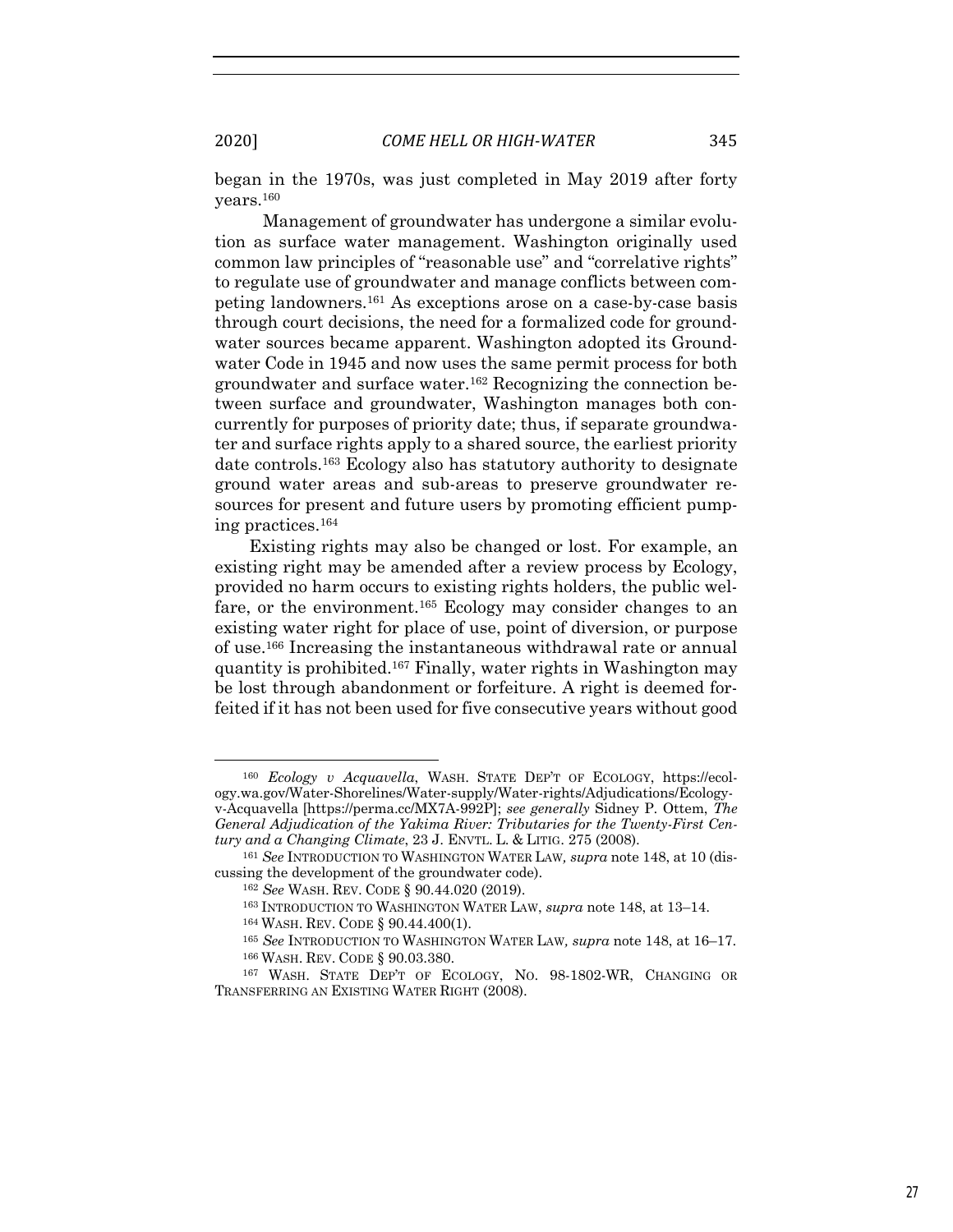cause, while abandonment requires a user to intentionally relinquish or elect not to use their water right.168

#### **2. Washington Instream Flows and Water Markets**

Like in Oregon, Washington heavily allocated its surface water before legally protecting the flow of water instream. Today, Washington has a strong instream flow program meant to ensure there is enough water in streams for sustainable fisheries habitat.169 Instream flow thresholds are mandated by law. Ecology sets varying flow levels annually and seasonally for a stream primarily based on the fisheries (i.e., salmon and steelhead) present in a waterway and the habitat needed for them to survive.170 In addition to fisheries, instream flows benefit groundwater levels and wetland areas. Because of the priority dates under state law, existing water rights senior to designated instream flow rights are not impacted, but water rights established after targeted flow thresholds may be.171 However, federally listed species under the ESA, such as salmon and steelhead, can be granted priority to instream flows in times of shortage.172

As an alternative to the prior appropriation doctrine, Washington has experimented with a new way to manage water through

<sup>168</sup> WASH. REV. CODE §§ 90.14.160-.180; INTRODUCTION TO WASHINGTON WATER LAW, *supra* note 148, at 14–15; *see generally* Okanogan Wilderness League v. Town of Twisp, 947 P.2d 732 (Wash. 1997).

<sup>&</sup>lt;sup>169</sup> See WASH. REV. CODE § 90.22.10. Whether this program is sufficient may be a subject of argument, however. *See, e.g.*, Haylee J. Hurst, Comment, *Changing Course: Revisiting Instream Flow Rulemaking in Washington State Following Swinomish v. Ecology*, 90 WASH. L. REV. 1901 (2015).

<sup>&</sup>lt;sup>170</sup> *See* WASH. STATE DEP'T OF ECOLOGY, FREQUENTLY ASKED QUESTIONS ON IFIM 1-2 (2010), https://fortress.wa.gov/ecy/publications/docu-(2010), https://fortress.wa.gov/ecy/publications/documents/qwr95104.pdf [https://perma.cc/LVA9-VUY7]; *see generally* HAL BEECHER, ET AL., WASH. STATE DEP'T OF FISH & WILDLIFE, WASH. STATE DEP'T OF ECOLOGY, INSTREAM FLOW STUDY GUIDELINES 3 (2016), https://fortress.wa.gov/ecy/publications/documents/0411007.pdf [https://perma.cc/MP5Z-GRQF]. In addition to the IFIM method, toe-width, wetted width, and the Hatfield and Bruce methods are used nationwide for setting particular flows.

<sup>171</sup> *See Instream Flow & Water Management Rule Implementation*, WASH. STATE DEP'T OF ECOLOGY, https://ecology.wa.gov/Water-Shorelines/Water-supply/Protecting-stream-flows/Instream-flow-implementation [https://perma.cc/2NLA-YAHZ].

<sup>172</sup> *See Conservation Plan for Washington Coast*, WILD SALMON CTR. (Oct. 15, 2013), https://www.wildsalmoncenter.org/2013/10/15/washington-coast/ [https://perma.cc/Z5PD-RBPU] (discussing the Washington coast conversation plan for preventing future listing of salmon and steelhead under the ESA).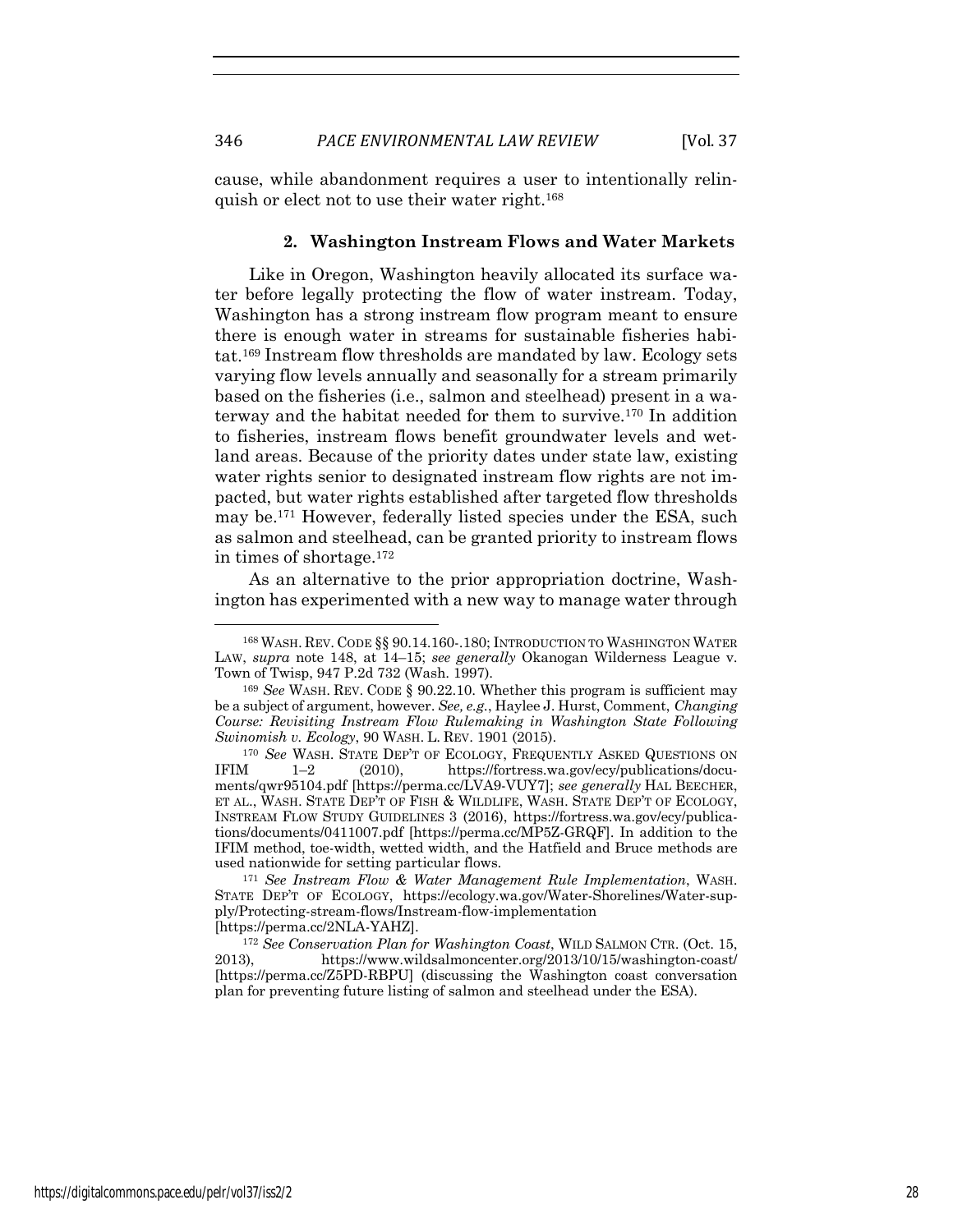2020] *COME HELL OR HIGH-WATER* 347

a pilot program in effect since 2009 in the Walla Walla River Basin. <sup>173</sup> To both save dwindling fish populations and manage the local economy, residents pushed for a new program to manage water locally and more flexibly within the watershed. This pilot—authorized by the Washington State Legislature—works to balance existing rights with instream flow needs, including tribal rights, through banking and leasing.174 Although not yet successful in meeting all the Walla Walla River Basin's needs, the program has been extended; workshops were held in October 2019 to plan for the next stage.175

Washington has an active water market system managed by Ecology.176 Under its general water acquisition program, Ecology has two mechanisms for returning water instream through the Trust Water Rights Program and water banks.177 The Trust Water Rights Program allows users to legally hold their water rights for environmental or future human uses without risk of loss due to non-use.178 The water banks are a market mechanism allowing water to be bought or sold and used where the most need exists.179

<sup>173</sup> *Backstory*, WALLA WALLA WATERSHED MGMT. P'SHIP, https://www.wallawallawatershed.org/backstory/ [https://perma.cc/KTM4-ZEZB]; *see* WALLA WALLA WATERSHED MGMT. P'SHIP, INTERIM PROGRESS REPORT TO THE LEGISLATURE FOR  $2013-2015$  (2015), https://static1.squarespace.com/static/53763f93e4b02899e9210935/t/569ecf3c708 6d70664b3fd31/1453248320743/WWWMP+2015+Report+FINAL.pdf [https://perma.cc/X3FB-3QCQ].

<sup>174</sup> *Backstory*, *supra* note 173

<sup>175</sup> Ryan Lancaster, *Looking Upriver: What's Next for the Walla Walla Watershed?*, WASH. ST. DEP'T OF ECOLOGY BLOG (Sept. 13, 2019, 12:04 PM), http://ecologywa.blogspot.com/2019/09/looking-upriver-whats-next-for-walla.html

<sup>&</sup>lt;sup>176</sup> See Water Rights, WASH. ST. DEP'T OF ECOLOGY, https://ecology.wa.gov/Water-Shorelines/Water-supply/Water-rights [https://perma.cc/LJ9F-TF67]. 177 WASH. REV. CODE §§ 90.42.040 (trust water rights program), 90.42.100

<sup>(</sup>water banking) (2019). For a general review of water acquisitions in Washington, see WASH. STATE DEP'T OF ECOLOGY, WASH. STATE DEP'T OF FISH & WILDLIFE, NO. 01-11-005, WASHINGTON WATER ACQUISITION PROGRAM (2003), http://www.whatcomcounty.us/DocumentCenter/View/4760/Exhibit-9-PDF?bidId=

<sup>[</sup>https://perma.cc/59KQ-4ANE] [hereinafter WASHINGTON WATER ACQUISITION PROGRAM].

<sup>178</sup> *Trust Water Rights Program*, WASH. ST. DEP'T OF ECOLOGY, https://ecology.wa.gov/Water-Shorelines/Water-supply/Water-rights/Trust-water-rights [https://perma.cc/QWA3-QUMW]. *See generally* WASH. REV. CODE §§ 90.42.040– .080 (describing the water rights program).

<sup>179</sup> *Washington Water Banks*, WASH. ST. DEP'T OF ECOLOGY, https://ecology.wa.gov/Water-Shorelines/Water-supply/Water-rights/Trust-water-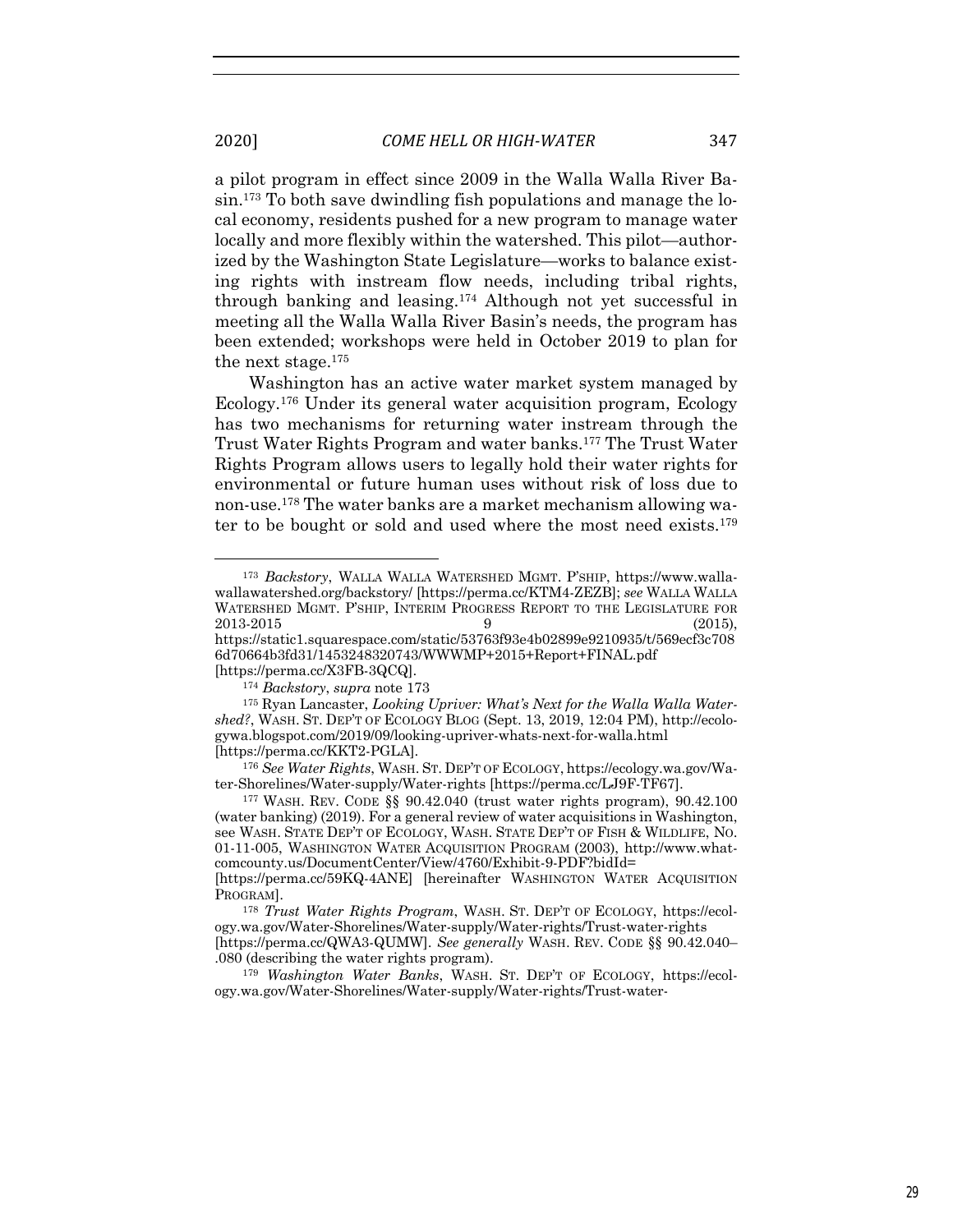Through these programs, Ecology increases flows in critical basins that contain salmon and trout populations by buying more senior rights.180 In addition to managing these programs and reviewing any water rights transactions, Ecology works with non-profit parties like the Washington Water Trust or Trout Unlimited's Western Water Project to help facilitate transactions between willing sellers and buyers or implement projects for stream restoration.<sup>181</sup>

#### **3. Tribal Rights in Washington State**

Potential tribal rights are an important dynamic in Washington State. As of 2020, there are twenty-nine federally recognized tribes in the state.182 Tribes have worked together to exercise their right to water in federal courts, often in support of ensuring sufficient stream flow for fish habitat.183 Because treaty rights are tied to the date of the treaty or "time immemorial," quantification of such rights can upend the allocation under state law.<sup>184</sup> The finalization of the Yakima River Basin adjudication<sup>185</sup> means the Yakama Nation's water rights have been settled, providing them with both instream flows for fish and irrigation rights.<sup>186</sup>

As discussed above in the overview, the right to fish and hunt "at usual and accustomed places" has led courts to decide that there must be fish to take, including habitat to support fish.187 This logic led to a recent Ninth Circuit decision with massive

rights/Water-banks [https://perma.cc/EH95-678V]; *see also* WASH. REV. CODE §§ 90.42.100–.130.

<sup>180</sup> WASHINGTON WATER ACQUISITION PROGRAM, *supra* note 177, at 1–2, 66–67. 181 *See What We Do*, WASH. WATER TR., http://www.washingtonwater-

trust.org/what-we [https://perma.cc/VM83-3F6A]; *see* Jason Hatch, *Roaring Creek Flow Restoration Project*, TROUT UNLIMITED, https://ww.tu.org/tu-projects/roaring-creek-flow-restoration-project [https://perma.cc/KHX9-BQFW] (describing a flow restoration project involving several partner agencies).

<sup>182</sup> *See Federal and State Recognized Tribes*, *supra* note 144. 183 *See, e.g.*, United States v. Washington, 384 F. Supp. 312, 340 (W.D. Wash. 1974); *see also* United States v. State of Washington, 864 F.3d 1017, 1020–21, 1023 (9th Cir. 2017); *see generally In re* The Determination of the Rights to the Use of the Surface Waters of the Yakima River Drainage Basin, 850 P.2d 1306 (Wash. 1993).

<sup>184</sup> *See* Schmidhauser, *supra* note 29, at 36–37; *see also* Robin Kundis Craig, *supra* note 131, 150–51.

<sup>185</sup> *See supra* Part II(B) and accompanying text.

<sup>186</sup> Redfield-Wilder, *supra* note 22.

<sup>187</sup> *See* Kundis Craig, *supra* note 131, at 150–51.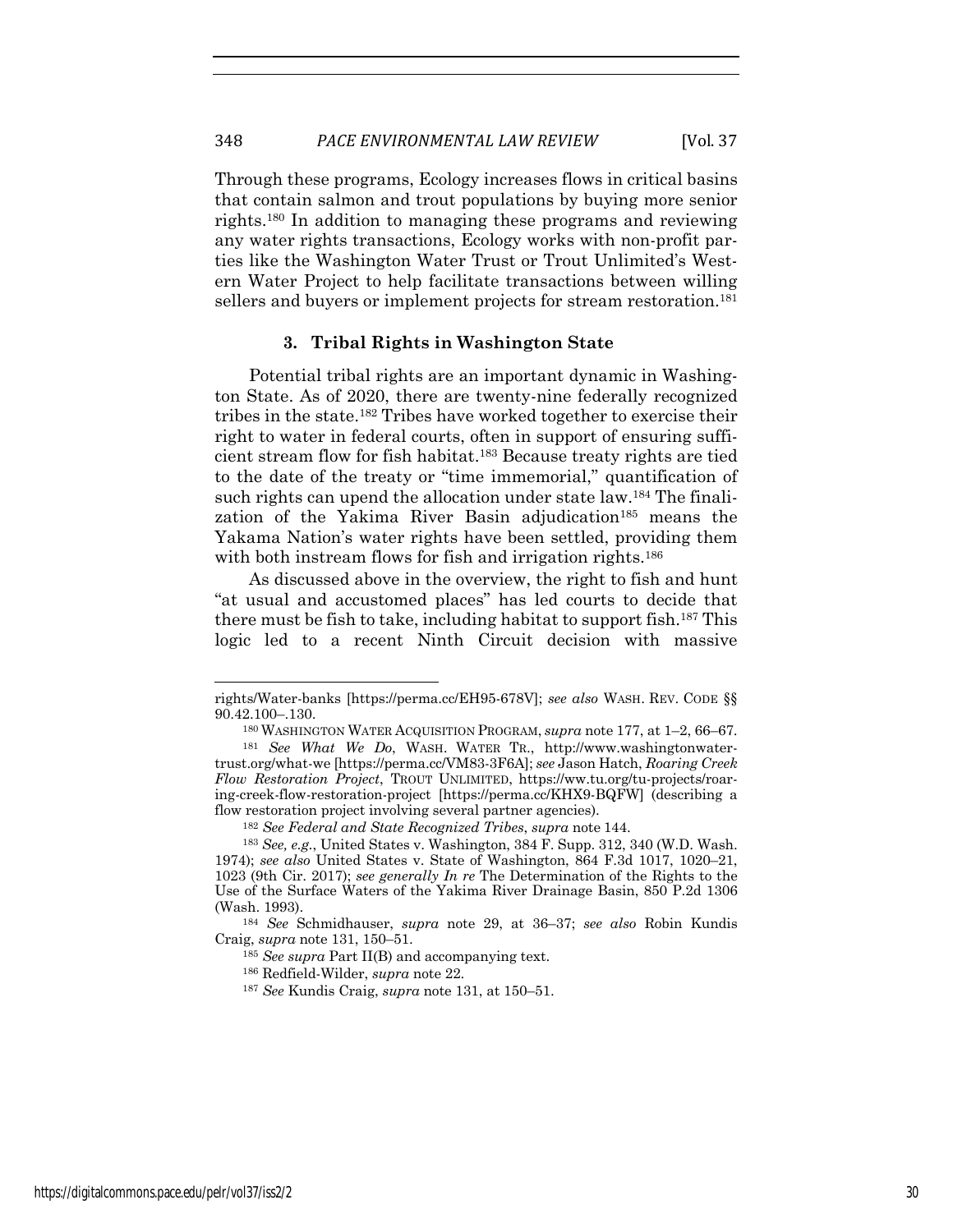implications in Washington State.188 In *Washington v. United States*, twenty-one tribes sued the State of Washington, arguing the state's lack of maintenance of roadside culverts prevented salmonid species from reaching tribal fishing and reservation grounds; the Ninth Circuit eventually agreed.189 In June 2018, the United States Supreme Court affirmed this judgment through an equally divided court.190 As a result, Washington state and local governments must replace culverts to improve passage for fish to reach tribal grounds, with estimated costs amounting to billions of dollars.191 This will not be the last case; the power of treaty rights will continue to shape habitat restoration and water allocation in the future.192

## **4. Challenges for Managing Washington's Water Resources**

Washington has a number of current and future challenges to manage. Current challenges include the impact of hydropower production on fisheries, managing return flows, the potential for aquifer recharge, promoting reclaimed water, and managing exempt groundwater uses.193 Future challenges include managing the changes wrought by climate change and impacts to water demand and supply in areas of the state often considered to have plentiful water.194

*lenges Tribes Will Face Extending* United States v. Washington *to Other Habitat-Depleting Policies*, 46 ECOLOGY L.Q. 591 (2019).

<sup>193</sup> *See generally* Jean O. Melious, *The Controversy Over Permit-Exempt Wells in Washington*, 8 SEATTLE J. ENVTL. L. 144 (2018).

<sup>188</sup> For the history of this case, see generally Ryan Hickey, *Highway Culverts, Salmon Runs, and the Stevens Treaties: A Century of Litigating Pacific Northwest Tribal Fishing Rights*, 39 PUB. LAND & RESOURCES L. REV. 253 (2018) (describing litigation in Washington regarding state interference with Tribal fishing rights).

<sup>189</sup> United States v. Washington, 853 F.3d 946, 954 (9th Cir. 2017) *aff'd per curiam*, 138 S. Ct. 1832 (2018).

<sup>190</sup> *Washington*, 138 S. Ct. at 1833.

<sup>191</sup> Jill Dvorkin, *The Culverts Case: An Overview and Potential Implications for Local Governments*, MRSC (June 20, 2018), http://mrsc.org/Culverts-Case-Implications-Local-Governments.aspx [https://perma.cc/MXX3-N297]. 192 *See generally* Shelby Culver, *Implications Beyond Culverts: The Chal-*

<sup>194</sup> WASHINGTON'S CLIMATE RESPONSE, *supra* note 147, at 110–20; Evan Bush, *Low Snowpack, Hot Spring Lead to Drought Declaration for Nearly Half of Washington State,* SEATTLE TIMES (May 20, 2019)*,* https://www.seattletimes.com/seattle-news/gov-inslee-declares-drought-for-about-half-of-washington-state/ [https://perma.cc/K8A3-8YZH].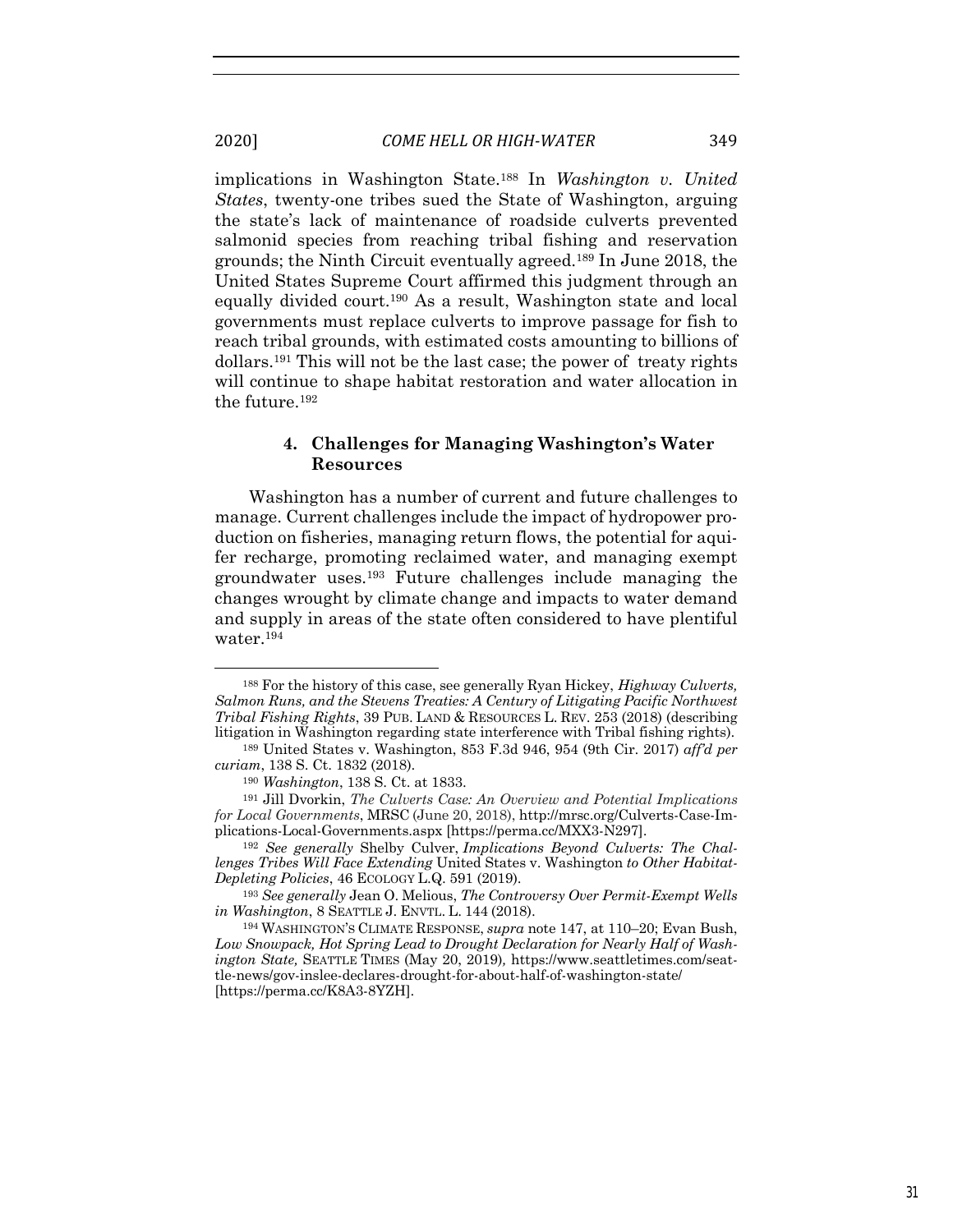Hydropower production has greatly impacted water management and fisheries in Washington despite its frequent designation as a renewable energy source. As of June 2019, there are 1,233 dams in Washington; Ecology regularly inspects 1,088 for safety purposes.195 Most are privately owned, licensed, and used for power generation, flood control, or irrigation storage.196 As licenses expire for dams across the state, relicensing efforts have included new provisions for operators, such as targeted instream flows for fish and tribal interests. When the benefits have not outweighed the new costs, some operators have elected to remove the dams.197 Beginning in 2011 and ending in 2014, the Glines Canyon and Elwha Dams were dismantled on the Elwha River in one of the largest dam removal projects in in the world.198 Similarly, the Condit Dam on the White Salmon River was removed in 2011, leading to recovery of fish habitat.199

A second challenge currently posed is addressing return flows. Return flow is water that is returned to the natural system after use, such as irrigation, and is not consumed.200 Washington law

<sup>195</sup> WASH. STATE DEP'T OF ECOLOGY, NO. 94-16, INVENTORY OF DAMS REPORT FOR SELECTED WASHINGTON COUNTIES AND SELECTED DAM HAZARD CATEGORIES 1– 2 (2018).

<sup>196</sup> *Id.* at 3.

<sup>197</sup> *See generally* Brian C. Chaffin & Hannah Gosnell, *Beyond Mandatory Fishways: Federal Hydropower Relicensing as a Window of Opportunity for Dam Removal and Adaptive Governance of Riverine Landscapes in the United* States, 10 WATER ALTERNATIVES 819 (2017).

<sup>198</sup> Michelle Nijhuis, *World's Largest Dam Removal Unleashes U.S. River After Century of Electric Production*, NAT'L GEOGRAPHIC (Aug. 27, 2014), https://www.nationalgeographic.com/news/2014/8/140826-elwha-river-dam-removal-salmon-science-olympic/ [https://perma.cc/Q8JD-AJ9Y]. The removal resulted after the Elwha Klallam tribe was granted tribal fishing rights (half the salmon catch in the state) by the U.S. Supreme Court. Once the dam was removed, salmon quickly returned to the river after almost a century; other marine creatures are thriving in the system. *See generally* Phillip M. Bender, *Restoring the Elwha, White Salmon, and Rogue Rivers: A Comparison of Dam Removal Proposals in the Pacific Northwest*, 17 J. LAND RES. & ENVTL. L. 189, 219–30 (1997). 199 Dameon Pesanti, *Condit Dam: Life After the Breach*, COLUMBIAN (Oct. 23,

<sup>2016),</sup> https://www.columbian.com/news/2016/oct/23/condit-dam-life-five-yearsafter-breach-white-salmon-river/ [https://perma.cc/HH22-FU5L].

Dictionary of Water Terms, U.S. GEOLOGICAL SURVEY, https://www.usgs.gov/special-topic/water-science-school/science/dictionary-water-terms?qt-science\_center\_objects=0#R [https://perma.cc/4UQD-K98R]; *see also* Leila C. Behnampour, *Reforming A Western Institution: How Expanding the Productivity of Water Rights Could Lessen Our Water Woes*, 41 ENVTL. L. 201, 211 (2011).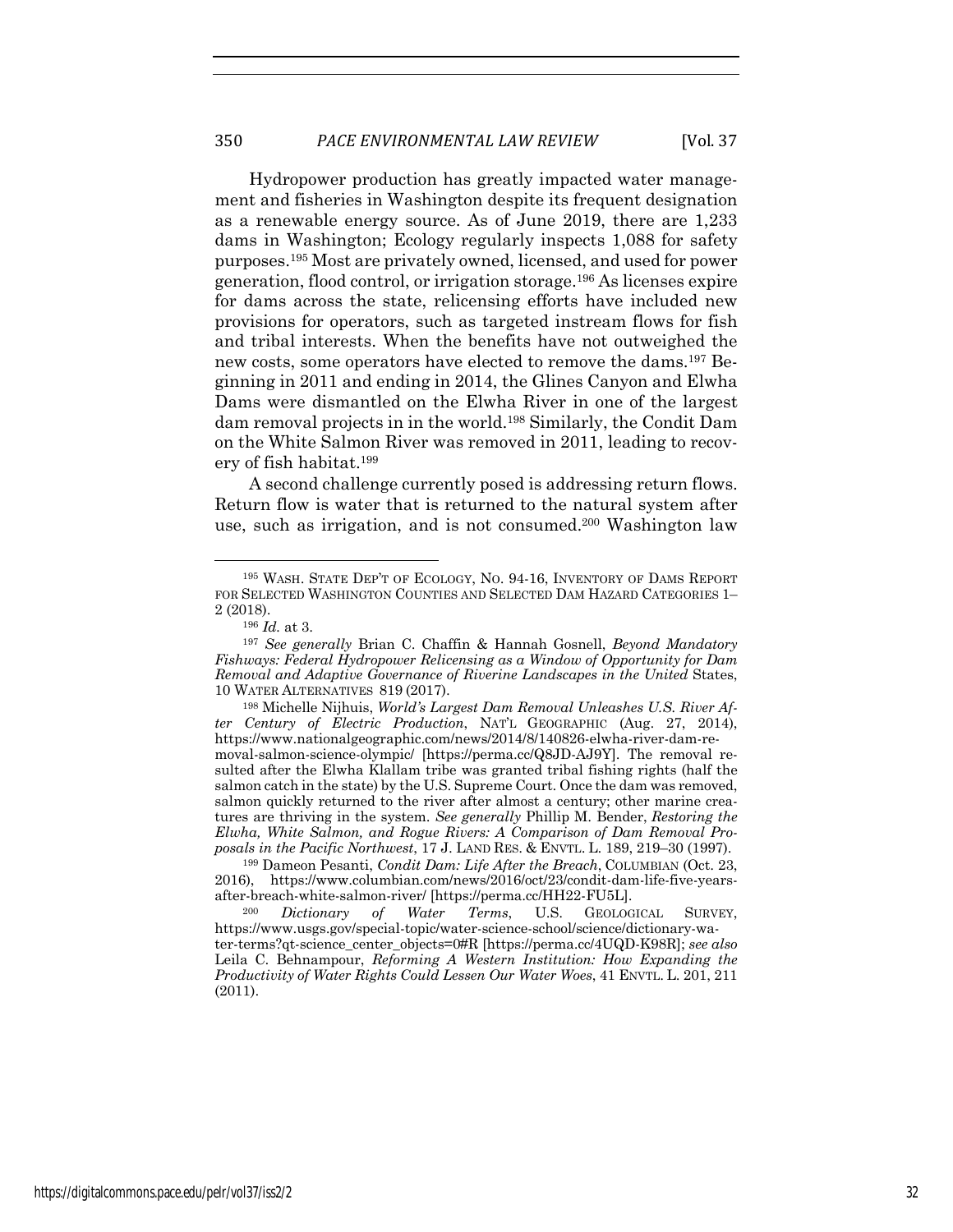does not quantify return flow, but "the prior appropriation system has relied upon seepage, return flows, and surface runoff to fulfill the claims of downstream users."201 Although return flows constitute a major supply for junior users, an appropriator may collect water after use, before it reaches a public waterbody, and still legally have the right to use it.202 If the water reaches a public waterbody, then it reverts back to state control.203 Failure of a junior water right holder to take available water can be considered nonuse.204 Another opportunity is artificial recharge. "Artificially stored groundwater," or water made available in underground storage artificially incidental to irrigation, requires a user to apply for a permit to use water in particular groundwater areas.<sup>205</sup> Rather than water seeping back into the natural system for junior users, it can be protected by the original appropriator and not be deemed public water even if it comingles with naturally occurring groundwater.206 This creates an opportunity for artificial recharge of groundwater aquifers.

Likewise, reclaimed water has emerged as a tool of conservation and innovative water management. Reclaimed water is "water derived in any part from wastewater with a domestic wastewater component that has been adequately and reliably treated, so that it can be used for beneficial purposes. Reclaimed water is not considered a wastewater."207 Along with the Washington Department of Health, Ecology manages reclaimed water to supplement surface and groundwater supplies, meet future state water needs, and provide water for non-potable use such as irrigation.208 Permits are required to use reclaimed water for a given purpose. Recharging wetlands and augmenting stream flows have benefited from reclaimed water use.209

<sup>201</sup> WASH. STATE DEP'T OF ECOLOGY, NO. 09-11-027 WATER RIGHTS IMPAIRMENT STANDARDS FOR RECLAIMED WATER: STAKEHOLDER VIEWS AND ECOLOGY RECOMMENDATIONS 47 (2009).

<sup>202</sup> INTRODUCTION TO WASHINGTON WATER LAW, *supra* note 148, at 17–18. <sup>203</sup> *See* Ottem, *supra* note 160, at 324.

<sup>204</sup> *See* David E. Filippi, *The Impact of the Endangered Species Act on Water Rights and Water Use*, 48 PROC. ROCKY MOUNTAIN MIN. L. INST. § 22.02(1) (2002).

<sup>205</sup> WASH. REV. CODE §§ 90.44.035(5), .44.130 (2019).

<sup>206</sup> *See* Jensen v. Dep't of Ecology, 685 P.2d 1068, 1072 (Wash. 1984).

<sup>207</sup> WASH. REV. CODE § 90.46.010(15).

<sup>208</sup> INTRODUCTION TO WASHINGTON WATER LAW*, supra* note 148, at 27.

<sup>209</sup> *Id.* at 27–29; *see also* WASH. REV. CODE § 90.46.030.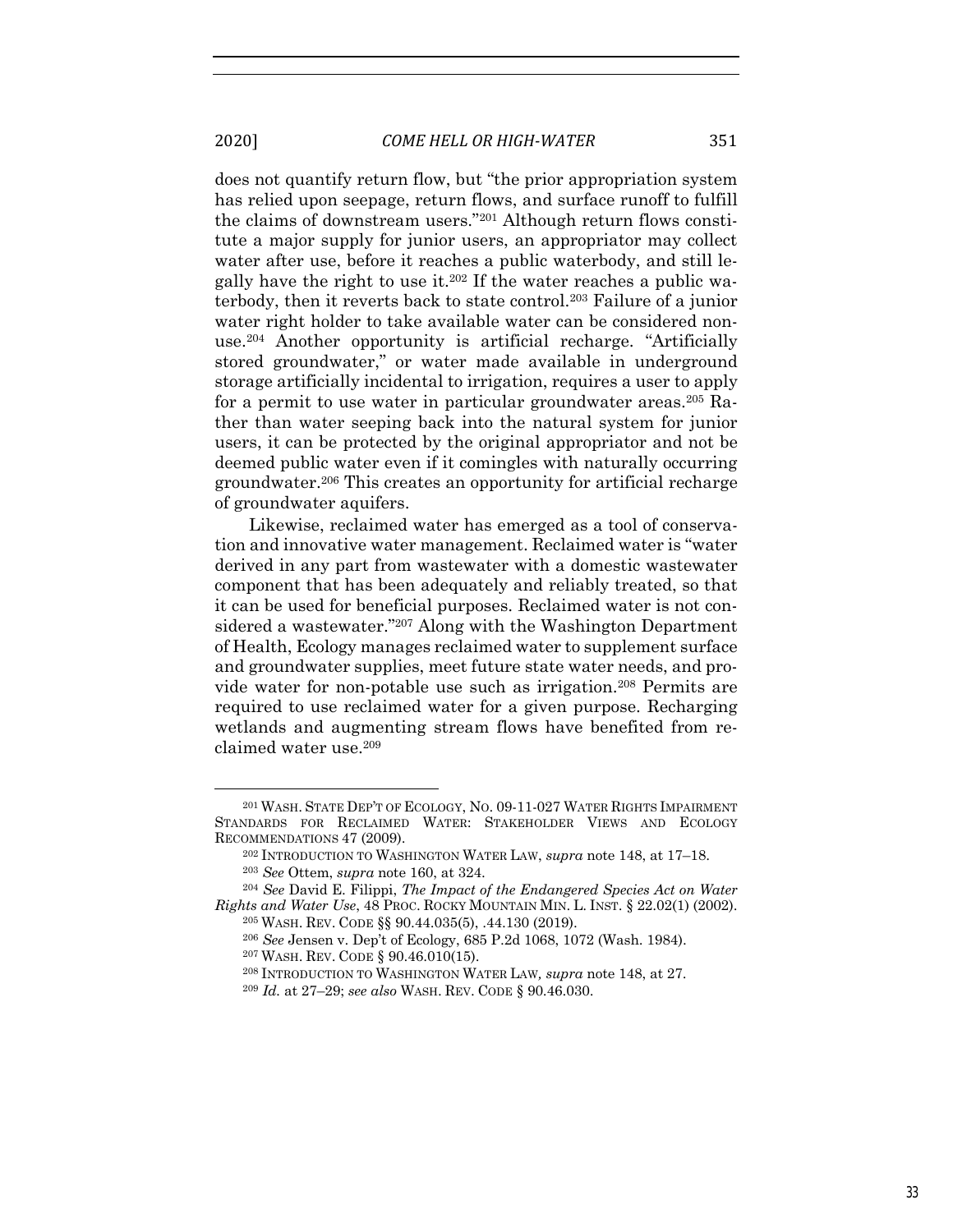In addition to these challenges affecting primarily surface flows, exempt uses for groundwater are critical in shaping state water policy, management directives, and permit decisions. Several uses of groundwater are exempt from permit requirements including: any amount of water for livestock,<sup>210</sup> watering of a lawn or non-commercial garden not exceeding half an acre, single or domestic uses not exceeding 5,000 gallons per day, and industrial uses not exceeding 5,000 gallons per day.211 These uses are subject to beneficial use requirements.212 Although Washington does not possess quantifiable data concerning these uses, estimates indicate that in some areas, the amount of water taken for exempt uses dwarves the amount permitted for use.<sup>213</sup> The only limit on exempt wells arises if there is a complete limit on all water development in an area. In *Whatcom County v. Hirst*, the Washington Supreme Court completely halted further development in Whatcom County, including exempt permit wells, to comply with previously adopted instream flow rules.214 In 2018, the Washington Legislature enacted Senate Bill 6091 to reconcile the Court's decision and allow for development by ensuring adequate water supplies.215 To comply with the new statute, Ecology developed a new program to implement the requirements of the legislation through pilot programs, new rulemaking procedures, an updated grant program, and planning committees for watersheds impacted by the *Hirst* decision.216

The changing climatic dynamics, including decreasing snowpack and increasing variability in precipitation and flows, will

<sup>210</sup> Five Corners Family Farmers v. State, 268 P.3d 892, 901 (Wash. 2011). Also known as the Easterday Ranch decision, the Washington Supreme Court held there is no quantitative limit for groundwater withdrawals for stock-watering use. *Id.*

<sup>211</sup> *See id*. at 901–02; *see also* WASH. REV. CODE § 90.44.050; Robert N. Caldwell, *Six-Packs for Subdivisions: The Cumulative Effects of Washington's Domestic Well Exemption*, 28 ENVTL. L. 1099, 1108 (1998).

<sup>212</sup> WASH. REV. CODE § 90.44.050.

<sup>213</sup> WATER RES. PROGRAM, WASH. STATE DEP'T OF ECOLOGY, NO. 15-11-006, PERMIT-EXEMPT DOMESTIC WELL USE IN WASHINGTON STATE 10 (2015).

<sup>214</sup> 381 P.3d 1, 7–8, 18 (Wash. 2016).

<sup>215</sup> S.B. 6091, 65th Leg., Reg. Sess. (Wash. 2018). 216 Press Release, Assoc. of Wash. Cities, Ecology Releases Water Resources Guidance (July 20, 2018), https://wacities.org/news/2018/07/20/ecology-releaseswater-resources-guidance [https://perma.cc/ZT5M-GMKJ]; *see also* WASH. STATE DEP'T OF ECOLOGY, STREAMFLOW RESTORATION POLICY AND INTERPRETATIVE STATEMENT (2019), https://fortress.wa.gov/ecy/wrdocs/WaterRights/wrwebpdf/pol-2094.pdf [https://perma.cc/K3KA-NGYC].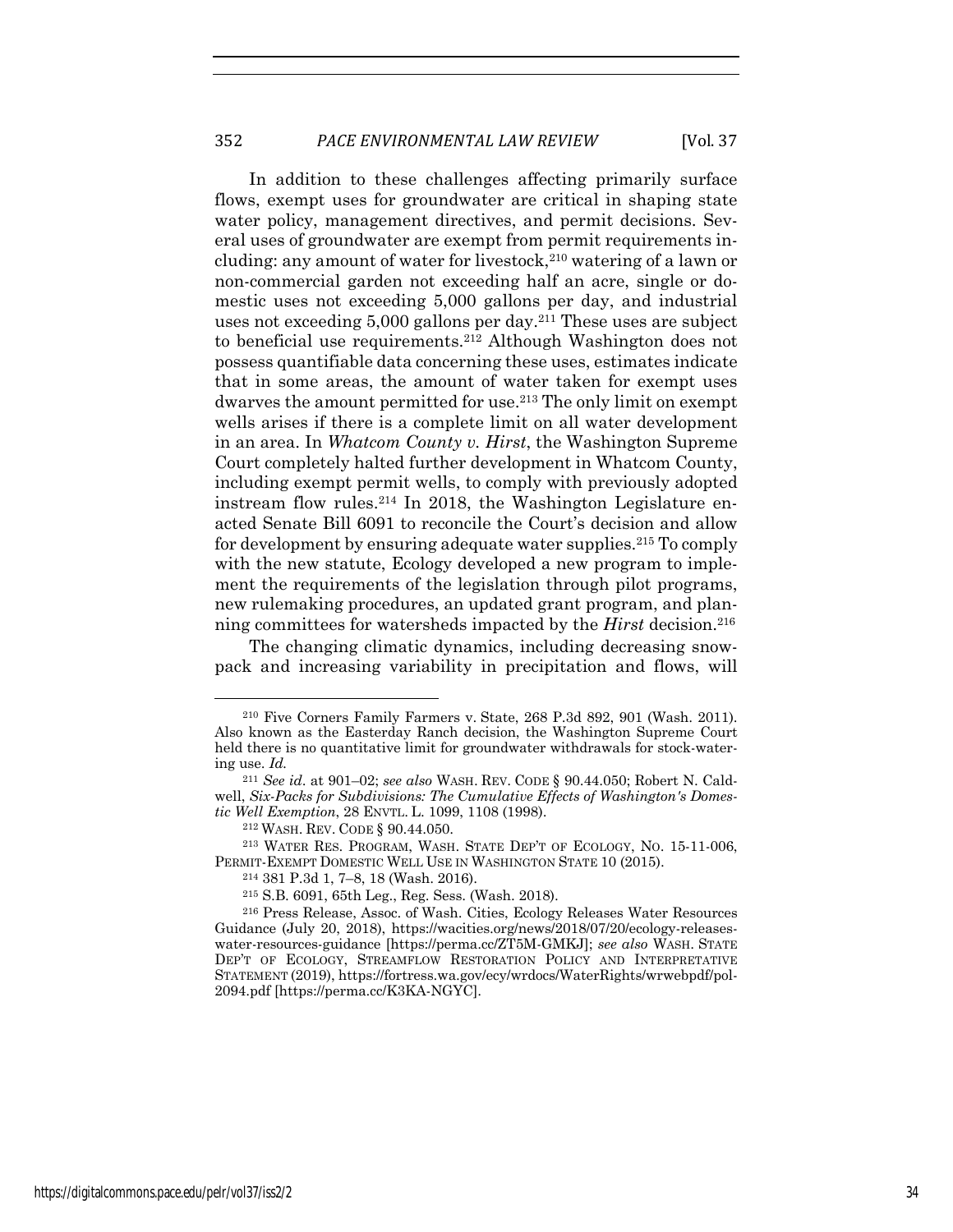make handling any or all of these water management challenges more difficult. How to address these concerns going forward is critical, though the efforts to find creative and cooperative solutions in basins like the Walla Walla may offer a path forward.

#### **C. Idaho**

Idaho faces similar challenges—a growing population, competing needs for water, and not enough water to meet all needs. Unlike the other three states in the Pacific Northwest, however, the majority of Idaho has been adjudicated. The 2010 U.S. Census indicates just over 1.5 million people live in Idaho.<sup>217</sup> Like in Washington and Oregon, irrigation dominates water withdrawals and use in Idaho.218 Admitted to the U.S. in 1890, Idaho has significant variation in its precipitation, ranging from forty inches per year in some areas to a low of ten inches elsewhere; most precipitation has historically fallen as snow.<sup>219</sup> Idaho is already seeing climatic changes, including heavier spring rainfall, more extreme storms, warmer temperatures, and declining spring snowpack.<sup>220</sup>

#### **1. Idaho Water Law Basics**

Idaho adheres to the prior appropriation doctrine for water allocation. Prior to the creation of a permit system, an individual could simply divert water and put it to some beneficial use.221 Challenges in water management resulted in the creation of a permit system for new appropriations from public surface waters in

<sup>&</sup>lt;sup>217</sup> *Population of Idaho: Census 2010 and 2000 Interactive Map, De-*<br> *raphics, Statistics, Quick Facts, CENSUS VIEWER, http://cenmographics, Statistics, Quick Facts*, CENSUS VIEWER, http://censusviewer.com/state/ID [https://perma.cc/BE8D-GVCX].

<sup>&</sup>lt;sup>218</sup> ESTIMATED USE OF WATER 2010, *supra* note 145, at 11–13, 15.<br><sup>219</sup> JENNIFER RUNKLE ET AL., NOAA NAT'L CTRS. FOR ENVTL. INFO., IDAHO STATE SUMMARY 2 (2017), https://statesummaries.ncics.org/downloads/ID-print-2016.pdf [https://perma.cc/TN2B-T8E3].

<sup>220</sup> *See generally* P. Zion Klos, et al.*, Indicators of Climate Change in Idaho: An Assessment Framework for Coupling Biophysical Change and Social Perception*, 7 AM. METEOROLOGICAL SOC'Y 238, 248 (2015). 221 IDAHO WATER LAW HANDBOOK, *supra* note 16, at 97, 101.This constitutional

method did not quantify water nor allow a way to secure a water right until a proposed project diverting water was completed. *Id.* at 101–02.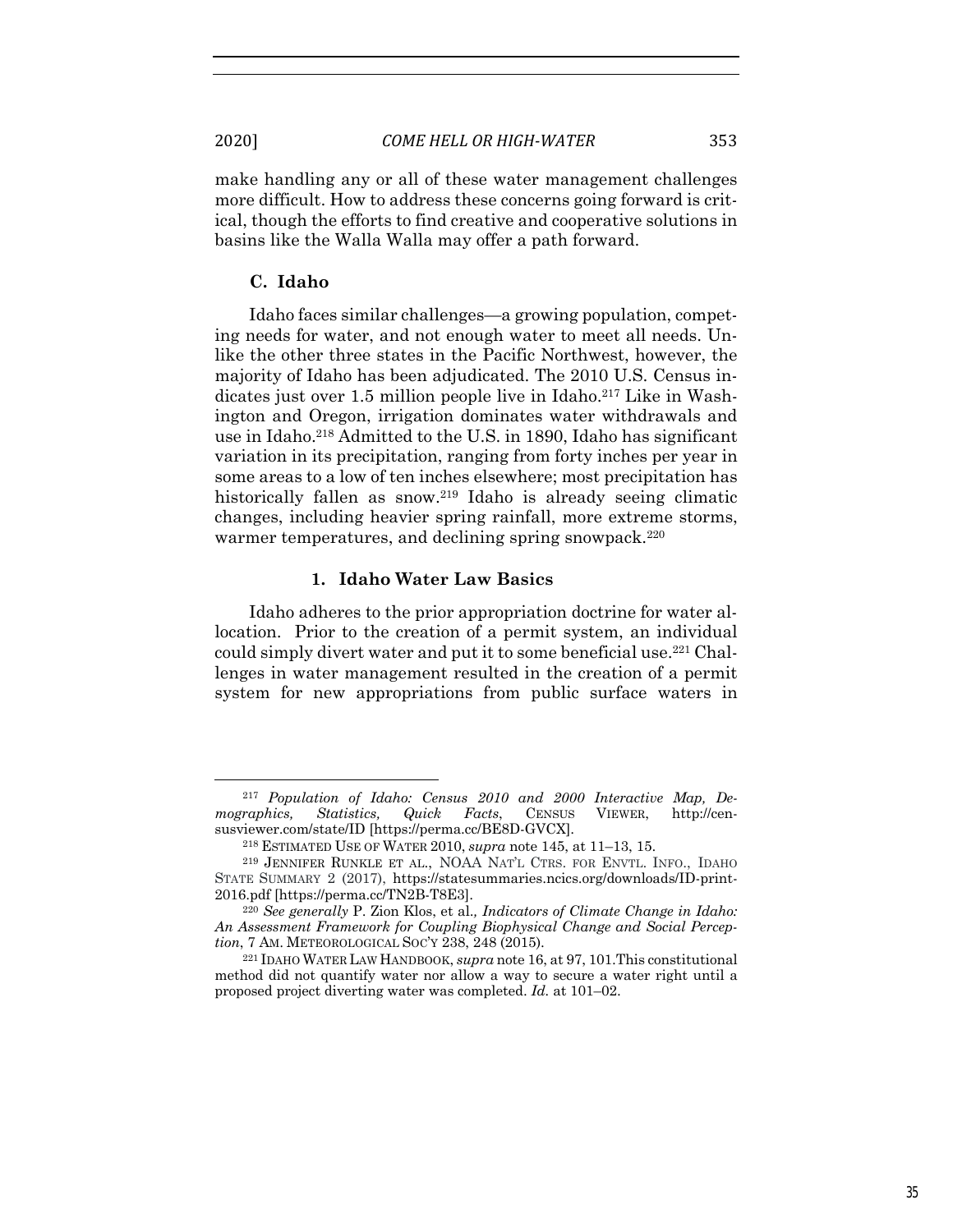1971.222 Notably, surface water and groundwater were managed as separate sources initially but are now administered conjunctively.223 Any individual seeking to divert public waters for a beneficial use must first receive authorization from the Idaho Department of Water Resources<sup>224</sup> ("IDWR"), the agency tasked with water management.<sup>225</sup> Idaho has been split into over fifty administrative basins for water management with a number of basins in larger designated regions.<sup>226</sup>

Similar to Washington and Oregon, an individual submits an application to IDWR to withdraw water. Once the IDWR receives an application for a diversion, it determines whether water is available to be allocated.227 If water is available, a permit can be issued only if water is put to beneficial use, no injury will occur to existing rights holders, the use aligns with conservation goals of the state, and the local public interest is served, among other things.228 Idaho broadly defines "beneficial use" as agriculture, domestic use, manufacturing, mining, and hydropower, but is not limited to these uses.229 Certain uses of water do not require application for a permit, including fighting wildfires and collecting stormwater from waste treatment plants for land application.<sup>230</sup> Likewise, instream watering of livestock is exempt.<sup>231</sup>

Under Idaho law, changes to a water right may be performed to points of diversion, type of use, places of use, or period of use,

<sup>222</sup> *Id.* at 97; *see generally* IDAHO CODE §§ 42-101 to -311 (2019) (explaining in § 42-103 that the use of unappropriated waters within the state shall only be approved through a permit system).

<sup>223</sup> IDAHO ADMIN. CODE r. 37.03.11.010.03 (2019).

<sup>224</sup> *See generally* IDAHO DEP'T OF WATER RESOURCES, https://idwr.idaho.gov/ [https://perma.cc/UKA9-PMSU]. IDWR is active in issuing water use permits, collecting surface and groundwater data, a dam safety program, and designating groundwater management areas.

<sup>225</sup> *Id.* 

<sup>226</sup> *Administrative Basins*, IDAHO DEP'T OF WATER RESOURCES, https://idwr.idaho.gov/water-rights/administrative-basins.html

<sup>[</sup>https://perma.cc/F3NB-5RG8]. 227 IDAHO ADMIN. CODE r. 37.03.08.025.

<sup>228</sup> IDAHO CODE § 42-203A(5) (2019); IDAHO WATER LAW HANDBOOK, *supra* note 16, at 171.

<sup>229</sup> IDAHO WATER LAW HANDBOOK, *supra* note 16, at 28–29; *see also* IDAHO CONST. art. XV, § 3 (1889). 230 IDAHO CODE §§ 42-201(3)(a)–(b); *see also* IDAHO WATER LAW HANDBOOK, *su-*

*pra* note 16, at 38.

<sup>231</sup> IDAHO CODE § 42-113(1).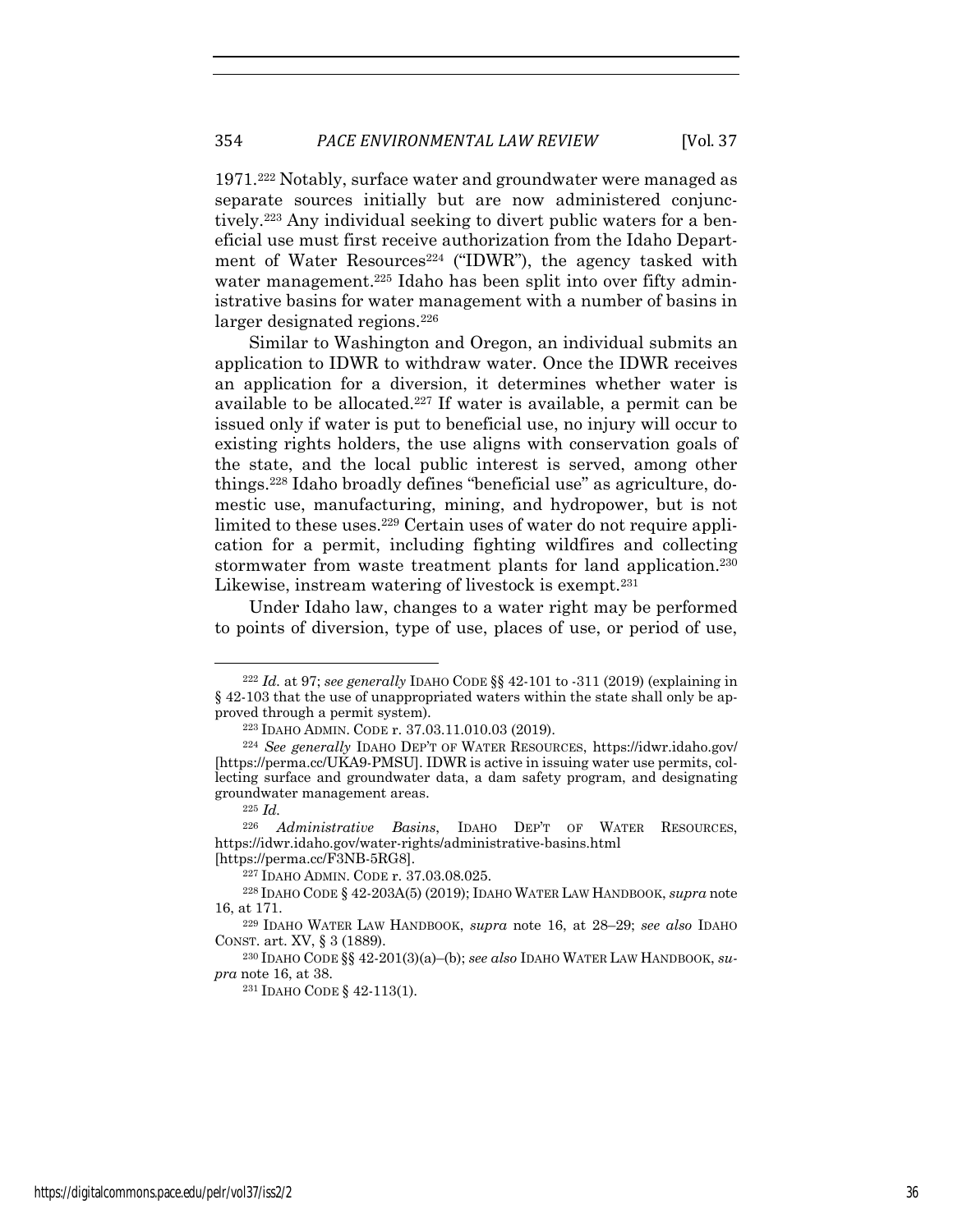contingent on approval by IDWR.232 No injury may result to other rights holders as a result of such a change, including instream uses; in addition, no right may be enlarged as a result of a transfer or change.233 IDWR may place conditions on transfers by limiting the amount of water transferred, requiring measuring devices to record return flows (for irrigation transfers), and requiring water releases at specified times to guarantee water availability at a junior right holder's point of diversion.234

Like other Pacific Northwest states, Idaho now manages its groundwater through an allocation permit system. The Ground Water Act of 1951 established a system for appropriation, administration, protection, and validation of pre-existing rights.235 Permit mandates for new appropriations did not come into effect until 1963, and procedures for groundwater applications are now identical to those for surface water. $236$  Further, a permit is required before a well can be drilled, thus requiring a licensed driller to complete a well.<sup>237</sup>

IDWR has taken steps to protect groundwater development. The 1953 Ground Water Act amendments gave power to IDWR to regulate withdrawals from aquifers vulnerable to depletion from excessive pumping.238 Under this law, certain areas may be designated as Groundwater Management Areas ("GWMAs") or Critical Groundwater Areas ("CGWAs") if there is not "sufficient groundwater to provide a reasonably-safe supply for irrigation or other uses at the current or projected rates of withdrawal."239 In addition, landowners with irrigation rights in designated areas of Idaho may be organized into Ground Water Districts.240 For designated areas, IDWR may require measurement and reporting of existing withdrawals, limit or prohibit new appropriations, or reduce diversions

<sup>232</sup> *Id.* § 42-222(1).

<sup>233</sup> *Id.*

<sup>234</sup> IDAHO WATER LAW HANDBOOK, *supra* note 16, at 166.

<sup>235</sup> IDAHO CODE §§ 42-226–229; IDAHO WATER LAW HANDBOOK, *supra* note 16, at 49.236 *See* IDAHO CODE §§ 42-229, 42-203A(1).

<sup>237</sup> *Id.* §§ 42-238(2)–(4).

<sup>238</sup> IDAHO WATER LAW HANDBOOK, *supra* note 16, at 51. 239 IDAHO CODE §§ 42-233a–233b; *Critical Ground Water Areas: Overview*, IDAHO DEP'T OF WATER RESOURCES, https://idwr.idaho.gov/water-rights/criticalgroundwater-areas/ [https://perma.cc/KT8W-PNM3]. 240 *See* IDAHO CODE § 42-5201.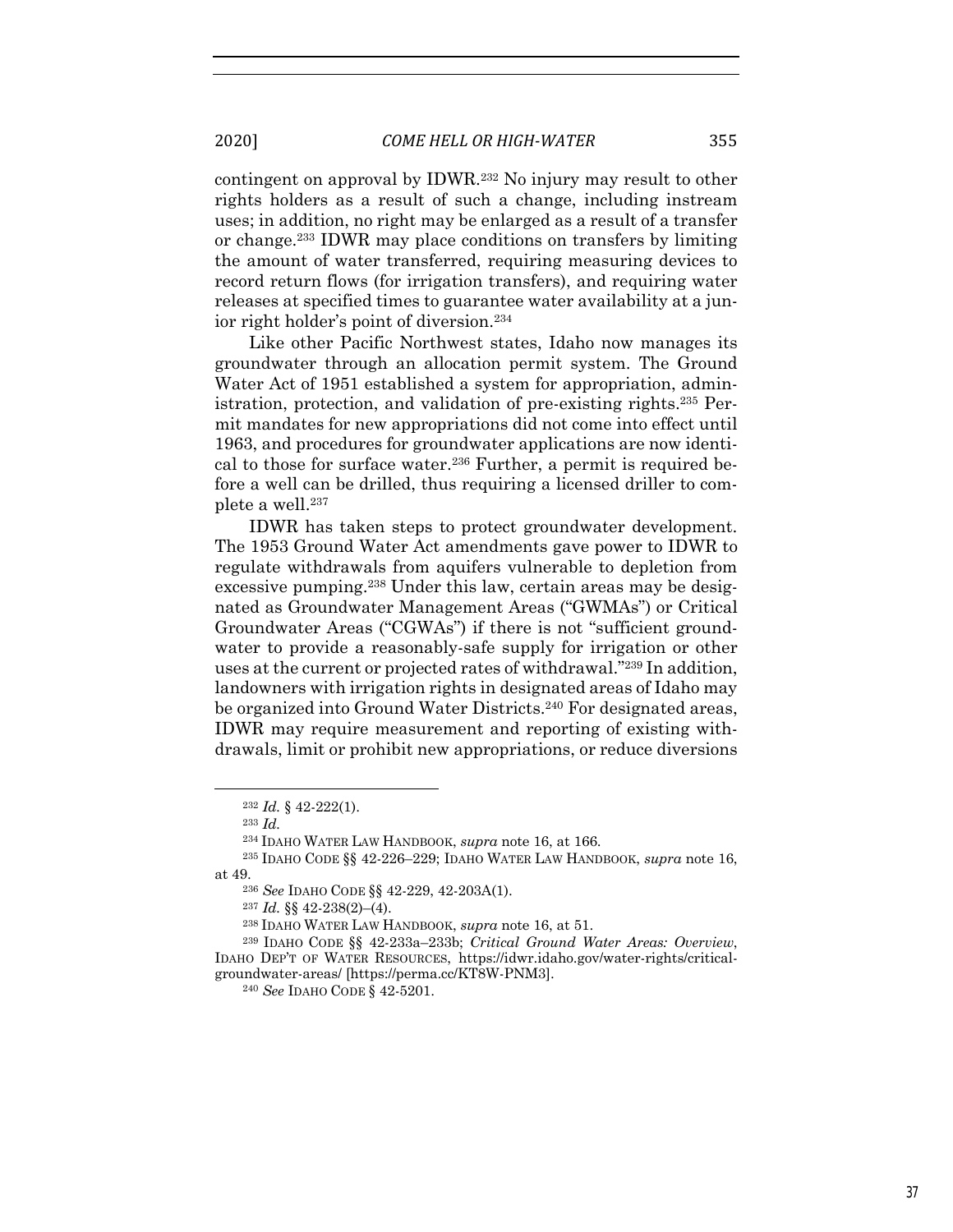in order of priority to bring withdrawals into balance with natural recharge within the basin.<sup>241</sup>

Like other states, Idaho exempts certain groundwater withdrawals from permit requirements, specifically for domestic wells.242 The Legislature allowed groundwater diversions without a permit for "domestic" uses, meaning residential culinary uses and stock watering as long as the diversion does not exceed 13,000 gallons per day and any irrigation use is less than a half of acre.243

The majority of Idaho water rights have now been adjudicated through the Snake River Basin Adjudication ("SRBA").<sup>244</sup> This adjudication began in 1987 and effectively ended in August 2014 with a final unified decree.<sup>245</sup> Domestic and stock wells exempt from permit requirements were not quantified or included in the overall SRBA.246 Any claim with a priority date prior to November 1987 had to be adjudicated or would no longer be recognized.<sup>247</sup> The conclusion of this very long and expensive adjudication is a major change in water allocation in Idaho, rendering it more clear who has the right to take what water, including tribal rights.

The remainder of Idaho is being adjudicated through the North Idaho Adjudications ("NIA"), which includes three Idaho river basins: the Coeur d'Alene-Spokane River Basin Adjudication, the Palouse River Basin Adjudication, and the Clark Fork-Pend Oreille River Basins Adjudication.<sup>248</sup> In 2008, an Idaho district court authorized the first phase of the Coeur d'Alene-Spokane River Basin adjudication, including the U.S., Tribes, State, local governments, and private property owners as parties to the

<sup>241</sup> *See id.* §§ 42-233a–233b, 42-237a.

<sup>242</sup> *Id.* § 42-227.

<sup>243</sup> *Id.* § 42-111(1)(a); IDAHO WATER LAW HANDBOOK, *supra* note 16, at 56.

<sup>244</sup> *See SRBA*, *supra* note 21 (providing a database on Snake River Basin Adjudication).

<sup>245</sup> *See generally In re* SRBA*,* Final Unified Decree (Idaho Fifth Jud. Dist., Aug. 26, 2014).

<sup>246</sup> IDAHO WATER LAW HANDBOOK, *supra* note 16, at 386.

<sup>247</sup> *Id.* at 385–86.

<sup>248</sup> *Northern Idaho Adjudications (NIA)*, IDAHO DEP'T OF WATER RESOURCES, https://idwr.idaho.gov/water-rights/adjudication/NIA/ [https://perma.cc/CYM6- VGP4].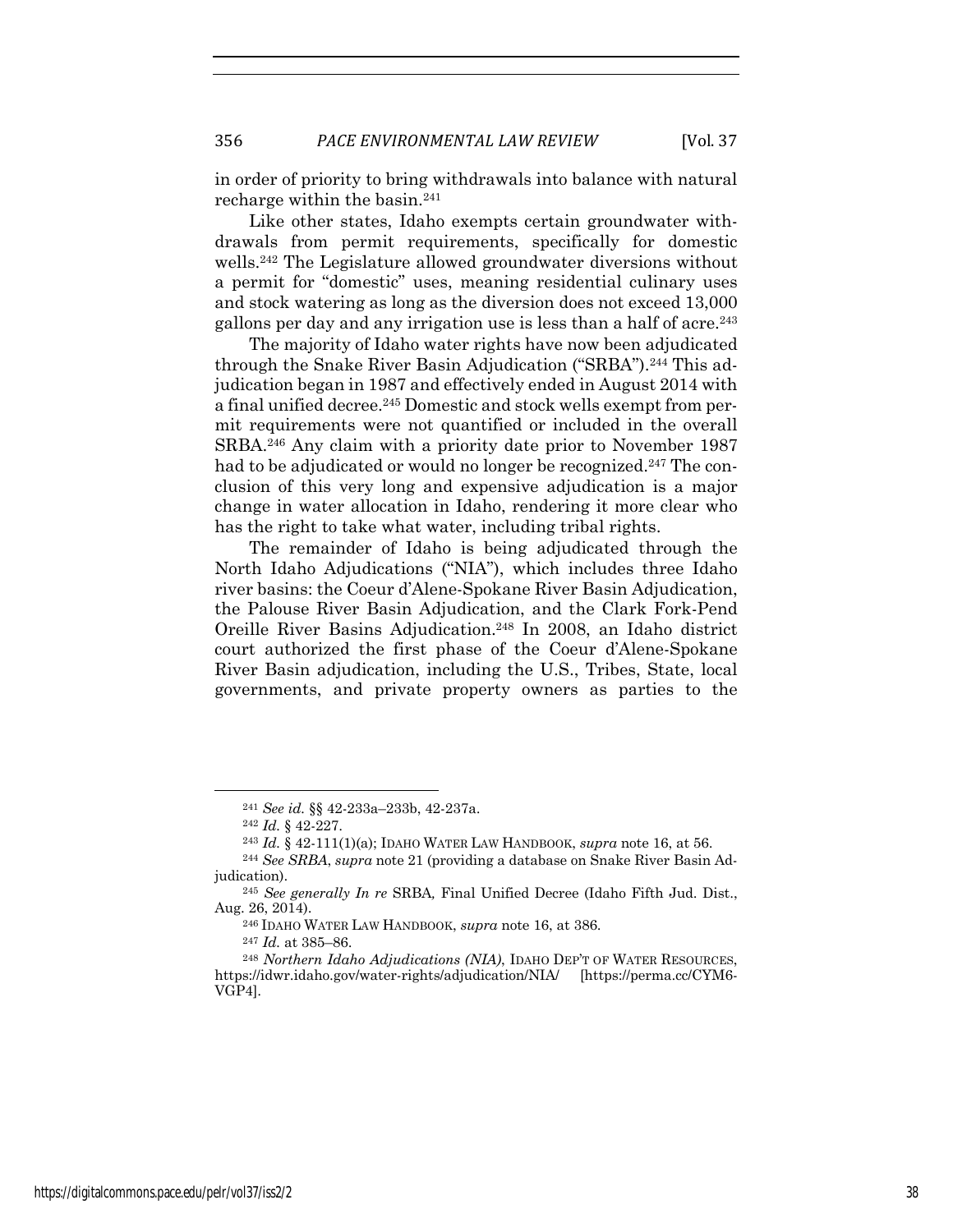adjudication.249 This case is on-going and will also provide certainty to water users in that region once concluded.

# **2. Minimum Flow Standards and Federal Reserved Water Rights**

Like Washington and Oregon, realization of the need to protect flows instream came well after the systems for allocating water from streams or groundwater in Idaho. In 1978, the Idaho Legislature passed the Minimum Stream Flow Act, recognizing the need for adequate surface flows for fish and wildlife purposes.<sup>250</sup> The Act states that water use for quality, aesthetic, and recreation purposes are considered beneficial uses.251 To create such a prioritized right, only the Idaho Water Resources Board can apply to IDWR for a permit establishing a minimum stream flow or lake level.252 In addition, citizens may petition the Board to apply for a flow right for a particular waterbody.253 The minimum level must be the necessary amount of water to support wildlife and a healthy aquatic ecosystem, not a desired level of water.254 The Idaho State Parks and Recreation Board can also appropriate water for scenic and recreational purposes in designated unappropriated springs and streams.255 Unlike Oregon and Washington, Idaho has not attempted to transfer consumptive water use to instream purposes.256 At this point, minimum flow rules have been set for a number of waterbodies.257

<sup>249</sup> *Coeur D'Alene-Spokane River Basin Adjudication (CSRBA)*, IDAHO DEP'T OF WATER RESOURCES, https://idwr.idaho.gov/water-rights/adjudication/NIA/CSRBA.html [https://perma.cc/P2Z6-CFTV]. 250 IDAHO CODE §§ 42-1501, -1503, -1505, -1507 (2019). Importantly, minimum

flows may be set only on unappropriated waters throughout the state. *Id.* However, non-consumptive uses such as instream flow rights may be set for streams fully allocated for consumptive uses, provided no injury to downstream senior users is incurred. *Id.*

<sup>251</sup> *Id.* § 42-1501.

<sup>252</sup> *Id.* § 42-1503.

<sup>253</sup> *Id.* § 42-1504.

<sup>254</sup> *See* IDAHO WATER LAW HANDBOOK, *supra* note 16, at 283–85.

<sup>255</sup> *Id.* at 285.

<sup>256</sup> *Id.* at 286. Legislation to do so was attempted in the early 1990s but failed. *Id.*

<sup>257</sup> *Minimum Streamflows*, IDAHO DEP'T OF WATER RESOURCES, https://idwr.idaho.gov/IWRB/water-planning/minimum-stream-flows/ [https://perma.cc/W9TB-NBT7].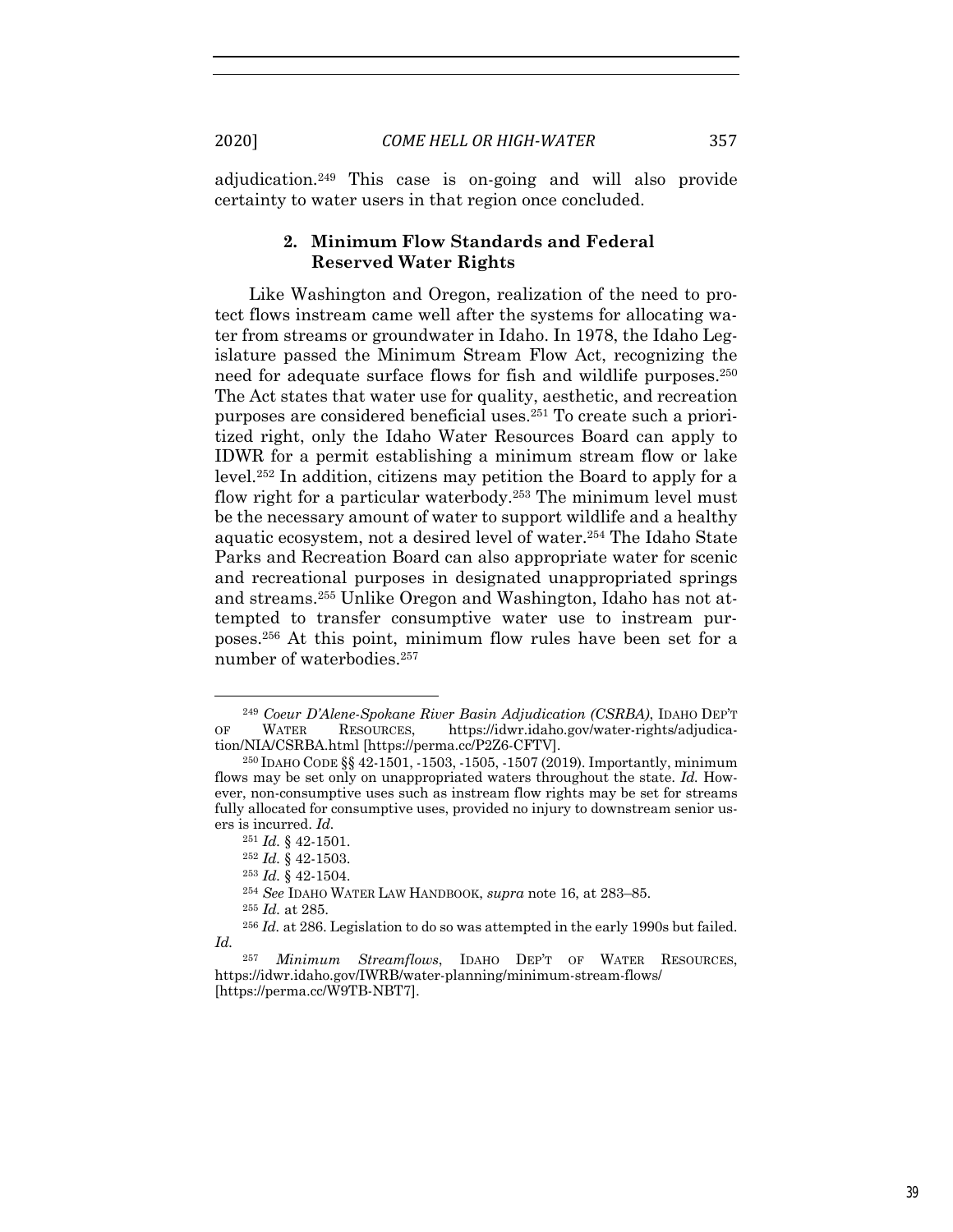In Idaho, federal reserved rights—beyond tribal rights—were also a big challenge in the SRBA. In 1998, the Idaho Supreme Court ruled that an Executive Order issued in 1926 by President Calvin Coolidge reserving the rights to springs and watering holes on federal lands did not actually expressly reserve water.258 In addition, the Idaho Supreme Court held that federally designated wilderness lands also did not have express or implied reserved rights to water.259 Elsewhere, the Court found that the Hells Canyon National Recreation Area did have reserved rights; quantification of such rights was eventually negotiated.260 In contrast, the Court determined that the federal government did not have expressly designated reservation of water rights in the Sawtooth National Recreation Area.261

Water markets have emerged as a tool to reallocate water within Idaho. The Idaho State Water Supply Bank, created in 1979 by the Idaho Legislature, operates as the dominant water market mechanism within Idaho.262 The Bank is administered by the Board under rules created by IDWR. Both natural flow rights (surface and ground) and storage rights can be sold or leased for a period of up to five years.263 Presently, 427,000 acre-feet per year is available to the U.S. for rental for potential salmon recovery programs.264

#### **3. Tribal Water Rights in Idaho**

There are five federally recognized Indian tribes in Idaho; <sup>265</sup> of these, three have adjudicated their water rights through the SRBA, one is currently in litigation, and one has not yet started.

<sup>258</sup> United States v. Idaho, 959 P.2d 449, 451, 453 (Idaho 1998).

<sup>259</sup> Potlatch Corp. v. United States, 12 P.3d 1260, 1263 (Idaho 2000); *see also*  IDAHO WATER LAW HANDBOOK, *supra* note 16, at 410–11; Ann Y. Vonde et al., *Understanding the Snake River Basin Adjudication*, 52 IDAHO L. REV. 53, 181 (2019).

<sup>260</sup> IDAHO WATER LAW HANDBOOK, *supra* note 16, at 412.

<sup>261</sup> Idaho v. United States, 12 P.3d 1284, 1287 (Idaho 2000). 262 IDAHO CODE §§ 42-1761–1762 (2019); IDAHO WATER LAW HANDBOOK, *supra* note 16, at 340.

<sup>263</sup> *See generally* IDAHO ADMIN. CODE r. 37.02.03 (2019).

<sup>264</sup> IDAHO WATER LAW HANDBOOK, *supra* note 16, at 343.

<sup>265</sup> Abelardo Rodriguez, *Indian Tribes in Idaho: Opportunities and Challenges*  In the Times of Self-Determination U. OF IDAHO EXTENSION (2011), https://docplayer.net/36333734-Indian-tribes-in-idaho-opportunities-and-chal-

lenges-in-the-times-of-self-determination.html [https://perma.cc/8S5G-493U].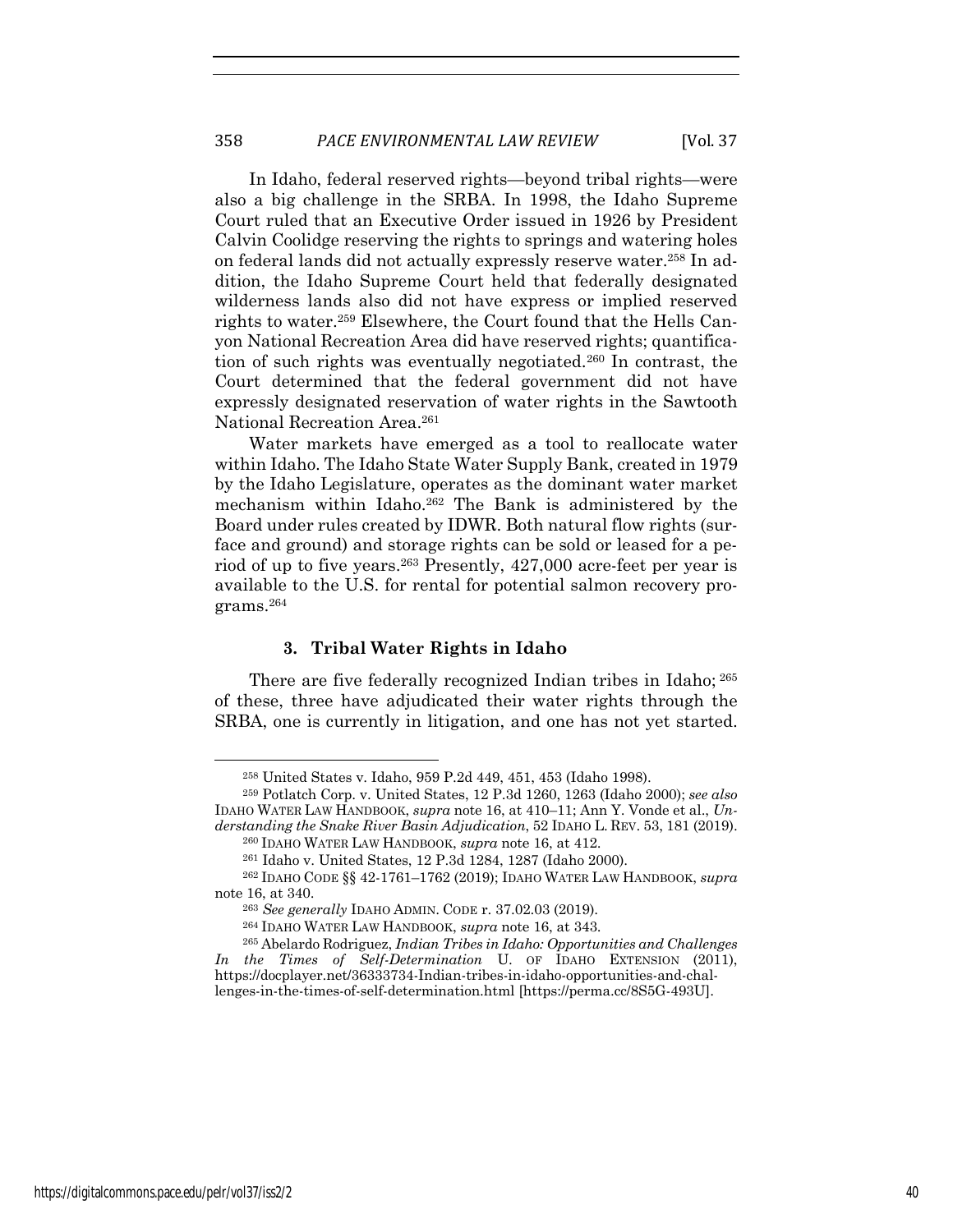Settlements for the Nez Perce, Shoshone-Bannock, and Shoshone-Paiute Tribes are included in the SRBA's final decree.<sup>266</sup> For the Nez Perce, the Idaho District Court ruled that the Tribe was not entitled to off-reservation instream flow reserved water rights to protect Snake River salmon when they signed their treaty with the U.S.267 The Nez Perce appealed this decision to the Idaho Supreme Court, but ultimately the parties settled.268 The Shoshone-Bannock tribal claims stem from an 1868 treaty and provided them with over one million acre-feet of water in natural flow, storage, and groundwater.<sup>269</sup> The adjudication of the Snake River Basin allowed both Tribes and non-Indian water users to better understand how much water was in the basin and who was entitled to it.

The remaining two Idaho tribal rights are not yet adjudicated, though one is in process through the Northern Idaho adjudication: the Coeur d'Alene Tribe's allocation of water in the Coeur d'Alene-Spokane River Basin.270 The Kootenai Tribe's (Idaho) water rights remain to be adjudicated and the Kootenai Basin was removed from the Northern Idaho Adjudication in 2008.271

#### **4. Challenges for Managing Idaho's Water Resources**

Idaho shares some challenges in common with other Pacific Northwest States, but changes in use also represent a substantial

<sup>266</sup> Jeanette Wolfley, *Biagaweit: Securing Water from the Mighty River in the Snake River Basin Adjudication*, 52 IDAHO L. REV. 313, 314 (2016); *see generally* Vonde et al., *supra* note 259 (describing the adjudication of water rights in the Snake River Basin). 267 *See* Alexander V. Hays, Comment, *The Nez Perce Water Rights Settlement* 

*and the Revolution in Indian Country*, 36 LEWIS & CLARK ENVTL. L. REV. 869, 878– 79 (2006).

<sup>268</sup> *Minimum Stream Flows and the 2004 Snake River Water Rights Agreement (Nez Perce Agreement),* IDAHO DEP'T OF WATER RESOURCES, https://idwr.idaho.gov/IWRB/water-planning/minimum-stream-flows/nez-perceagreement.html [https://perma.cc/ENH4-UGAP]. 269 IDAHO WATER LAW HANDBOOK, *supra* note 16, at 415.

<sup>270</sup> *Northern Idaho Adjudications (NIA)*, *supra* note 248; *see also* Matthew Blanksma, *Coeur d'Alene Tribal Water: All Rights Reserved?* MACOMBER L. REAL PROP. & WATER (June 12, 2017), http://macomberlaw.com/2017/06/12/coeur-dalene-tribal-water-rights-reserved/ [https://perma.cc/83PM-93BJ].

<sup>271</sup> *See* IDAHO DEP'T OF WATER RES., ADJUDICATION AND THE KOOTENAI RIVER BASIN 5 (2019), https://idwr.idaho.gov/files/adjudication/20190909-CFPRBA-Pre-Commencement-MeetingKootenai.pdf [https://perma.cc/EE3Z-H53T].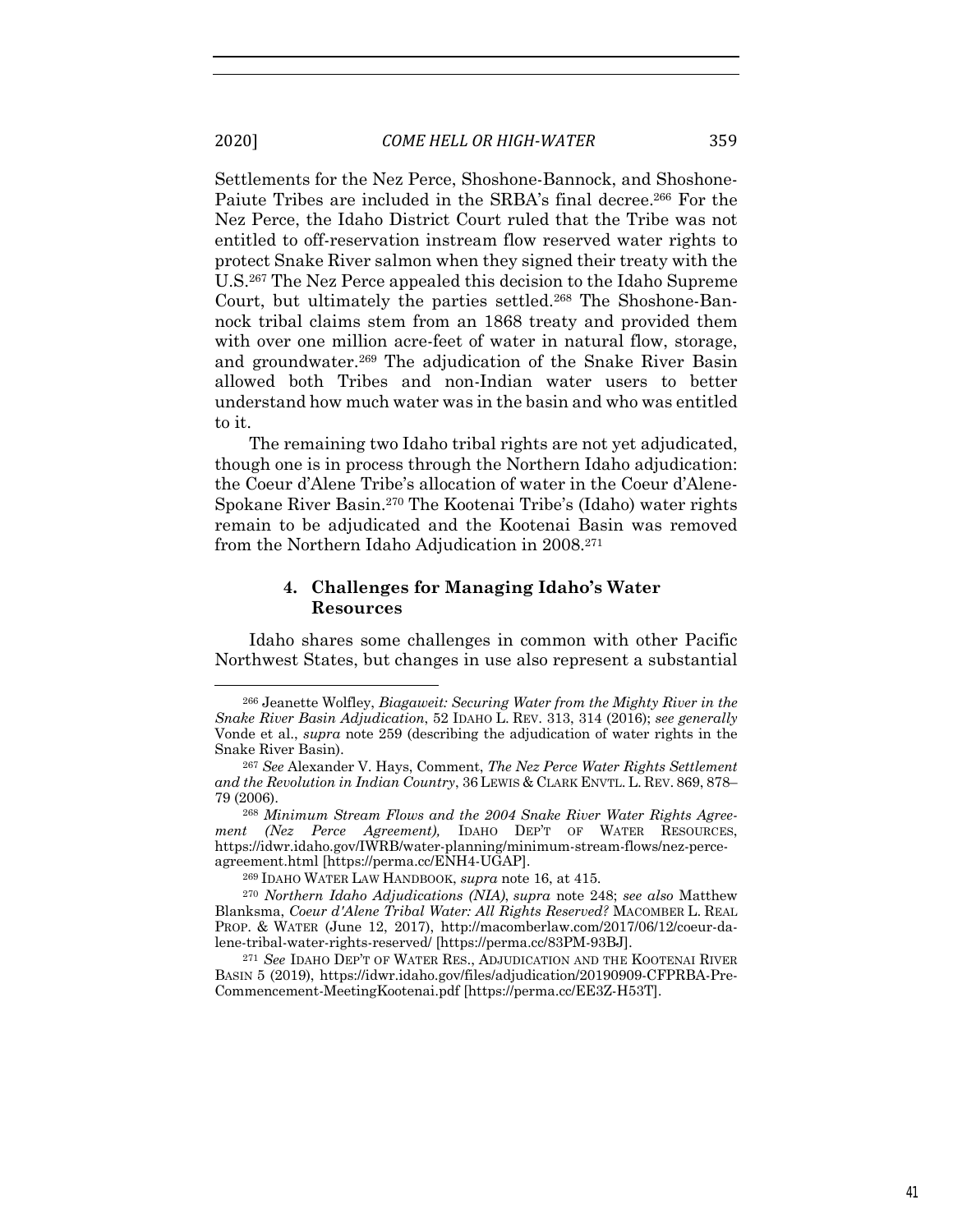challenge. Agricultural expansion across Idaho's Magic Valley has increased significantly within the last thirty years, notably with an increased number of Concentrated Animal Feeding Operations ("CAFOs").272 Expansion of agricultural operations are one factor out of many that may provide additional stresses on the finite water resources in the state.

Like in Washington, return flow is another significant issue. Junior water rights holders rely heavily on return flow, although Idaho law allows recapture of this water by an appropriator.273 An irrigator may employ efficiency improvements to structures capturing or delivering water.<sup>274</sup> The saved water may be used for purposes incident to the land only, and no enlargement of the water right based on the recaptured water may occur.<sup>275</sup> Once the saved water reaches a natural stream or aquifer, it becomes public property and part of the natural water system.276

The same recapture theory applies for municipal wastewater. A municipality may recapture and reuse effluent from a sewage treatment plant before releasing it into a public waterbody.277 In contrast to the requirement by irrigators to apply the recaptured water to the same land, municipalities may use the saved water on more land as the municipal area increases over time.278 Further, saved water can be put to different uses subject to change over time.279 As long as the water does not reach a public waterbody, a municipality may recapture and use it beneficially.<sup>280</sup>

For non-municipal rights, failure to use a right, or even part of one, can result in it being permanently lost.281 If a water right is not put to beneficial use for a period of five years, then the right is

<sup>272</sup> *See* Scott Weaver, *Cow Country: The Rise of the CAFO in Idaho*, BOISE WKLY. (Sept. 1, 2010), https://www.boiseweekly.com/boise/cow-country-the-riseof-the-cafo-in-idaho/Content?oid=1755457 [https://perma.cc/9M2E-HQUJ].

<sup>273</sup> IDAHO WATER LAW HANDBOOK, *supra* note 16, at 191 (noting that the right of recapture is considered part of the original water right in Idaho).

<sup>274</sup> *Id.* at 187–88.

<sup>275</sup> *Id.* at 191–92; *see also* IDAHO CODE § 42-222(1) (2019).

<sup>276</sup> *See* IDAHO WATER LAW HANDBOOK, *supra* note 16, at 190.

<sup>277</sup> *Id.* at 193.

<sup>278</sup> *Id.*

*<sup>279</sup> Id.*

<sup>280</sup> *Id.*

<sup>281</sup> *Id.* at 39–40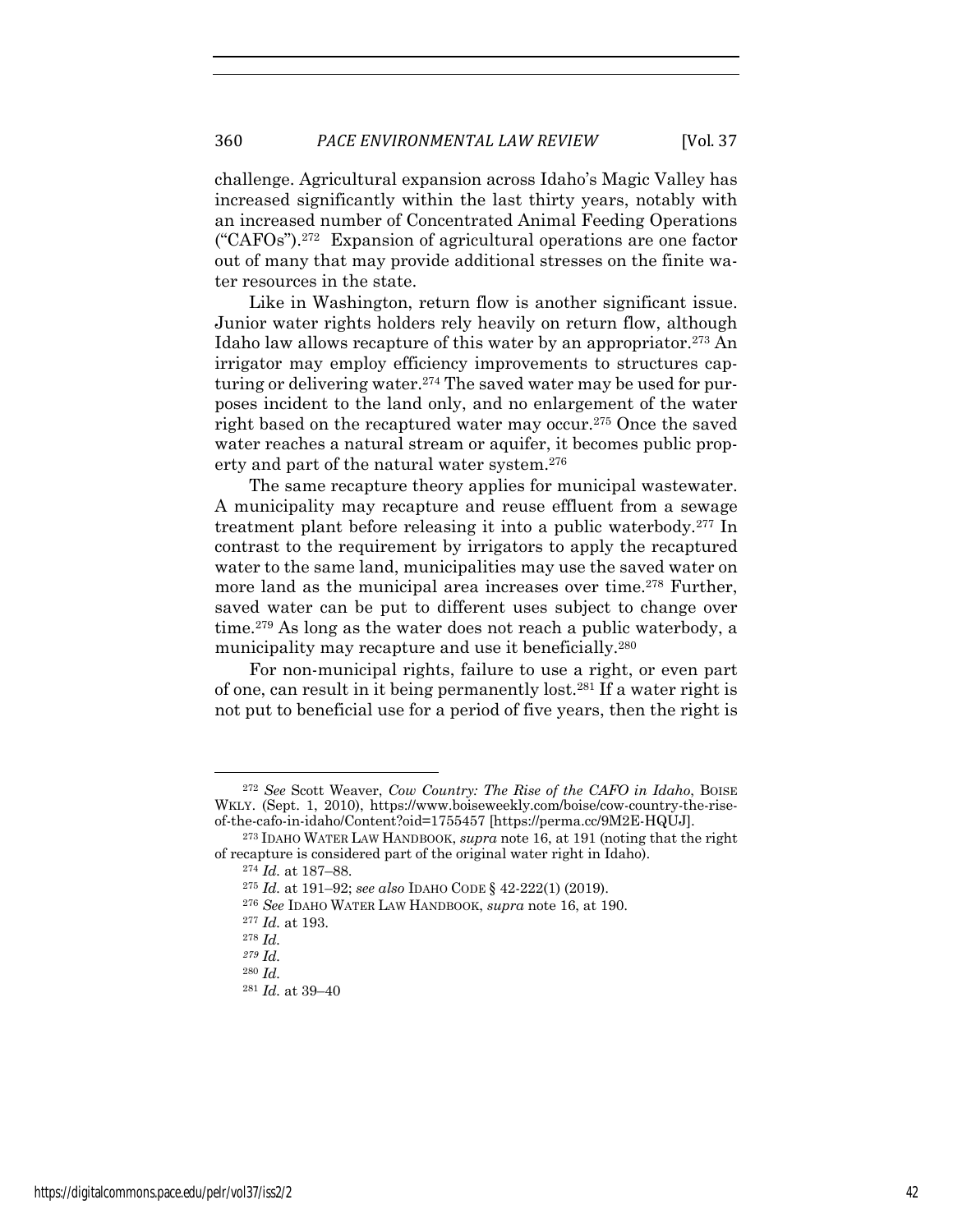considered forfeited and reverts back to the state.282 Good faith exceptions exist if non-use by a holder is out of their control.283

Like other states, exempt wells remain a challenge for Idaho regulators. Individually, a single well may not have a discernible impact on the water resources within the immediate vicinity. Collectively, their impact is significant because they may be developed in closed aquifer basins for new permit appropriations.284 IDWR possesses very little data about exempt wells because they are usually located in remote areas.285

Together, the entire system (legally and physically) is fragile, as demonstrated by these examples. CAFOs provide an example of expanding industry and economic gains but stress the physical system and legal structure in place, even though the SRBA clarified who could divert what water. Likewise, return flows and wastewater recapture represent important factors the entire water system relies on for physically available water or to maintain status quo supplies. Any small change to water use, whether by regulation enactments addressing how to manage "return flows or wastewater," affects the overall system.

### **D. Montana**

Montana has similar dynamics with the other Pacific Northwest states, but also some differences in managing its water, particularly through its water court system. As of 2018, the U.S. Census Bureau indicated just over one million people reside in Montana.286 There are seven federally recognized tribes in Montana, <sup>287</sup> with six compacts related to water in place and one awaiting Congressional approval.288 Admitted as a state in 1889, Montana has a diverse geography with rivers flowing west in the Columbia River system and east into the Missouri and Yellowstone

<sup>282</sup> IDAHO CODE § 42-222(2) (2019).

<sup>283</sup> *See id.* § 42-223(6).

<sup>284</sup> IDAHO WATER LAW HANDBOOK, *supra* note 16, at 60.

<sup>285</sup> *Id.* at 61.

<sup>&</sup>lt;sup>286</sup> *QuickFacts Montana*, U.S. CENSUS BUREAU, https://www.cen-sus.gov/quickfacts/MT [https://perma.cc/2HEB-QBE7].

<sup>&</sup>lt;sup>287</sup> *Tribal Nations*, MONT. GOVERNOR'S OFF. OF INDIAN AFF., https://tribalnations.mt.gov/tribalnations [https://perma.cc/6MJZ-RATC]. 288 *See Approved Compacts*, MONT. DEP'T OF NAT. RESOURCES &

CONSERVATION, http://dnrc.mt.gov/divisions/reserved-water-rights-compact-commission/approved-compacts [https://perma.cc/FY97-7H3P].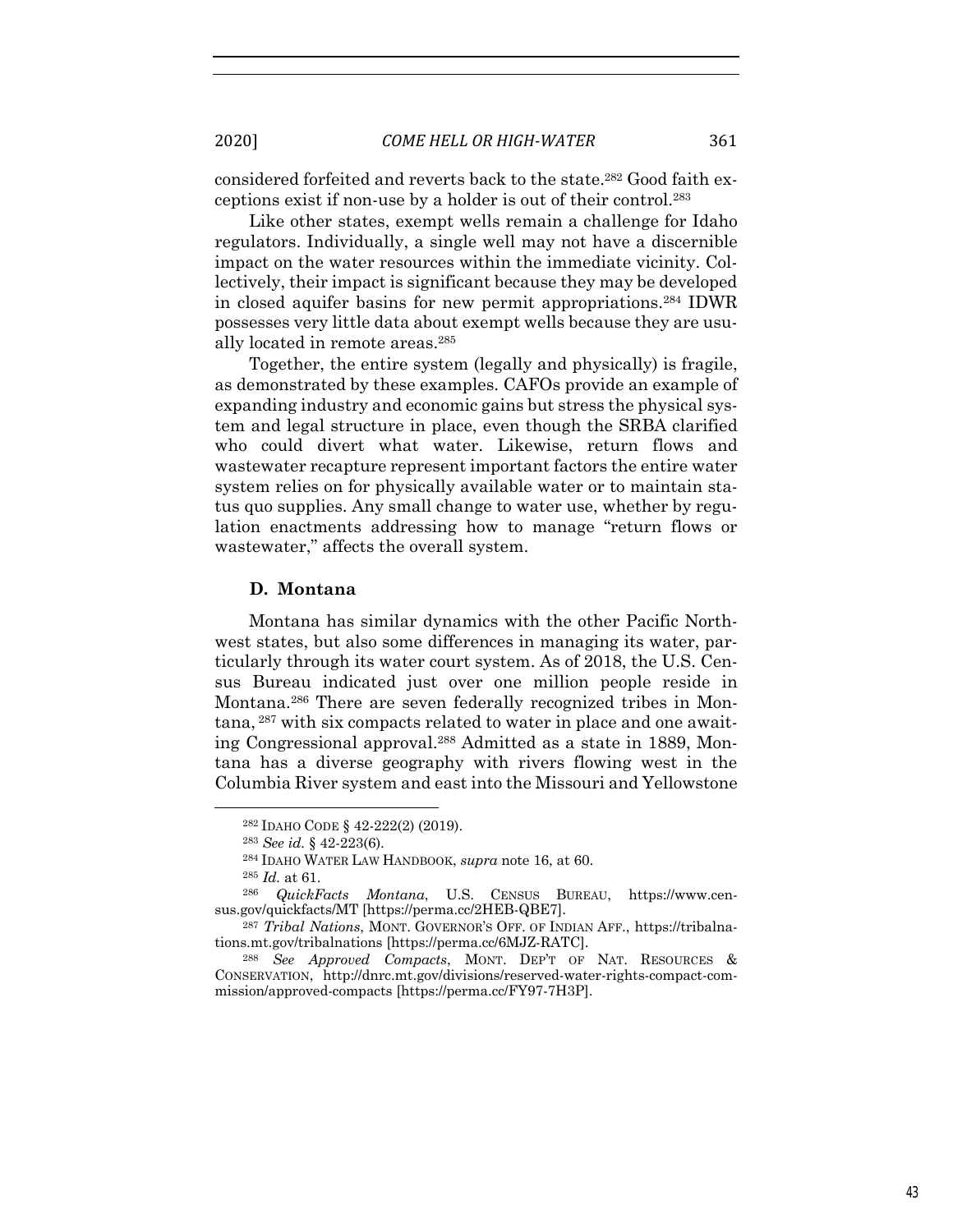Rivers.289 According to the 2015 State Water Plan, Montana uses about eighty-four million acre-feet of water annually.290 Of this, seventy-two million acre-feet/year (86%) is used for hydropower production.291 Agricultural diversion accounts for another 10.4 million acre-feet per year; the combined use from municipal, domestic, and industrial accounts for approximately 200,000 acre-feet annually.292 For management purposes, Montana is split into four major river basins: the Clark Fork/Kootenai River Basins, Upper Missouri River Basin, Lower Missouri River Basin, and Yellowstone River Basin.293 Each basin developed a water management strategy identifying issues as part of an overall state water plan.294

#### **1. Montana Water Law Basics**

Montana is both similar and slightly different from the other states. Like the other states, water in Montana is owned by the public under the 1972 Constitution.295 The 1972 Constitution revamped water management and recordkeeping through the Montana Water Use Act.296 The Constitution confirmed existing water rights (not claims) for beneficial use before the Act passed; however, it did not mention Native American or federally reserved water rights.297 The Act established a permit system for obtaining water rights, authorized a procedure for changing water rights, created a centralized records system, and created a system for instream flows.298

<sup>289</sup> *Montana*, BRITANNICA, https://www.britannica.com/place/Montana-state [https://perma.cc/5AB8-C33Z].

<sup>290</sup> MONT. DEP'T OF NAT. RES. & CONSERVATION, MONTANA STATE WATER PLAN EXECUTIVE SUMMARY 3 (2015), http://dnrc.mt.gov/divisions/water/management/docs/state-water-plan/2015\_water\_plan\_executive\_summary.pdf

<sup>[</sup>https://perma.cc/2UF4-PS3U] [hereinafter MONTANA STATE WATER PLAN]. <sup>291</sup> *Id.*

<sup>292</sup> *Id.*

<sup>293</sup> *See Regional River Basin Information*, MONT. DEP'T OF NAT. RESOURCES & CONSERVATION, http://dnrc.mt.gov/divisions/water/management/regional-riverbasin-information [https://perma.cc/37PD-78KB].

<sup>294</sup> *See* MONTANA STATE WATER PLAN*, supra* note 290, at 1. The state water plan incorporates the recommendations of members of each region's basin advisory council to address water issues on a statewide basis.

<sup>295</sup> MONT. CONST. art. IX, § 3(3) (1972).

<sup>296</sup> *See* MONT. CODE ANN. §§ 85-1-101(2019).

<sup>297</sup> MONT. CONST. art. IX, § 3(1).

<sup>298</sup> *See generally* WATER RIGHTS IN MONTANA, *supra* note 16.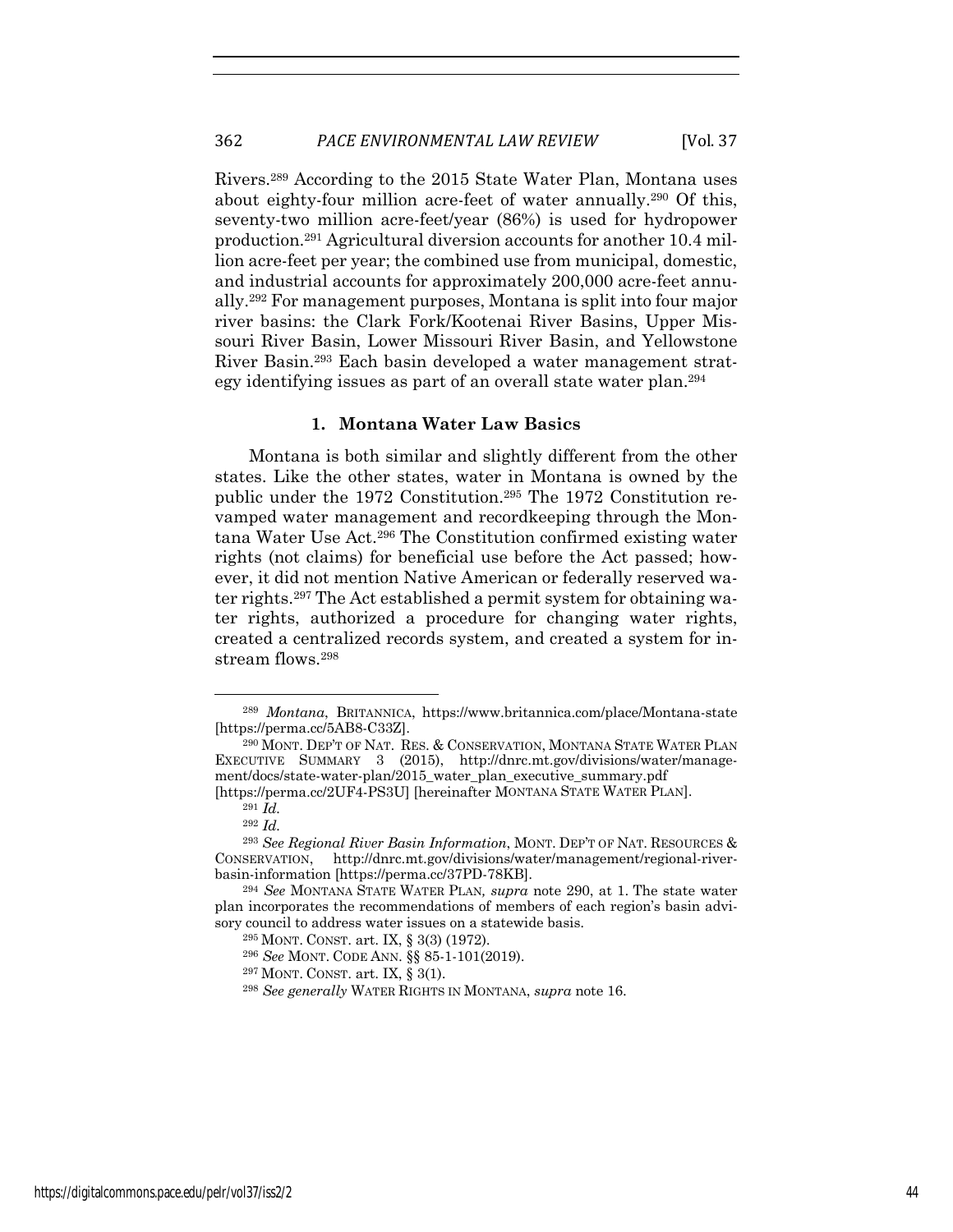Various entities within Montana have a role in water management: the Department of Natural Resources and Conservation ("DNRC"),299 the Montana Water Court ("Water Court"),300 the Reserved Water Rights Compact Commission ("Compact Commission"), and two legislative committees. Of these, the DNRC, the Water Court, District Courts, and the Compact Commission play the most prominent roles. Unlike the other three states where adjudications are handled by general courts, Montana's Water Court is a specialized court that adjudicates pre-1973 claims to water and it is currently working on determining more than 218,000 claims statewide.301 Montana also has a specific Reserved Water Rights Compact Commission, which is responsible for negotiating water allocation settlements between federal agencies and Indian tribes for federal reserved water rights.302

To use water in Montana, an individual must apply for a permit from DNRC before diverting surface water or commencing a water project.<sup>303</sup> Once a user puts water to a beneficial use, the DNRC, after review, may issue a certificate for a water right.<sup>304</sup> Permits for a new appropriation are subject to a final order from the Water Court.305 In areas of over-allocation (closed basins), a user may be required to mitigate water use if the proposed use will deplete surface water or adversely affect other users.<sup>306</sup>

Exceptions to a permit requirement include small livestock pits or reservoirs located on non-perennial flowing streams.307 Water must be available for allocation and put to beneficial use, while not injuring existing users.308 Beneficial uses in Montana include domestic, stock, irrigation, lawn and garden, mining, municipal,

<sup>299</sup> *Water Resources*, MONT. DEP'T OF NAT. RESOURCES & CONSERVATION, http://dnrc.mt.gov/divisions/water [https://perma.cc/9UB3-T6MH]; LAND USE & NAT. RES. CLINIC, UNIV. OF MONT. SCHOOL OF LAW, WATER RIGHTS IN MONTANA 8 (2014), https://courts.mt.gov/Portals/189/Water/UM\_WaterRightsStudy.pdf [https://perma.cc/EQ8R-H8EC]. 300 *See* WATER RIGHTS IN MONTANA, *supra* note 16, at 6–7.

<sup>301</sup> *Id.* at 5; LAND USE & NAT. RES. CLINIC, *supra* note 299, at 6.

<sup>302</sup> *See* WATER RIGHTS IN MONTANA, *supra* note 16, at 15–16.

<sup>303</sup> *Id.* at 22; *see also* MONT. CODE ANN. § 85-2-301 (2019).

<sup>304</sup> WATER RIGHTS IN MONTANA, *supra* note 16, at 22, 24, 32.

<sup>305</sup> *See id.* at 3–4.

<sup>306</sup> *Id.* at 27.

<sup>307</sup> MONT. CODE ANN. § 85-2-306(6).

<sup>308</sup> *Id.* §§ 85-2-311(1)(a)–(d).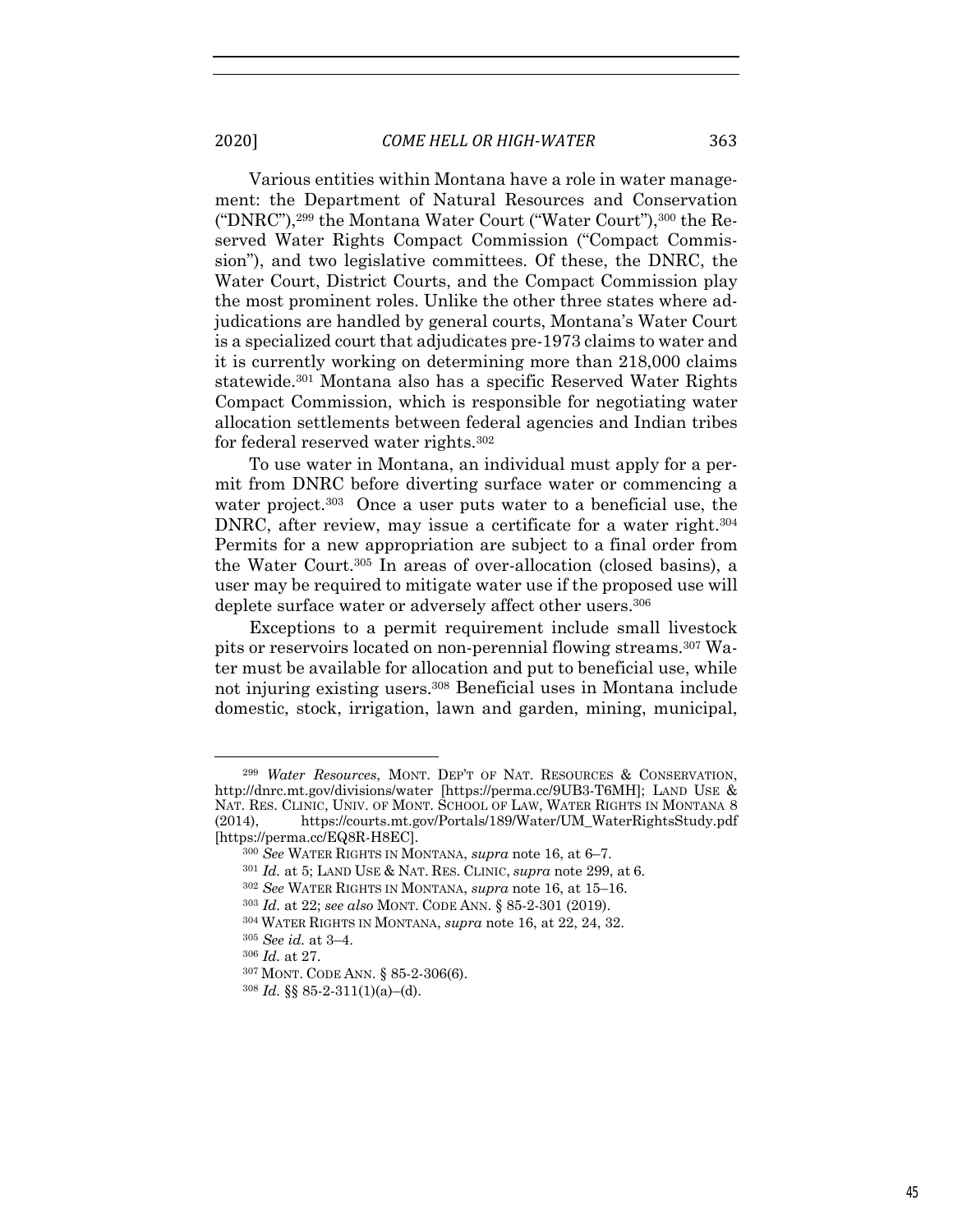industrial, commercial, agricultural spraying, fisheries, wildlife, and recreation.309

Changes to water rights require approval by DNRC if a user intends to modify the point of diversion, place of use, place of storage, or purpose of use.<sup>310</sup> A key aspect when changing a right is determining if other existing users will be injured. Water Court adjudications determine specific allocation through 1973 historical use data, not present-day use.311

Like surface sources, groundwater constitutes an important component of Montana's water economy. Groundwater is managed conjunctively with surface water as a result of a 2007 court case, *Montana Trout Unlimited v. Montana Department of Natural Resources and Conservation*, which recognized the hydrological connection between surface water and groundwater.312 Any person wishing to use more than thirty-five gallons per minute or ten acrefeet per year of groundwater is required to obtain a permit to appropriate water.313 For certain uses, a groundwater permit is not required.314 Once the agency reviews and approves the application, a Certificate of Water Right is issued to the owner for the specified use.315

In certain basins, water allocation has exceeded the true availability of water, both for surface and groundwater supplies. DNRC has closed these basins to further appropriation as a result of water availability problems or concerns for existing rights.316

<sup>309</sup> *Id.* § 85-2-102(5).

<sup>310</sup> *Id.* § 85-2-402(12).

<sup>311</sup> *See* WATER RIGHTS IN MONTANA, *supra* note 36, at 4–5.

<sup>312</sup> 133 P.3d 224, 232 (Mont. 2006) (noting that any hydrological connection that can be discerned requires the agency to take both resources into account when issuing a permit); *see also* Laura S. Ziemer et al., *Ground Water Management in Montana: On the Road from Beleaguered Law to Science-Based Policy*, 27 PUB. LAND & RESOURCES L. REV. 75, 79 (2006).

<sup>313</sup> MONT. CODE ANN. § 85-2-306(3)(a)(iii).

<sup>314</sup> *Id.* § 85-2-306(3)(a); Michele Peterson-Cook, Note, *Water's For Fightin', Whiskey's For Drinkin': How Water Law Affects Growth in Montana*, 28 J. ENVTL. L. & LITIG. 79, 87–89 (2013). Exempt wells have been a point of contention because they may be created in controlled groundwater areas and closed basins, where the aggregate appropriation may deplete an aquifer significantly.

<sup>315</sup> WATER RIGHTS IN MONTANA, *supra* note 16, at 23–24.

<sup>316</sup> MONT. DEP'T. OF NAT. RES. & CONSERVATION, MONTANA'S BASIN CLOSURES AND CONTROLLED GROUNDWATER AREAS 4–5 (2016), http://dnrc.mt.gov/divisions/water/water-rights/docs/new-appropriations/montana-basin-closures-andcontrolled-groundwater-areas-2016.pdf [https://perma.cc/JY3T-DAS9].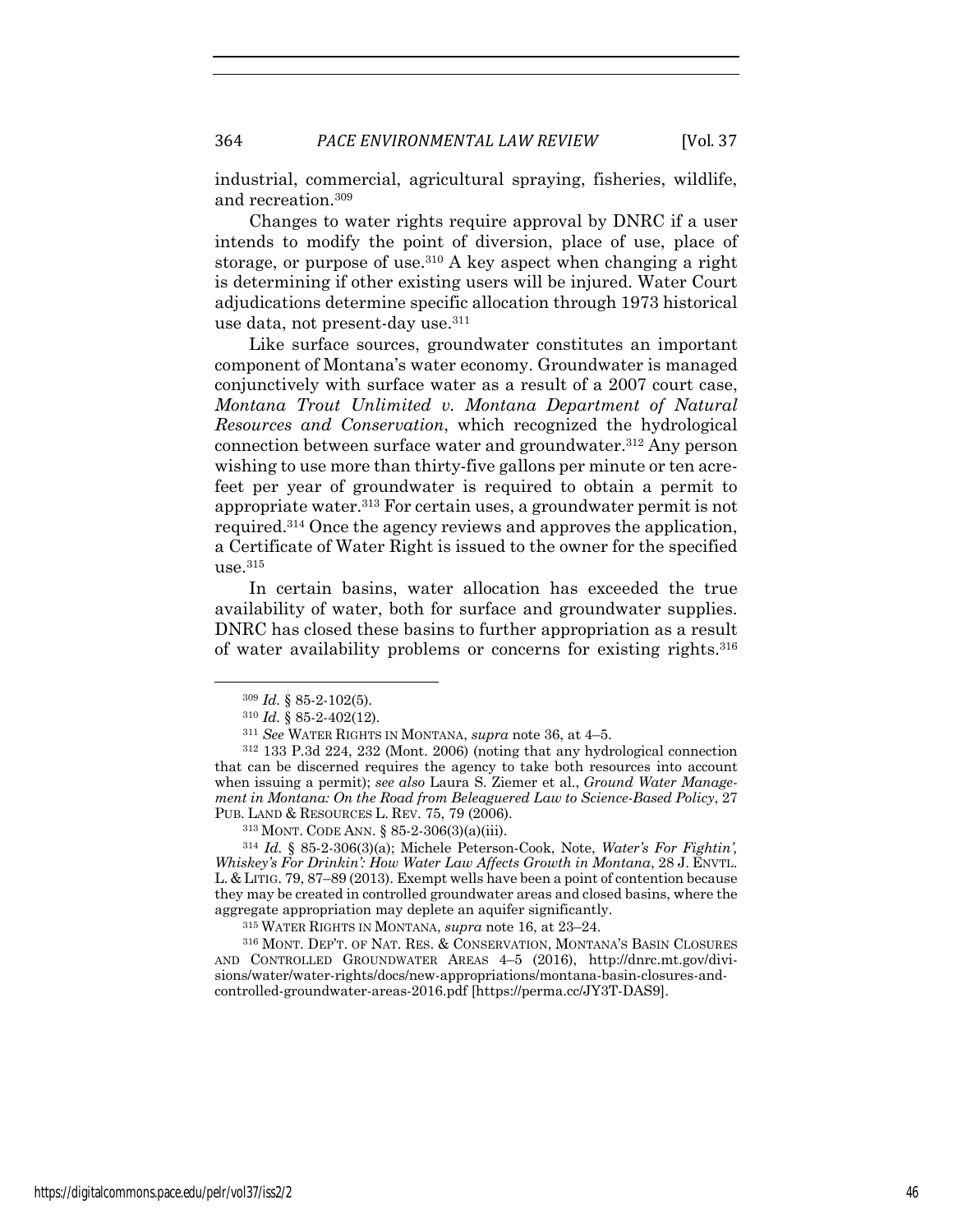Basins may be closed legislatively, by administrative action, or through the adoption of a compact.317 In addition, a "controlled groundwater area" may be designated to protect water quantity or quality and existing rights where a permit is required for any amount of water withdrawals.318 Controlled groundwater areas may be temporarily designated until water levels balance or permanently designated if aquifer recharge is not sustaining depletion rates.319

Like in other Pacific Northwestern states, Montana is currently adjudicating water rights in various parts of the state.320 Within the four larger regional water management basins, there are eighty-five individual basins for adjudication purposes; of these, thirty have yet to be adjudicated.321 Montana has developed a tight timeframe for reviewing claims and adjudicating these rights, which is handled through the Montana Water Court system discussed above.<sup>322</sup>

# **2. Montana's Instream Flow Rights and Water Banking**

Montana has created three ways to protect water instream for fish and wildlife. First, the Montana Fish and Game Commission designated "Murphy's Rights" on twelve blue ribbon streams that set aside any unappropriated water for fish and wildlife habitat.<sup>323</sup> Second, Montana's water reservation process was used to create post-1973 instream flow rights.324 Like the other states, Montana

<sup>317</sup> *Id.*; MONT. CODE ANN. §§ 85-2-319(1)–(2).

<sup>318</sup> MONT. CODE ANN. § 85-2-506; WATER RIGHTS IN MONTANA, s*upra* note 16, at 44–45.

<sup>319</sup> *See* MONT. CODE ANN. § 85-2-506; *see also* Peterson-Cook, *supra* note 314, at 85–86. For more discussion on legal challenges and outcomes to Montana's groundwater laws, see John B. Carter, *Montana Groundwater Law in the Twenty-First Century*, 70 MONT. L. REV. 221 (2009).

<sup>320</sup> *See Water Adjudication,* MONT. DEP'T. OF NAT. RESOURCES & CONSERVATION, http://dnrc.mt.gov/divisions/water/adjudication [https://perma.cc/AG3P-8TDM].

<sup>321</sup> *Id.*

<sup>322</sup> *Id.*

<sup>323</sup> WATER RIGHTS IN MONTANA, *supra* note 16, at 15.

<sup>324</sup> *Id.* at 42–43.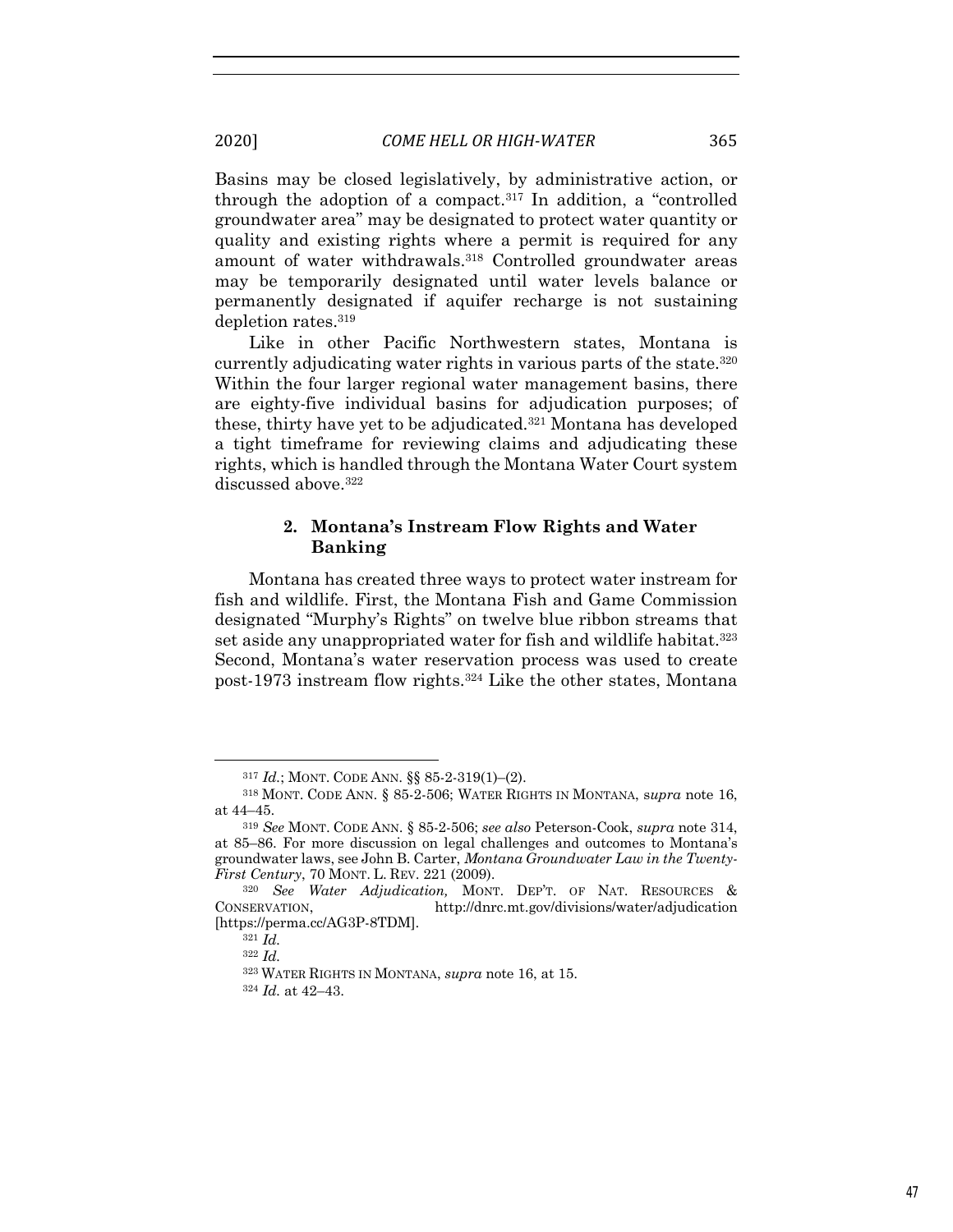has the ability to lease water for instream flow restoration.<sup>325</sup> There are three ways to temporarily lease a consumptive use for instream purposes: (1) leasing all or part of their water to the state; (2) leasing all or part of their water to another person for fisheries purposes; or (3) converting a water right to a permanent instream use.326 While an official statewide water market does not exist in Montana, groups like Trout Unlimited, Montana Water Project, or the Clark Fork Coalition have worked to restore streamflow.327 Finally, the Legislature also allows existing rights holders the ability to lease or change their water right for aquifer recharge or mitigation.328 The Gallatin Valley near Bozeman has been studied for the possibility of creating a groundwater bank as the population continues to grow and water demand rises.329

#### **3. Montana Tribal Water Rights**

Montana has seven federally recognized Indian tribes that are active in water negotiations or that have completed compacts providing water330 As mentioned above, the Montana Reserved Water Rights Compact Commission is authorized to negotiate settlements with federal agencies and Indian tribes.<sup>331</sup> The most recent compact to be negotiated, which includes surface and ground water, is between the Confederated Salish and Kootenai Tribes. The Montana Legislature approved this Compact in 2015 while approval by the Tribes, the Montana Water Court, and

<sup>325</sup> John J. Ferguson et al., *Keeping Fish Wet in Montana: Private Water Leasing: Working Within the Prior Appropriation System to Restore Streamflows*, 27 PUB. LAND & RESOURCES L. REV. 1, 5–6 (2006).

<sup>326</sup> WATER RIGHTS IN MONTANA*, supra* note 16, at 44; *see generally* MONT. CODE ANN. §§ 85-2-402 to -403, -407 to -408 (2019).

<sup>327</sup> NAT'L FISH & WILDLIFE FOUND. ET AL., COLUMBIA BASIN WATER TRANSACTION PROGRAM 2018 ANNUAL REPORT 17 (2018) [hereinafter COLUMBIA BASIN WATER TRANSACTION PROGRAM].

<sup>328</sup> MONT. CODE ANN. § 85-2-420(1).

<sup>329</sup> *See About Us*, GALLATIN VALLEY WATER EXCHANGE, https://montanagroundwater.weebly.com/about.html [https://perma.cc/LH83-79E4]. 330 WATER RIGHTS IN MONTANA, *supra* note 16, at 16–19; *see generally* MONT.

CODE ANN. § 85-2-701.

<sup>331</sup> WATER RIGHTS IN MONTANA, *supra* note 16, at 15.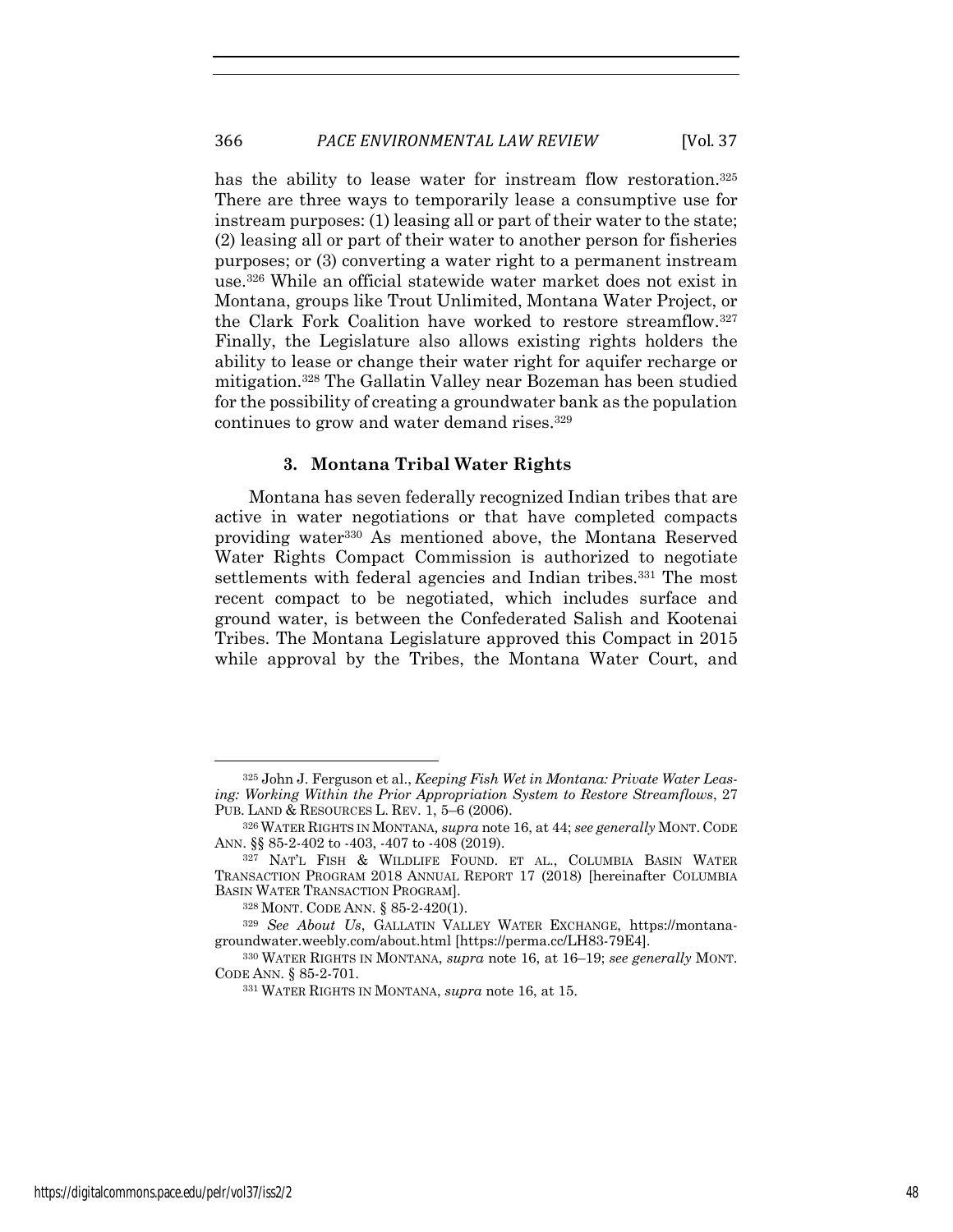Congress remains pending.332 Approval of this compact remains controversial.333

# **4. Challenges for Managing Montana Water Resources**

Although water law in Montana is robust, a number of dynamics challenge the stability of this framework. As in other western states, Montana relies on return flow to supply downstream and junior users for utilization of their water rights.334 Within Montana, water users who collect return flow through efficiency improvements or methods retains the right to keep such saved water as long as the water is put to a beneficial use incident to the land or permit.335 Montana also shares rivers with other states where return flows have become an issue. In 2011, Montana unsuccessfully sued Wyoming in the U.S. Supreme Court over violations of the Yellowstone River Compact based on reduced return flow coming from Wyoming through improved irrigation techniques by Wyoming farmers.336

#### **IV. REGIONAL DYNAMICS REVISITED: WHAT DO**

<sup>332</sup> *See Confederated Salish and Kootenai Tribes Compact,* MONT. DEP'T. OF NAT. RESOURCES & CONSERVATION, http://dnrc.mt.gov/divisions/reserved-waterrights-compact-commission/confederated-salish-and-kootenai-tribes-compact [https://perma.cc/ND3K-SVAK].

<sup>333</sup> *See* Bernie Azure, *Water Compact Heads to Congress*, CHAR-KOOSTA NEWS (Dec. 19, 2019), http://www.charkoosta.com/news/water-compact-heads-to-congress/article\_7b5f2636-2288-11ea-884e-afe28849199b.html

<sup>[</sup>https://perma.cc/K3EV-FCM3]; David Passieri, *Montana Sovereignty Threatened by Water Rights Act,* INDEP. REC. (Feb. 3, 2020), https://helenair.com/opinion/letters/montana-sovereignty-threatened-by-water-rights-act/article\_f097fc73-d1b0- 5587-8e78-73ef65b40ada.html [https://perma.cc/JSN4-69ST]; K.C. Smith, *CSKT Water Compact Likely to be Tied up in Court,* MISSOULIAN (Jan. 28, 2020), https://missoulian.com/opinion/letters/cskt-water-compact-likely-to-be-tied-upin-court/article\_908d339e-10c8-574d-a033-ad75b387f6b4.html

<sup>[</sup>https://perma.cc/GE6B-6FG6]. 334 MONT. CODE ANN. § 85-2-419; *see also* Jeff Kray, *U.S. Supreme Court Wades Into Western Water Law, Sets Precedent for Return Flows*, MARTEN L. (June 2, 2011), https://www.martenlaw.com/newsletter/20110602-return-water-flowsprecedent-set [https://perma.cc/628F-UJZD] (discussing how a recent U.S. Supreme Court case dealt with return flows between states). 335 MONT. CODE ANN. § 85-2-419.

<sup>336</sup> Montana v. Wyoming, 563 U.S. 368, 371–72 (2011).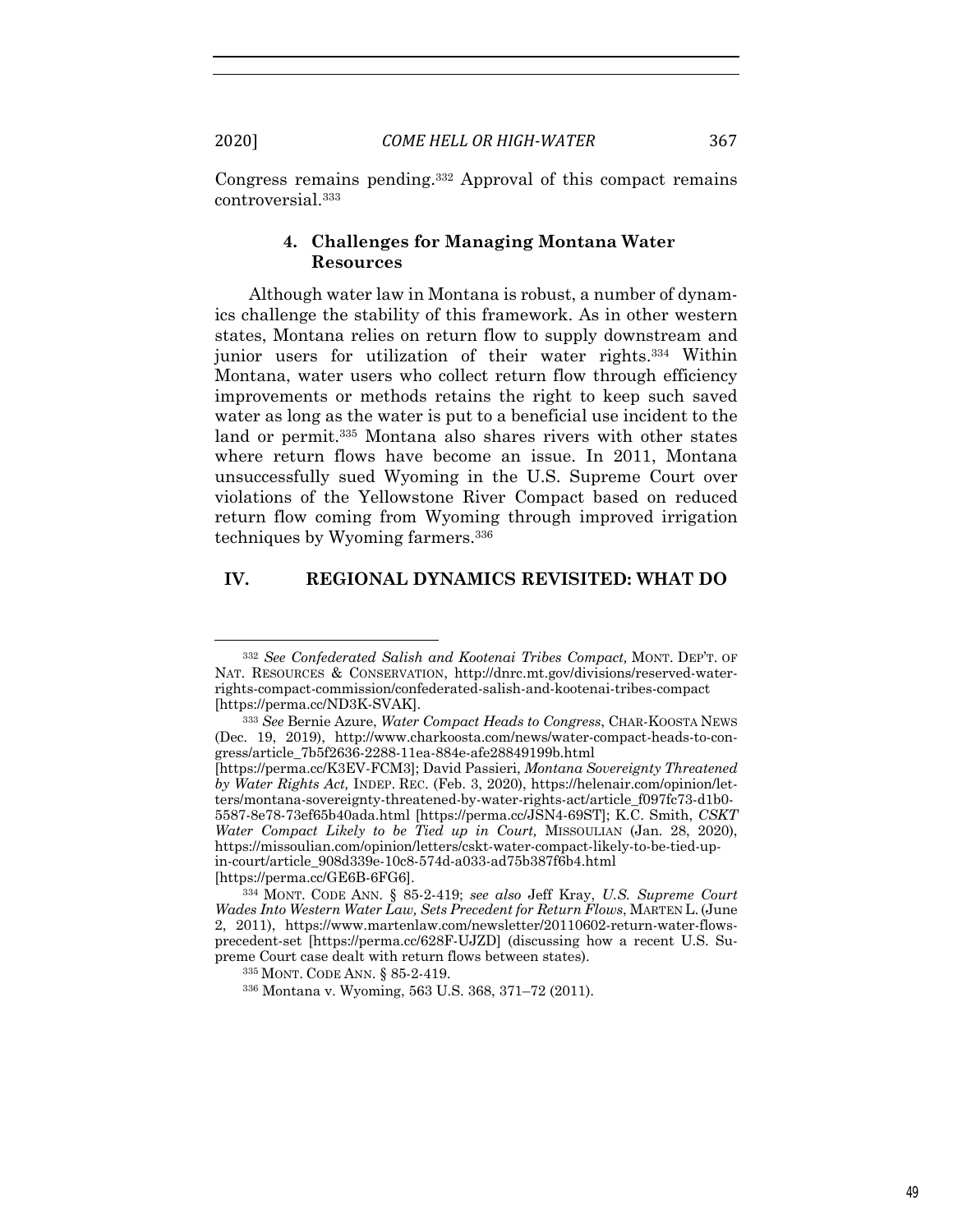# **ALL THE CHANGES LOOK LIKE TOGETHER?**

Historically, water law governance has relied on predictable hydrologic patterns and a clear allocation of water based on priority dates—whoever has the earliest priority date has the right to take water, even to dry up a stream, regardless of the impact on other users or the fish or wildlife in the stream itself. However, this system of allocation is being thoroughly challenged by the global, national, regional, and state dynamics discussed above. There are three major sets of themes flowing through all four states: (1) the need to reallocate flows instream, particularly to meet ESA requirements and to provide for tribal rights; (2) growing populations, exempt wells, and changing uses; and (3) the impact of climate change on the hydrographs or pattern of water runoff. This Section summarizes these themes, while the final section offers some potential paths forward.

# **A. Reallocation of Water for Fisheries, Instream Flows, and Tribal Rights**

One key set of factors affecting all four states is the need to legally protect water instream or legally put water back in streams and rivers for fisheries, instream flows, and tribal rights. Under the doctrine of prior appropriation, each state allocated water for "beneficial" uses, usually out-of-stream uses like agriculture or industrial use that could legally dry up streams.337 Although instream flow protection now exists in each state, most protections were created in the 1970s, well after most streams were fully or over-allocated. Thus, addressing this issue is a challenge.

Restoring water for instream flows today depends on a complex intertwining of several dynamics. One of these is baseline state laws protecting streams from further withdrawals such as the Murphy's Rights in Montana338 or the minimum instream flows in Oregon and Washington.339 In addition, increasing legal

<sup>337</sup> MacDonnell, *supra* note 8, at 242.

<sup>338</sup> WATER RIGHTS IN MONTANA, *supra* note 16, at 15.

<sup>339</sup> *Instream Flow and Water Management Implementation*, WASH. DEP'T OF ECOLOGY, https://ecology.wa.gov/Water-Shorelines/Water-supply/Protectingstream-flows/Instream-flow-implementation [https://perma.cc/BG88-647G]; *Flow Restoration in Oregon*, OR. WATER RESOURCES DEP'T, https://www.oregon.gov/OWRD/programs/WaterRights/IS/FlowRestoration/Pages/default.aspx [https://perma.cc/6N9G-YVYE].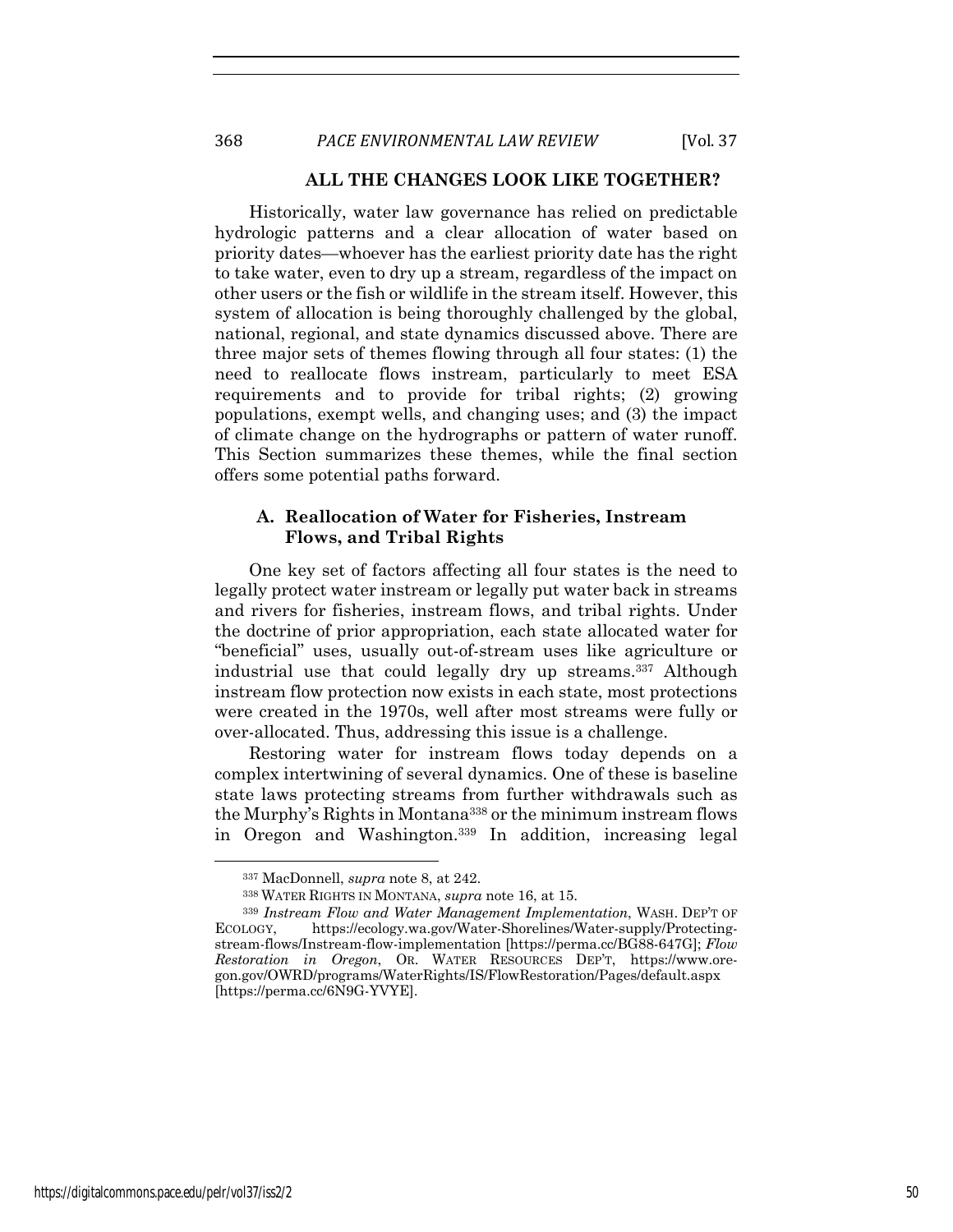recognition of the interconnected nature of surface and groundwater means that further development of groundwater wells, including exempt wells in some regions, is being scrutinized.<sup>340</sup> In addition, both the ESA and tribal rights can separately or in combination— necessitate reallocation of water supplies to protect instream flows.<sup>341</sup> Further, the economic impact of instream flows is being recognized.342 Finally, water markets and banks are a tool to reallocate water supplies; both states and the Columbia Basin Water Transactions Program have provided significant funds to restore stream flows.<sup>343</sup>

As noted above, the ESA is one mechanism forcing massive changes in water management, although not without challenges in meshing federal mandates and state laws. For example, a consortium of environmental groups threatened three irrigation districts (one in Oregon and two in Washington) with a lawsuit under the ESA for their water withdrawals in the Walla Walla River Basin in 2000.344 Although the districts settled and agreed to leave a portion of their senior water rights instream, downstream junior users within the State of Washington were able to take the water (or risk forfeiture).<sup>345</sup> In Oregon's Deschutes River Basin, management of Wickiup Reservoir, used to store winter flows for summer irrigation, has been challenged under the ESA due to impact of listed spotted frogs. Again, a settlement has been worked out to change reservoir management to be more protective of the frogs.346 This in turn has affected the water available to the North Unit Irrigation District, which relies on the reservoir for its

<sup>340</sup> MacDonnell, *supra* note 8, at 307–08.

<sup>341</sup> Kundis Craig, *supra* note 131, at 151. 342 *See* Eloise Kendy et al., *Water Transactions for Streamflow Restoration,*  Water Supply Reliability, and Rural Economic Vitality in the Western United *States*, 54 J. AM. WATER RESOURCES ASS'N 487, 489 (2018).

<sup>343</sup> *See* COLUMBIA BASIN WATER TRANSACTION PROGRAM, *supra* note 327, at 11, 17.

<sup>344</sup> *See* Filippi, *supra* note 204, at § 22.03(6). 345 *Id.*

<sup>346</sup> *See* Amanda Peacher, *Frogs, Fish and Farmers Feel Out Compromise on Deschutes River*, OR. PUB. BROADCASTING (Dec. 13, 2017), https://www.opb.org/news/article/deschutes-river-oregon-farmers-frogs-fish/ [https://perma.cc/9FNK-X3KK].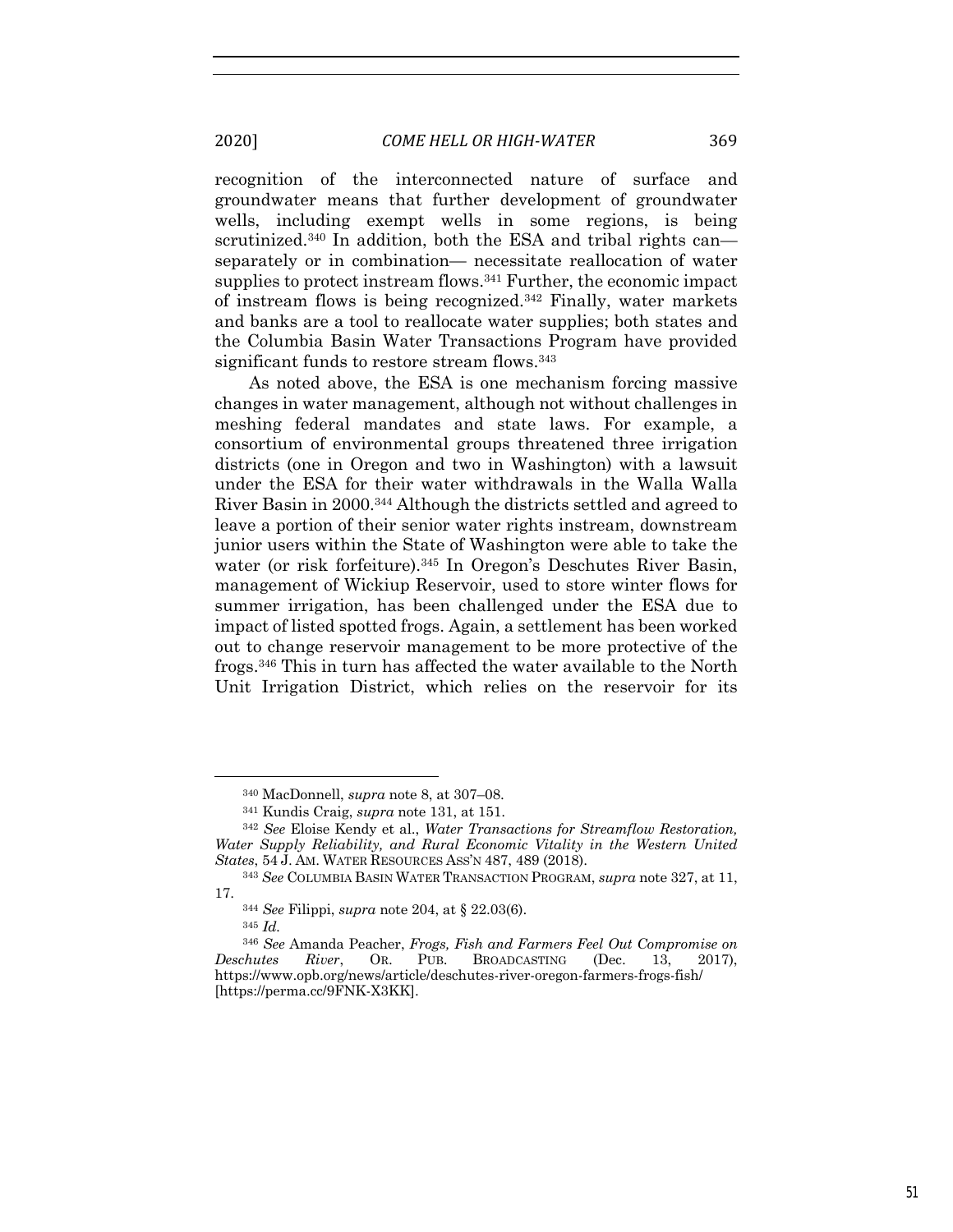summer irrigation supplies.<sup>347</sup> Finally, management of the Columbia River hydropower system itself remains under the close supervision of a federal judge in Portland.348

Tribal treaty rights are another way water management is being changed in all four Pacific Northwestern States. As noted above, once quantified, tribal water rights date to the time of treaty or time immemorial, giving tribes the most seniority.349 However, all four states allocated water through their state systems without regard to tribal rights.350 The need to address tribal rights—both for on reservation use and for instream flow protection— is a factor driving both negotiated settlements and general stream adjudications in a number of areas. In some cases, such as the Confederated Tribes of the Warm Springs in Oregon, negotiations created constructive working relationships among Tribes, local governments, and non-Indian citizens.351 In other instances, such as the Klamath Basin Adjudication, tensions have run high as water is redistributed for tribal rights.<sup>352</sup> In Idaho, the SRBA also quantified three sets of tribal rights, thus leading to new water marketing opportunities.353 Tribal rights have also forced consideration of impacts on critical habitat through cases such as the recently decided culvert case in Washington State.354

<sup>347</sup> Stephen Hamway*, Wickiup Reservoir at Lowest Level Since Early 1990s*, BULLETIN (Sept. 6, 2018), https://www.bendbulletin.com/home/6501908-151/wickiup-reservoir-at-lowest-level-since-early-1990s [https://perma.cc/BKF2-632D].

<sup>348</sup> *See* Carl Segerstrom, *Courts Can't Keep Columbia and Snake River Salmon from the Edge of Extinction*, HIGH COUNTRY NEWS (Sept. 26, 2019), https://www.hcn.org/issues/51.17/endangered-species-courts-cant-keep-columbiaand-snake-river-salmon-from-the-edge-of-extinction [https://perma.cc/4KF6- 7QFL].

<sup>349</sup> *See generally* Winters v. United States, 207 U.S. 564 (1908).

<sup>350</sup> *See supra* Section III.C.

<sup>351</sup> *See* Guiao, *supra* note 128, at 291–99. 352 Ryan Sabalow & Dale Kasler, *Can an Uneasy Truce Hold Off Another Water Rebellion on California's Northern Border?*, SACRAMENTO BEE (May 11, 2018), https://www.sacbee.com/news/california/water-and-drought/article210634429.html.

<sup>353</sup> *See, e.g.*, Hays, *supra* note 267, at 870–71 (discussing the Nez Perce claims).

<sup>354</sup> *See* United States. v. Washington 853 F.3d 946, 965–66 (9th Cir. 2017) *aff'd per curiam*, 138 S. Ct. 1832 (2018) (holding that Washington violated Native American treaties by constructing culverts under state-owned roads, thus blocking passage of salmon from migrating to historical spawning grounds where Tribes can harvest the fish). Additionally, the District Court's order that the state remediate culverts to allow fish passage was upheld. *Id.*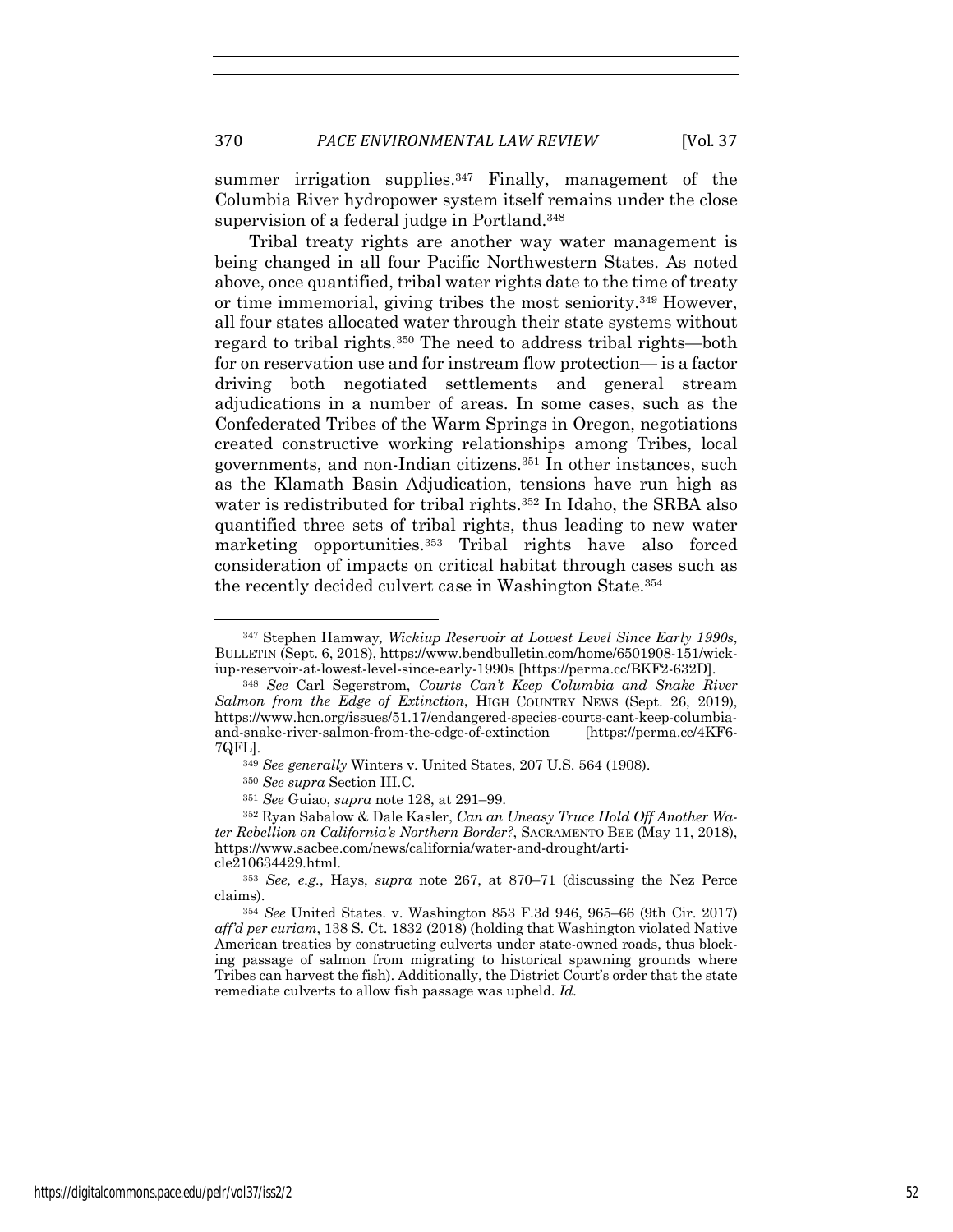Negotiations, settlements, and adjudications that include tribal rights remain ongoing, although there are tribes which have not yet addressed their rights. In Montana, the proposed compact for the Salish Kooteni Tribes has been ratified by the state legislature, with approval by Congress in limbo since 2014.355 Tribal water rights are also an important component in settling water allocation in the ongoing North Idaho Adjudication. In September 2019, the Idaho Supreme Court issued a decision that largely recognized tribal claims.356 Yet, all four states have tribes with non-quantified rights, leading to uncertainty about existing water allocations.357

Finally, water markets have emerged as successful mechanisms in areas of Washington, such as the Walla Walla, Dungeness, and Yakima River Basins.358 Similar success stories have occurred in Oregon.359 More importantly, tribes have recently begun to market their water rights to other users, acting as an additional water and revenue source for a number of parties. In Idaho, the Shoshone-Bannock Tribe and Idaho Ground Water Appropriators ("IGWA") entered into a multi-year water lease agreement to allow the tribe to lease part of its water rights to aid the IGWA in meeting a 50,000 acre-feet mitigation plan requirement.360 The allowance of an "off-reservation" use was written into the 1990 settlement of the Tribe's water right through creation of a Tribal Water Bank.361 Lease rates vary among tribes and are dependent on location, supply availability, lease term, and other factors.<sup>362</sup>

<sup>355</sup> *Confederated Salish and Kootenai Tribes Compact*, *supra* note 332.

<sup>356</sup> *See* Press Pool, *The Coeur d'Alene Tribe Prevails in Water Rights Appeal Before Idaho Supreme Court*, INDIAN COUNTRY TODAY (Sept. 5, 2019), https://newsmaven.io/indiancountrytoday/the-press-pool/the-coeur-d-alene-tribe-prevails-inwater-rights-appeal-before-idaho-supreme-court-NVa8V6o0mkme1grrimJb0Q/ [https://perma.cc/7AE3-UDA2].

<sup>357</sup> *See* Bonkowski, *supra* note 16, at 3.

<sup>358</sup> *See Tracking Water Banks*, WASH. DEP'T OF ECOLOGY, https://ecology.wa.gov/Water-Shorelines/Water-supply/Water-rights/Trust-water-rights/Water-banks/Tracking-water-banks [https://perma.cc/JS88-M4FH].

<sup>359</sup> *See supra* Part III(A)(2) and accompanying notes.

<sup>360</sup> Brett Bovee et al., *Tribal Water Marketing: An Emerging Voice in Western Water Management*, 2016 WATER REP. 1, 1.

<sup>361</sup> *Id.* at 3.

<sup>362</sup> *Id.* at 5.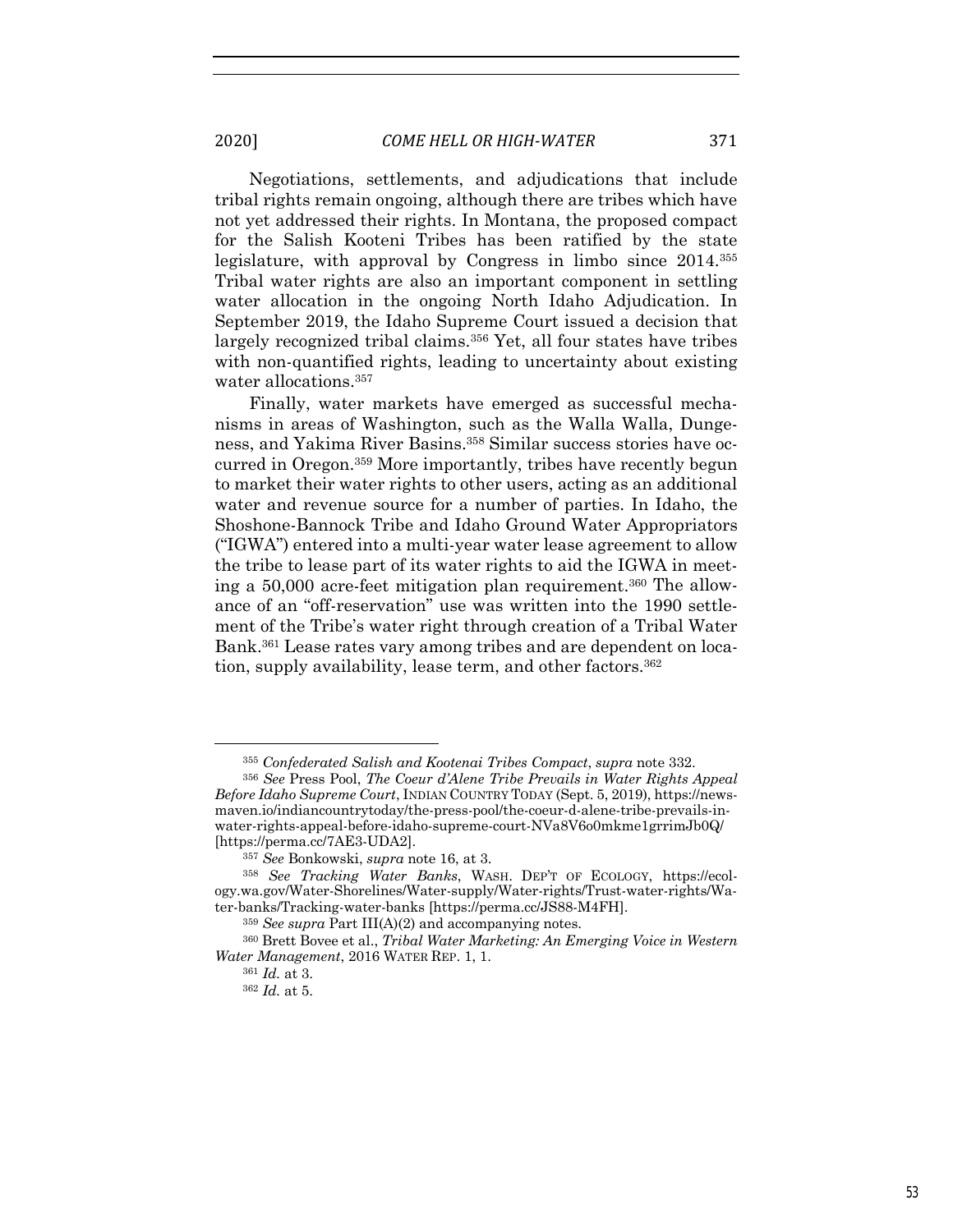About fourteen tribal governments in the western U.S. have initiated the process of leasing part of their water rights.363 The seniority of such rights makes them attractive for users looking to supplement water use with guaranteed water.<sup>364</sup> Great potential exists to reduce system demand through tribal water marketing, although questions may exist because water constitutes spiritual and religious beliefs in many cultures.365

# **B. Growing Populations, Exempt Uses, and Changing Water Demands**

There is also pressure to provide adequate water for a growing population, factor in the impact of exempt uses, and manage the impact of changing water demands. The Pacific Northwest is one of the fastest growing regions in the U.S.366 The natural beauty and recreation opportunities make it an attractive location for people looking for high-quality lifestyles. However, an increased population requires more water for domestic, municipal, and agriculture purposes too. In 2015, Washington's population topped seven million people; 367 Seattle ranks in the top five for growth among the U.S. largest cities.<sup>368</sup> With the increased number of people, housing prices have skyrocketed,369 and water availability continues to be a challenge to accommodate human needs.

<sup>363</sup> *Id.* at 4. 364 *See id.* at 5.

<sup>365</sup> *See, e.g.*, June-Ann Greely, *Water in Native American Spirituality: Liquid Life—Blood of the Earth and Life of the Community*, 2 GREEN HUMAN. 156, 156 (2017).

<sup>366</sup> Anna Boiko-Weyrauch, *Census Data Highlights Northwest Population Growth*, NW. NEWS NETWORK (Dec. 27, 2017), https://www.nwnewsnetwork.org/post/census-data-highlights-pacific-northwest-population-growth [https://perma.cc/8VGK-8AEG].

<sup>367</sup> Associated Press, *More People Moving to Washington: Population Tops 7 Million*, SEATTLE TIMES (June 25, 2015), https://www.seattletimes.com/seattlenews/more-people-moving-to-washington-population-tops-7-million/ [https://perma.cc/2TA3-Z7E9].

<sup>368</sup> Gene Balk, *U.S. Census: Seattle Now Fourth for Growth Among 50 Biggest U.S. Cities*, SEATTLE TIMES (May 19, 2016), http://www.seattletimes.com/seattlenews/data/us-census-seattle-now-fourth-among-50-biggest-us-cities/ [https://perma.cc/KRP7-Q2JT].

<sup>369</sup> Mike Rosenberg, *Home Prices Rising Faster in Washington than in Any Other State*, SEATTLE TIMES (June 22, 2016), https://www.seattletimes.com/seattle-news/data/us-census-seattle-now-fourth-among-50-biggest-us-cities/ [https://perma.cc/956Z-A7VB].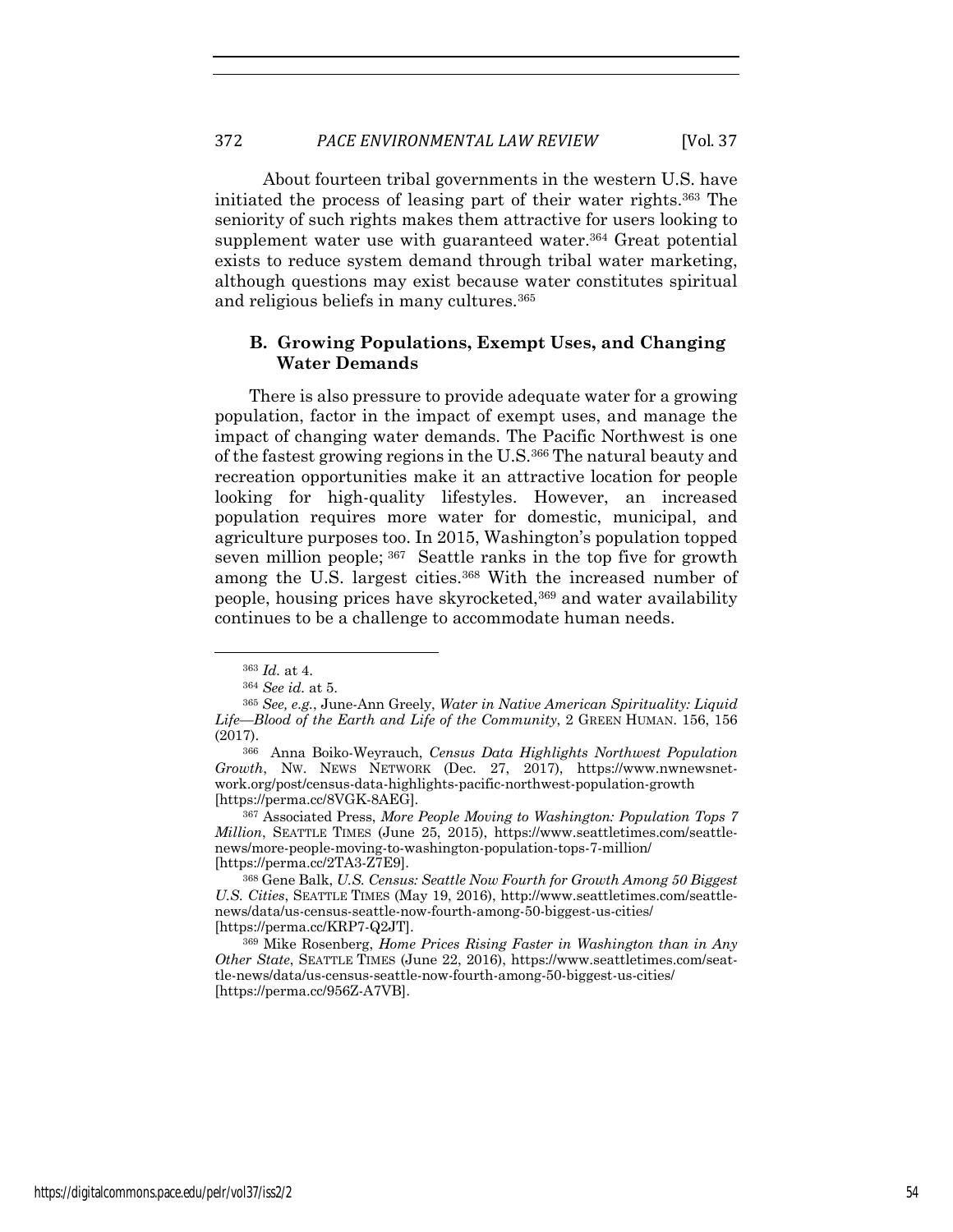The pressure on housing has in part led to more pressure on exempt wells. As noted above, each state allows certain uses of water to be exempt from a permit for water use and withdrawals if they are below a particular pumping capacity or daily total. Domestic water wells present the most common use of water in this context, but livestock watering purposes may be utilized without a permit as well.370 For example, Washington's Easterday Ranch decision determined that the livestock exemption covers any number of livestock.371 Limitations on exempt uses have impacted not only water governance, but state governance as well. For example, legislative challenges to Washington State's *Hirst* decision resulted in a freeze on the state's operating budget until an agreement could be worked out.372 This is not just a challenge for Washington; the Oregonian's analysis found Oregon's groundwater management woefully lacking.373 Individually, each exempt use may not be a large impact on water supplies, but collectively, exempt uses can present challenges for current and future water governance,374 a challenge compounded by limited data and information available.

There are also shifting demands for water. As noted above, instream flows are one critical shift. Changing uses are another. A notable example is the expansion of CAFOs in Idaho. While the number of farms in Idaho has decreased, the size of farms has increased.375 Larger farms with more livestock increases the stress on local water systems if recharge rates cannot be maintained. Excessive groundwater pumping in parts of Idaho has been problematic, although steps have been made to restore aquifers.376

<sup>370</sup> *See supra* Part IV (discussion on groundwater exemptions).

<sup>371</sup> Five Corners Family Farmers v. State, 268 P.3d 892, 895 (Wash. 2011).

<sup>372</sup> Phuong Le, *Washington State Construction Budget Held up in Dispute over Water Rights*, SEATTLE TIMES (July 6, 2017), https://www.seattletimes.com/seattle-news/politics/construction-budget-held-up-in-dispute-over-water-rights/ [https://perma.cc/4A35-EC8W].

<sup>373</sup> House & Graves, *supra* note 136.

<sup>374</sup> Caldwell, *supra* note 211, at 1108.

<sup>375</sup> Weaver, *supra* note 272. 376 *See* Roger Chase, *Depleted Idaho Aquifers a Major Concern*, IDAHO STATESMAN (Feb. 2, 2016), http://www.idahostatesman.com/opinion/readers-opinion/article58029408.html [https://perma.cc/8E3A-FJG6].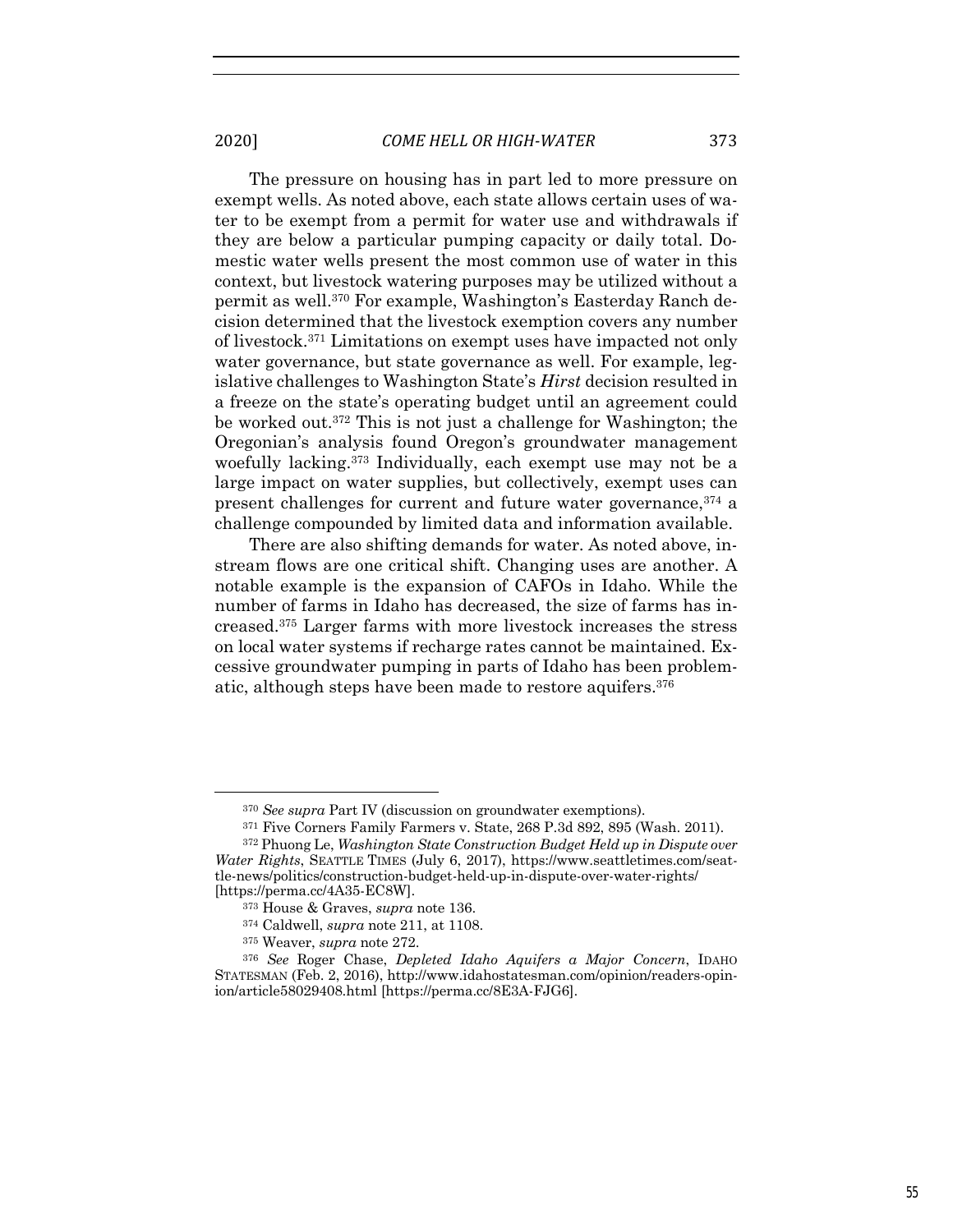#### **C. Climate Triggers**

Changing weather patterns and uncertainty about longerterm climatic trends are already playing a key role in how well Pacific Northwest water law adapts for user demand, environmental needs, and economic opportunities.

However, warming conditions are affecting regional variability and longer-term climate trends. Since the late 1800s, the region has warmed about 1.3 degrees Fahrenheit on average.<sup>377</sup> By 2070 to 2099, the projected temperature increases range widely from 3.3 to 9.7 degrees Fahrenheit.378 Researchers have already observed a 20% decrease in average early-April snowpack in the Cascades since the 1950s, earlier spring snowmelt, and a decrease in most summer flows compared to the percentage of annual flow.<sup>379</sup> In most years, snow is melting earlier, as is spring runoff, resulting in lower summer flows during critical irrigation months.

Temperature increases mean more precipitation falls as rain instead of snow during the winter.380 This results in less snowpack to melt, providing less water during spring and summer months. Such a change in the hydrograph tends to impact more junior water right holders, forcing them to find other water sources (through a water market or bank, or to drill a well if they can get a permit) if their rights are turned off to satisfy senior users.<sup>381</sup>

Precipitation extremes, including drought and flood, have always posed a challenge for water management, so increasing the variability of such events makes this more of a challenge. All of the states' systems were tested when severe drought impacted the Pacific Northwest from 2013-15, leading to shortages in winter snowpack.382 This in turn affected the winter ski industry, limited water

<sup>382</sup> USDA NW. CLIMATE HUB & U.S. FOREST SERV., POTENTIAL DROUGHT IMPACTS IN THE PACIFIC NORTHWEST 2 (2018). **NORTHWEST** 

<sup>377</sup> Mote et al, *supra* note 2, at 489.

<sup>378</sup> *Id.*

<sup>379</sup> *Id.*

<sup>380</sup> *See id.* at 489–90.

<sup>381</sup> *See, e.g.*, DOUGLAS KENNEY ET AL., THE IMPACT OF EARLIER SPRING SNOWMELT ON WATER RIGHTS AND ADMINISTRATION: A PRELIMINARY OVERVIEW OF ISSUES AND CIRCUMSTANCES IN THE WESTERN STATES 12 (2008); *see also* Amy L. Steimke et al., *Climate Change and Curtailment: Evaluating Water Management Practices in the Context of Changing Runoff Regimes in a Snowmelt-Dominated Basin*, 10 WATER 1, 3–4 (2018).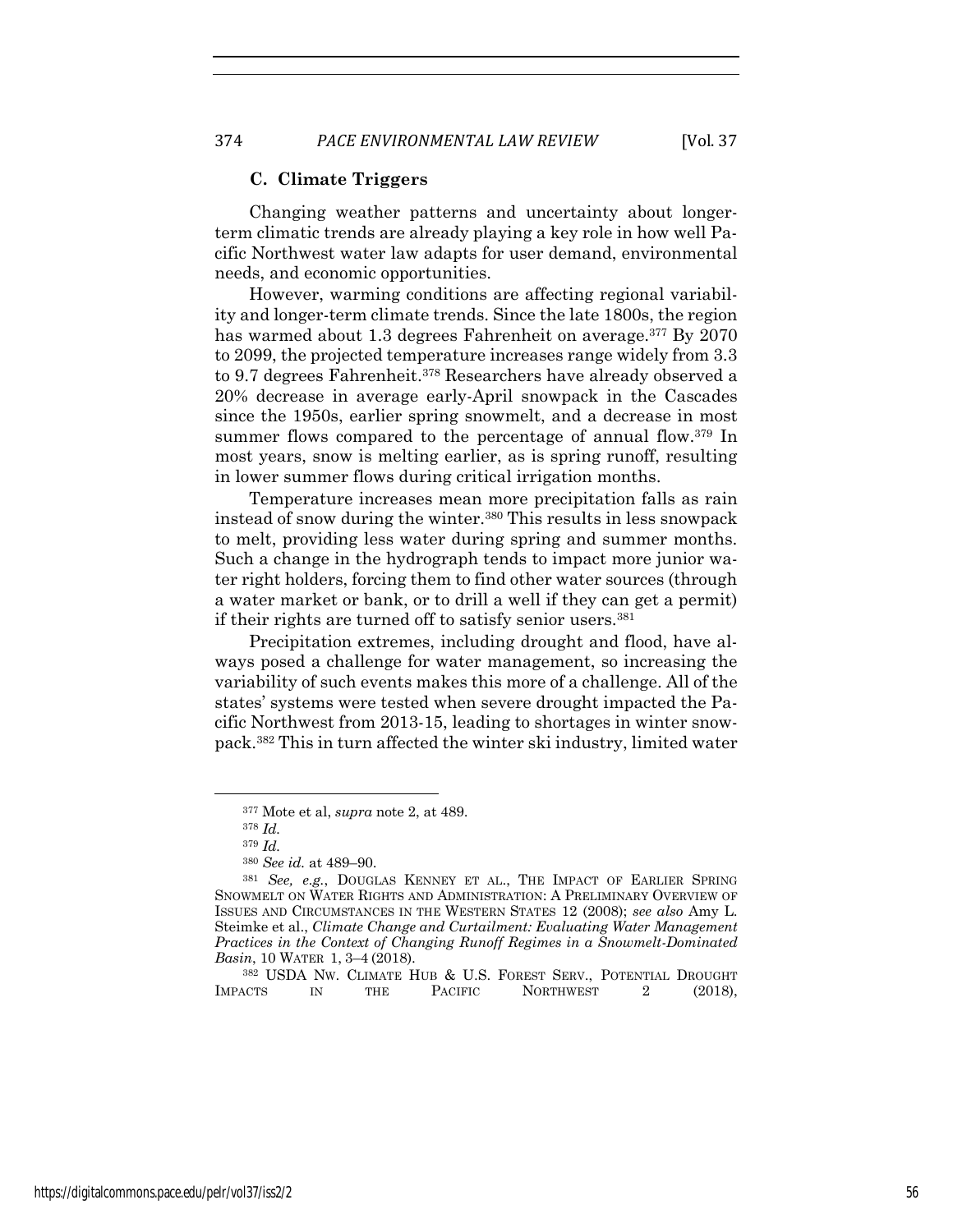for irrigation, and resulted in low stream flows that caused loss of salmon fry.383 At the same time, hydropower production dropped due to decreased water flows even as demand for electricity increased across the grid.384 This experience led these states to reevaluate their drought protocols. Going forward, alternative approaches to drought, such as Texas' approach to quantifying water use during drought to ensure water conservation and drought contingency plans for specific cities and water suppliers, may be a useful template.385

At the same time, the four Pacific Northwest states are impacted by floods. After a number of years of reduced snowpack, the winter of 2016 set records in most of the Pacific Northwest for precipitation.386 In Western Washington, the Puget Sound area has experienced sixteen federally declared flood disasters since the 1990s, and Interstate 5 has closed several times due to flooding from severe rain events.387 Moreover, severe flooding in 2015 caused thousands of dollars of damage in Portland and threatened wastewater systems used for treatment.388 While each state has

https://www.fs.usda.gov/ccrc/sites/default/files/documents/files/r6-droughtfactsheet.pdf [https://perma.cc/53ZG-RXFJ].

<sup>383</sup> *See* Hal Bernton, *Snowpack Drought Has Salmon Dying in Overheated Rivers*, SEATTLE TIMES (July 25, 2015), https://www.seattletimes.com/seattlenews/environment/snowpack-drought-has-salmon-dying-in-overheated-rivers/ [https://perma.cc/DQ3U-9FNJ] (discussing the impact on the salmon population); Andrea Thompson, *Pacific Northwest's 'Wet Drought' Possible Sign of Future*, CLIMATE CENT. (Apr. 28, 2015), https://www.climatecentral.org/news/northwestwet-drought-climate-future-18910 [https://perma.cc/83CC-F8C7].

<sup>384</sup> *Quantifying the Effects of Drought on the Electric*, PAC. NW. NAT'L LABORATORY (Jan. 2017), https://www.pnnl.gov/science/highlights/highlight.asp?id=4651 [https://perma.cc/P6K5-AD7N].

<sup>385</sup> *See generally Drought Contingency Plans*, TEXAS COMMISSION ON ENVTL. QUALITY, https://www.tceq.texas.gov/permitting/water\_rights/wr\_technicalresources/contingency.html [https://perma.cc/Y9NF-5C95].

<sup>386</sup> Phuong Le & Gillian Flaccus, *Seattle Crushes Rain Record, While Rival Portland Wet Too*, U.S. NEWS & WORLD REP. (Apr. 25, 2017), https://www.usnews.com/news/us/articles/2017-04-25/soggy-seattle-lives-up-to-name-breaks-another-rain-record [https://perma.cc/BTP7-V9S5]; *see also* Jon Erdman, *Portland, Oregon May Be America's Most Winter-Fatigued City in 2016-17*, WEATHER CHANNEL (Feb. 1, 2017), https://weather.com/storms/winter/news/portland-oregon-worst-winter-city-2016-2017 [https://perma.cc/D8G6-PDES].

<sup>387</sup> WASHINGTON'S CLIMATE RESPONSE, *supra* note 147, at 44. 388 *Northwest Flooding: State of Emergency Declared in Oregon; Tornado Confirmed in Washington*, WEATHER CHANNEL (Dec. 11, 2015), https://weather.com/storms/severe/news/pacific-northwest-storm-impacts [https://perma.cc/8TZ4-J497].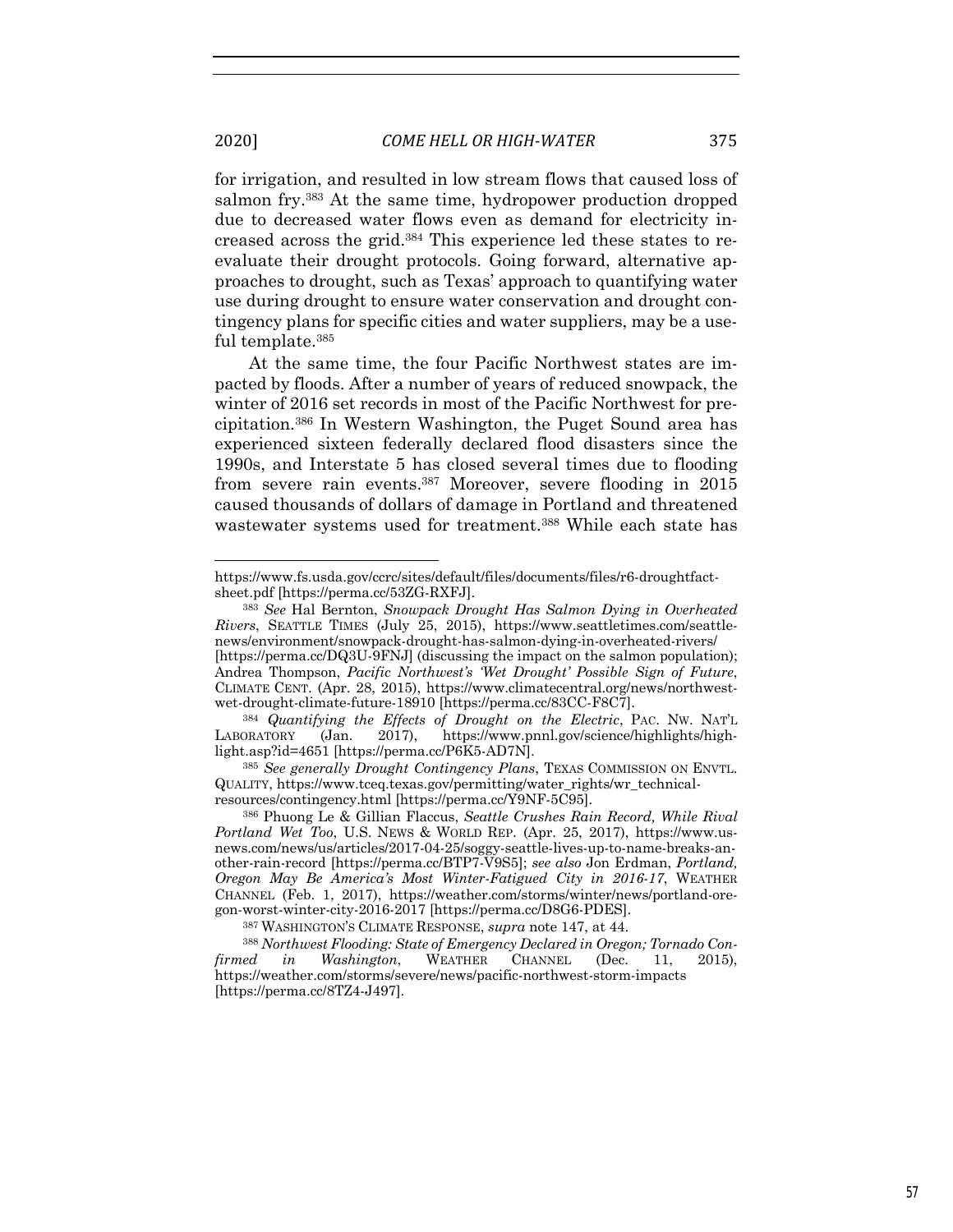laws requiring zoning to protect against building in floodplains to decrease flood impacts, this is another area where the ESA affects local management.389 Several lawsuits have been brought in the Pacific Northwest with regard to the National Flood Insurance Program, floodplain management, and the impacts on housing prices.390

# **V. RECOMMENDATIONS GOING FORWARD: WHAT CAN BE DONE TO ADDRESS ALL THE CHANGE?**

The complexity of managing water in these four states and as a region is clear, particularly given the interstate and international dynamics. Less clear is how to address the many layers of change in a coherent way: the need to meet instream flows and obligations under the ESA; the legal requirement to address tribal reserved rights; the need to address growing populations, exempt uses, and changing water demands; the legal obligations to manage energy supplies, agriculture, and water; and finally, the need to address a changing hydrograph and increasingly unpredictable water supplies given climate change. What can be done?

First, coordinated collection of information is critical, particularly of groundwater. Acquiring up-to-date groundwater data for supply, recharge rates, and interactions with surface water is critical to developing coherent policy with lasting impacts. In many parts of the Pacific Northwest, comprehensive information regarding aquifers is lacking, hampering management from quantity and quality standpoints. Furthermore, lack of current information about groundwater movement and influence on nearby surface

<sup>389</sup> *See National Flood Insurance Program & the Endangered Species Act*, FED. EMERGENCY MGMT. AGENCY, https://wwaw.fema.gov/national-flood-insurance-program-endangered-species-act [https://perma.cc/TBR2-VXM9]; *see also*  Jon Parton, *Judge Rules FEMA Must Reconsider Floodplains Plan*, COURTHOUSE NEWS SERV. (May 15, 2019), https://www.courthousenews.com/judge-rules-femamust-reconsider-floodplains-plan/ [https://perma.cc/TT3C-3R27].

<sup>390</sup> *See generally* Nat'l Wildlife Fed'n v. Fed. Emergency Mgmt. Agency, 345 F. Supp. 2d 1151 (W.D. Wash. 2004); Audubon Society of Portland v. Fed. Emergency Mgmt. Agency, No. 3:09-c-729-HA (D. Or. July 7, 2010) (Settlement Agreement and Proposed Order). For more recent efforts to find a path forward, see FED. EMERGENCY MGMT. AGENCY, FEMA'S NFIP ESA CONSULTATION IN OREGON (2019), https://www.ore-

gon.gov/LCD/NH/Documents/biop\_fema\_nfip\_esa\_consultation\_or.pdf [https://perma.cc/9QBH-JU3E].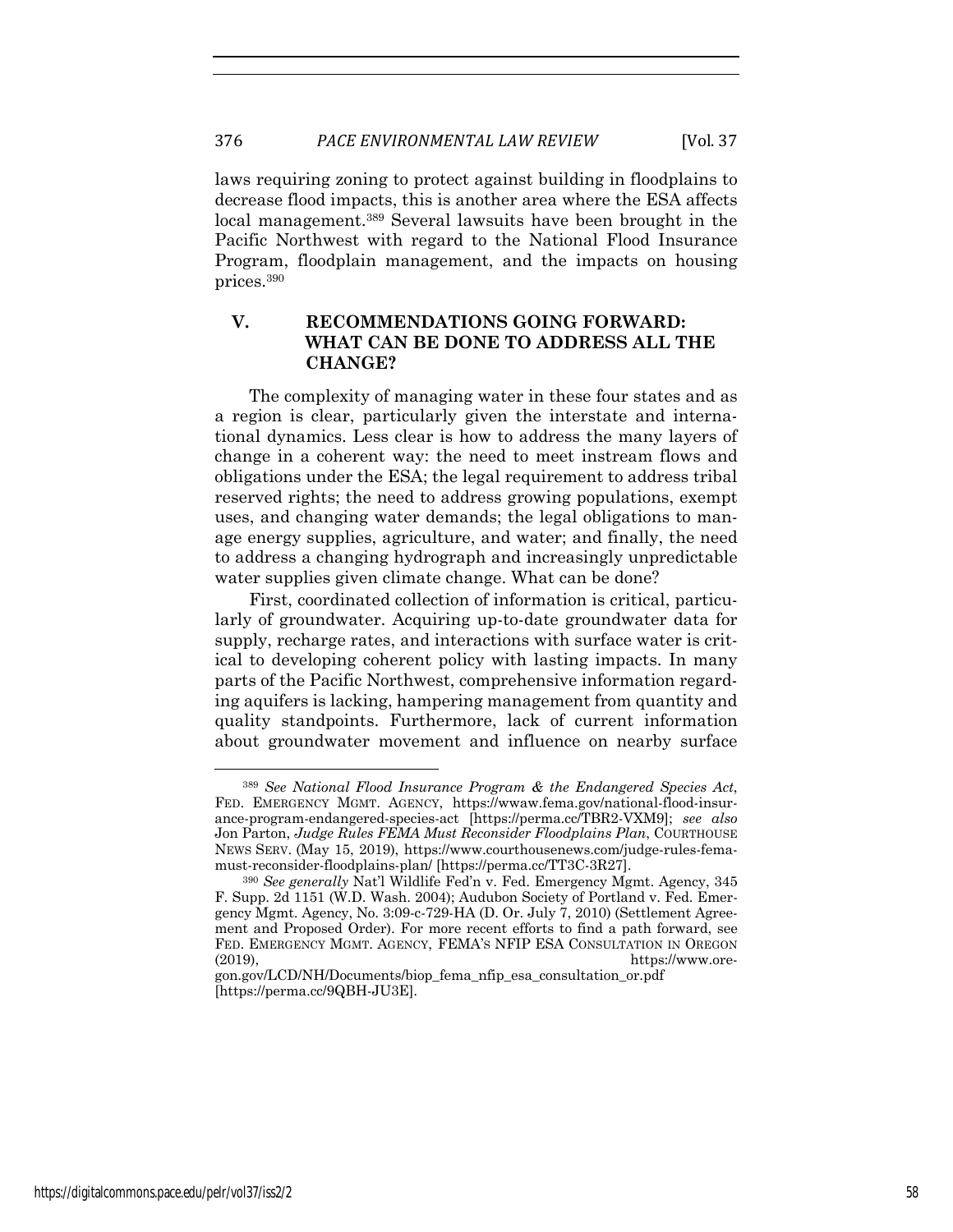sources makes it difficult to discern whether water is available in basins to be allocated for water rights. Adequately funding agencies for groundwater research is paramount to developing credible laws based on the best and most current science. The initial decision by the Oregon Legislature to increase funding for groundwater research by OWRD is an example of public dollars being distributed for important research; however, the politics of passing such legislation makes this effort cumbersome.<sup>391</sup>

In addition to more information about groundwater, better understanding and managing exempt uses is important. Given the wide range of exempt uses in both the urban and rural environments, better understanding their impact on the overall system is critical. Although mandating gauges and measuring devices on exempt uses is fraught, building incentives to do so is important. The impact of exempt uses is a theme in all four states, with decisions like Washington's *Hirst*<sup>392</sup> having impacts far beyond just water allocation.

Third, drivers like the ESA or the need to quantify tribal water rights may lead to unusual solutions. For example, irrigators in the Deschutes River Basin are looking to develop water sharing mechanisms to share water after restrictions to protect the spotted frog have been implemented.393 Similarly, quantification of their water rights in Idaho may allow the Nez Perce tribe to temporarily lease water to others, providing them with a cash flow while they develop their own use for water longer-term. Even incentives not yet discussed like the expensive cost to meet new requirements for a hydroelectric license can lead to change. For example, on the Elwha River in Washington, this ultimately led to removal of a dam and resulted in significant recovery of endangered fish species.394 As one commentator notes, recovery implementation plans developed in a collaborative way may provide an avenue for constructively

<sup>391</sup> Theen, *supra* note 138.

<sup>392</sup> *See generally* Whatcom County v. Hirst, 381 P.3d 1 (Wash. 2016).

<sup>393</sup> Jess Burns, *Agreement Reached to Help Oregon's Spotted Frog*, OR. PUB. BROADCASTING (Oct. 28, 2016), https://www.opb.org/news/article/agreement-willincrease-water-flows-on-deschutes-to-help-threatened-spotted-frog/ [https://perma.cc/HF32-HZ2K].

<sup>394</sup> Brain Clark Howard, *River Revives After Largest Dam Removal in U.S. History*, NAT'L GEOGRAPHIC (June 2, 2016), https://www.nationalgeographic.com/news/2016/06/largest-dam-removal-elwha-river-restoration-environment/ [https://perma.cc/9ANW-QVY2].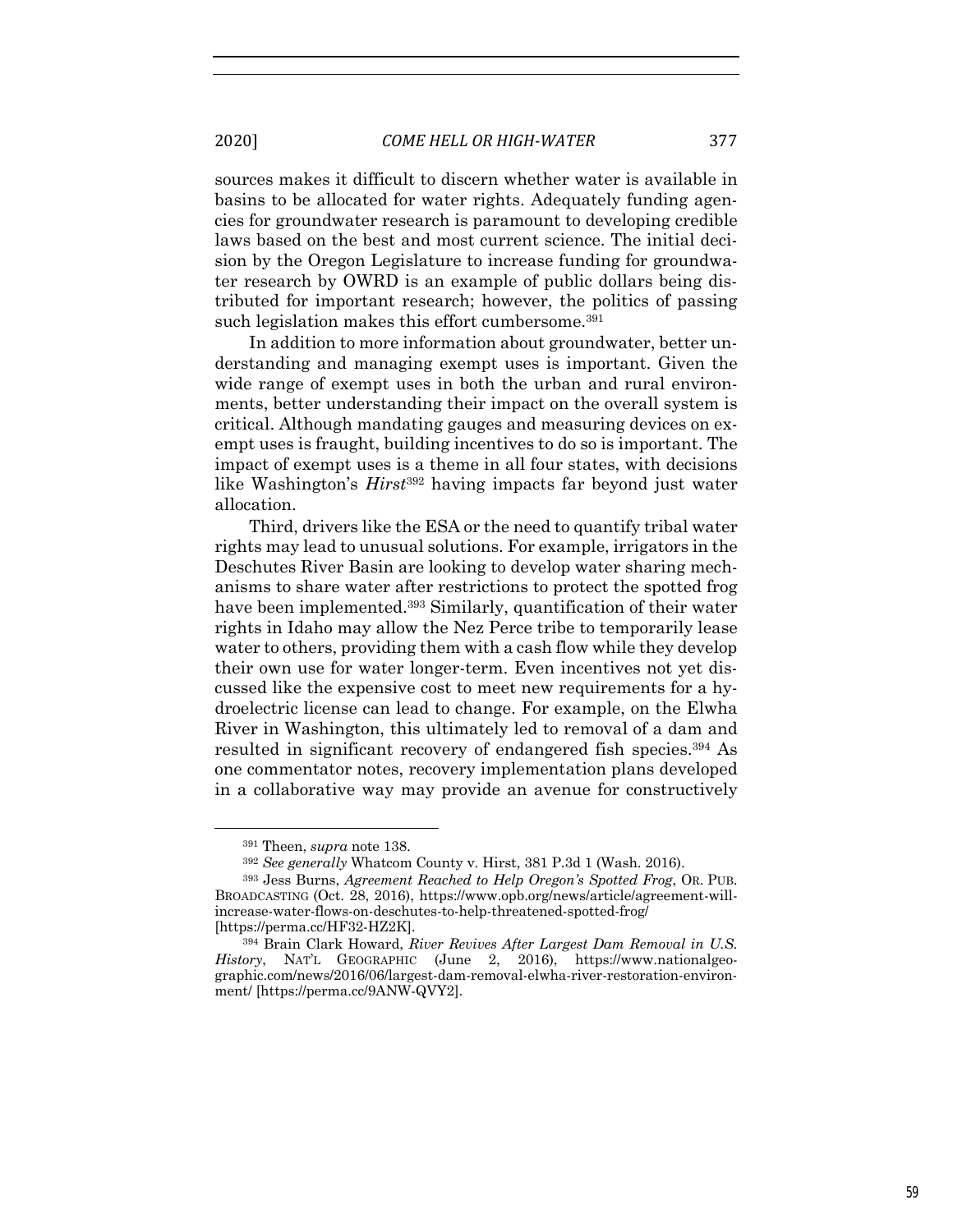working through a tangled set of issues.<sup>395</sup> In areas where both surface and groundwater supplies are limited and drivers like the ESA impact water allocation, local stakeholders have been working together to develop novel water management mechanisms to comprehensively manage water supplies. Examples include the Walla Walla River Basin (Oregon and Washington) and the Deschutes River Basin (Oregon).396

Fourth, further developing innovative water markets or banks to expedite voluntary reallocation is critical, while also being mindful that changing how or where water is used can affect others. Established water markets and banks in each of these states offer avenues to restore instream flows and increasingly allow water users a way to access additional water if they do not have enough.<sup>397</sup> Creative approaches like Oregon's split season lease allow some use of water but allow someone to leave water instream late in the season without loss for non-use.398

Fifth, there is tremendous opportunity for much more "integrated water resources management."399 Rather than treating water allocation separately, managing water allocation, drinking water, wastewater and reuse, and flooding and stormwater management together can be important. Oregon has taken a critical step with this by finalizing a statewide integrated water resources assessment in 2017.400 Likewise, Montana's state water plan is an important step.401 Given the likelihood of increased climate variability, taking advantage of water when it is in the system is critical. For example, California has flooded vineyards and agricultural fields when water is available to build up soil

<sup>395</sup> *See generally* Reed D. Benson, *Avoiding Jeopardy, Without the Questions: Recovery Implementation Programs for Endangered Species in Western River Basins*, 2 MICH. J. ENVTL. & ADMIN. L. 473 (2013).

<sup>396</sup> *See generally About,* WALLA WALLA WATERSHED MGMT. P'SHIP, *supra* note 173; *see also* DESCHUTES WATER ALLIANCE WATER BANK, *supra* note 125.

<sup>397</sup> *See generally* Kendy et al., *supra* note 342.

<sup>398</sup> *See Split Season Instream Leasing*, OREGON.GOV, https://www.oregon.gov/OWRD/programs/WaterRights/IS/IL/Pages/SplitSeasonIL.aspx [https://perma.cc/7PFZ-6BPC].

<sup>399</sup> *Integrated Water Resource Management*, AM. PLAN. ASS'N, https://www.planning.org/knowledgebase/watermanagement/ [https://perma.cc/693F-PCVM].

<sup>400</sup> *See generally* OR IWR STRATEGY 2017, *supra* note 61.

<sup>401</sup> *See generally* MONTANA STATE WATER PLAN, *supra* note 290.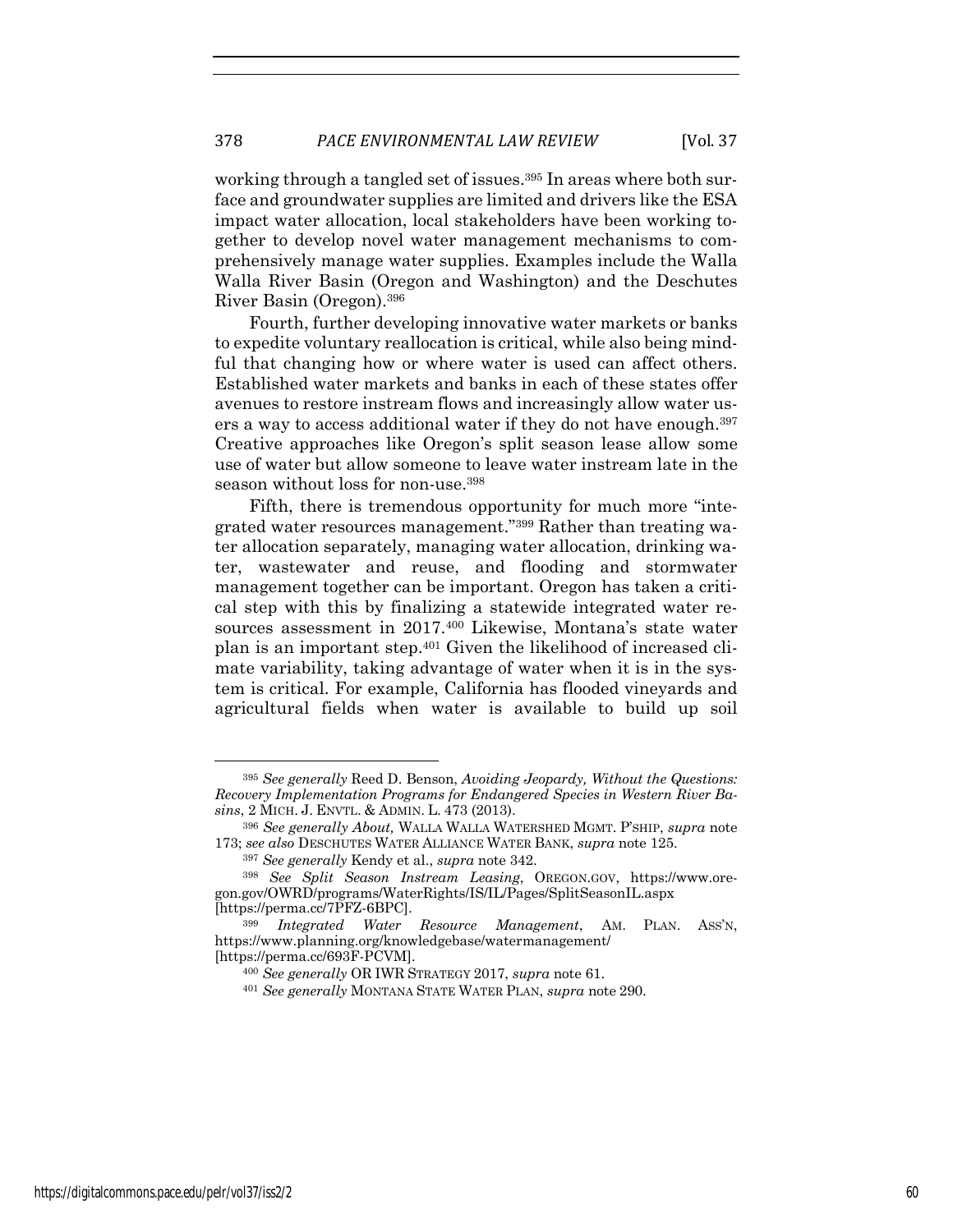moisture, recharge aquifers, and ensure base flow for salmon fry.402 Finding ways to think about not only water, but also energy and agriculture together can be an important step forward in rethinking water supplies.

Finally, working together to solve what may seem like intractable challenges can lead to creative solutions. The work of Oregon's Freshwater Trust—on both water quantity and water quality issues—highlights innovative ways of bundling challenges to find solutions. In response to flooding in Washington's Chehalis River Basin, stakeholders are finding ways to manage flood impacts while also addressing low flow impacts on fisheries, municipal water supply, agriculture, and tribal rights.403 As demand for water resources increase, collaboration among users becomes an important factor to cope with the limited power of existing water laws and regulations.

Going forward, water governance in the Pacific Northwest must account for a number of changing dynamics. The challenge of climate change and increased uncertainty in water supplies may in fact be an opportunity to rethink how this region governs its water supplies, even as other regions in the U.S. are starting to do the same.404 Historically, the prior appropriation doctrine is reliant on a stable water supply system to function properly; this assumption is no longer working as water supplies vary widely from one year to the next.405 Furthermore, tribal water rights and endangered species considerations represent important dynamics for appropriately balancing water resources in this region. Washington, Oregon, Idaho, and Montana have responded to these challenges

<sup>402</sup> Dan Charles, *As Rains Soak California, Farmers Test How to Store Water Underground*, NAT'L PUB. RADIO (Jan. 12, 2017), https://www.npr.org/sections/thesalt/2017/01/12/509179190/as-rains-soak-california-farmers-test-howto-store-water-underground [https://perma.cc/ZJW5-6F5J]; Jacob V.E. Katz et al., *Floodplain Farm Fields Provide Novel Rearing Habitat for Chinook Salmon*, 12 PLOS ONE 1, 2–3 (2017).

<sup>403</sup> *See The Strategy*, CHEHALIS BASIN STRATEGY, http://chehalisbasinstrategy.com/current-actions/ [https://perma.cc/A7QB-V72N] (providing a broad overview of the Chehalis Basin Strategy).

<sup>404</sup> *See generally* Harrison C. Dunning, *Confronting the Environmental Legacy of Irrigated Agriculture in the West: The Case of the Central Valley Project*, 23 ENVTL. L. 943 (1993); Michael Hanemann, *The Central Arizona Project* (Univ. of Cal., Berkeley and Giannini Foundation, Working Paper No. 937, 2002). 405 P.C.D. Milly et al., *Stationarity is Dead: Whither Water Management?*, 319

SCI. 573, 573 (2008).